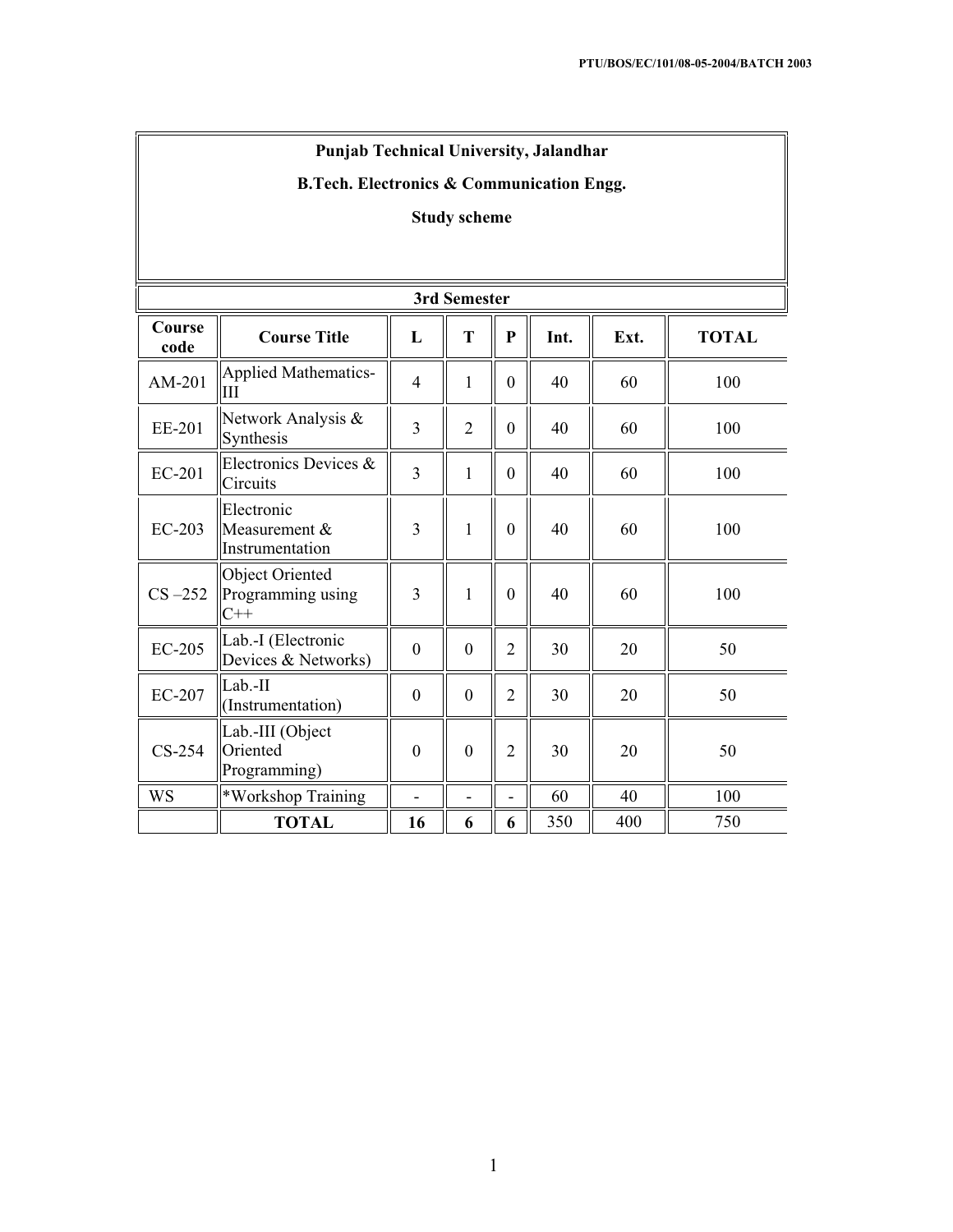| Course<br>code | <b>Course Title</b>                 | L            | T              | P              | Int. | Ext. | <b>TOTAL</b> |
|----------------|-------------------------------------|--------------|----------------|----------------|------|------|--------------|
|                | EC-202   Analog Electronics         | 3            |                | $\theta$       | 40   | 60   | 100          |
| EC-204         | Digital Electronics                 | 3            | 2              | $\theta$       | 40   | 60   | 100          |
| EC-206         | Signals and Systems                 | 3            | 1              | $\Omega$       | 40   | 60   | 100          |
| <b>EC-208</b>  | Electromagnetic Field<br>Theory     | 3            |                | $\theta$       | 40   | 60   | 100          |
| $IC-204$       | Linear Control Systems              | 3            | $\overline{2}$ | $\Omega$       | 40   | 60   | 100          |
| EC-210         | Lab.-IV (Analog<br>Electronics)     | $\mathbf{0}$ | $\Omega$       | $\overline{2}$ | 30   | 20   | 50           |
| EC-212         | Lab.-V (Digital<br>Electronics)     | $\theta$     | $\theta$       | $\mathfrak{D}$ | 30   | 20   | 50           |
| $IC-212$       | Lab. VI (Linear Control<br>Systems) | $\theta$     | $\theta$       | $\overline{2}$ | 30   | 20   | 50           |
|                | <b>General Fitness</b>              |              |                |                | 100  |      | 100          |
|                | <b>TOTAL</b>                        | 15           | 7              | 6              | 390  | 360  | 750          |

# **4th Semester**

**\*\*** There should be industrial/institutional training of 6 weeks duration in the summer vacation <u>after 4<sup>th</sup> semester</u>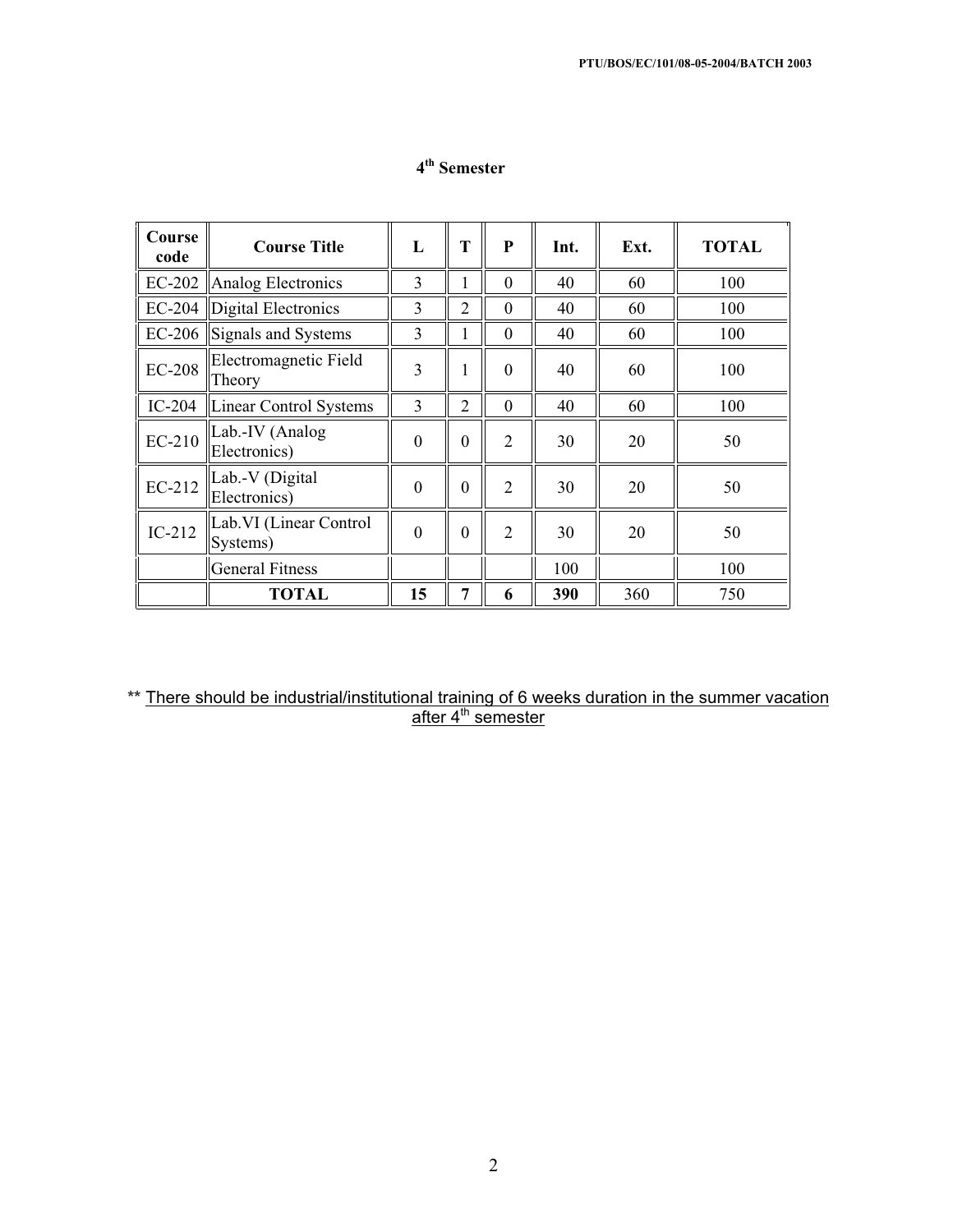| <b>CODE</b> | <b>SUBJECT</b>                        | ΤН | TUT | <b>PR</b>      | <b>INT</b> | <b>EXT</b> | <b>TOTAL</b> |
|-------------|---------------------------------------|----|-----|----------------|------------|------------|--------------|
| EC-301      | <b>Analog Communication Systems</b>   | 3  |     | 0              | 40         | 60         | 100          |
| ME-251      | <b>Total Quality Management</b>       | 3  |     | $\Omega$       | 40         | 60         | 100          |
| EC-303      | Antenna & Wave Propagation            | 3  |     | $\Omega$       | 40         | 60         | 100          |
| EC-305      | <b>Linear Integrated Circuits</b>     | 3  |     | 0              | 40         | 60         | 100          |
| EC-307      | Microprocessors & its applications    | 3  |     | 0              | 40         | 60         | 100          |
| EC-309      | Pulse, Digital & Switching Circuits   | 3  |     | $\Omega$       | 40         | 60         | 100          |
| EC-311      | Lab-VII: Analog Communication Systems | 0  | 0   | $\overline{2}$ | 30         | 20         | 50           |
| EC-313      | Lab-VIII: Linear Integrated Circuits  | 0  | 0   | 2              | 30         | 20         | 50           |
| EC-315      | Lab-IX: Microprocessors               | 0  | 0   | $\overline{2}$ | 30         | 20         | 50           |
|             | <b>Institutional Training</b>         |    |     |                | 60         | 40         | 100          |
|             | <b>TOTAL: 32 Contact Hrs.</b>         | 18 | 6   | 6              |            |            | 850          |

# **5th Semester**

# **6th / 7th Semester\***

| <b>CODE</b> | <b>SUBJECT</b>                            | TΗ       | TUT | <b>PR</b>      | <b>INT</b> | <b>EXT</b>     | <b>TOTAL</b> |
|-------------|-------------------------------------------|----------|-----|----------------|------------|----------------|--------------|
| EC-302      | Microwave & Radar Engineering             | 3        |     | 0              | 40         | 60             | 100          |
| EC-304      | <b>Digital Communication</b>              | 3        |     | $\Omega$       | 40         | 60             | 100          |
| EC-306      | Micro-Controller & Embedded Systems       | 3        |     | 0              | 40         | 60             | 100          |
| CE-216      | <b>Environment Science</b>                | 3        |     | $\Omega$       | 40         | 60             | 100          |
| EC-308      | <b>Digital Signal Processing</b>          | 4        |     | $\Omega$       | 40         | 60             | 100          |
| $\star$     | <b>Department Elective-I</b>              | 3        |     | $\Omega$       | 40         | 60             | 100          |
| EC-310      | Lab-X: Microwave Engineering              | 0        | 0   | $\overline{2}$ | 30         | 20             | 50           |
| EC-312      | Lab-XI: Digital Communication             | $\Omega$ | 0   | $\overline{2}$ | 30         | 20             | 50           |
| EC-314      | Lab-XII: Micro-Controller                 | $\Omega$ | 0   | 2              | 30         | 20             | 50           |
| EC-316      | Lab-XIII: Digital Signal Processing using | $\Omega$ | 0   | 2              | 30         | 20             | 50           |
|             | <b>MATLAB</b>                             |          |     |                |            |                |              |
|             | <b>General Fitness</b>                    |          |     | ۰              | 100        | $\blacksquare$ | 100          |
|             | <b>TOTAL: 33 Contact Hours</b>            | 19       | 6   | 08             | 460        | 440            | 900          |

# **\* Department Elective-I:**

- 1. DE-1.1: Cellular & Mobile Communication
- 2. DE-1.2: Microelectronics
- 3. DE-1.3: Human Resource Management
- 4. DE-1.4: Virtual Instrumentation
- 5. DE-1.5: Neural Network & Fuzzy Logic

| $\overline{6^{th}}$ / 7 <sup>th</sup> Semester* |                             |  |                 |                 |              |
|-------------------------------------------------|-----------------------------|--|-----------------|-----------------|--------------|
|                                                 | <b>Course Title</b>         |  | <b>Internal</b> | <b>Ext.Viva</b> | <b>TOTAL</b> |
|                                                 | 6-month Industrial Training |  | 500             | 500             | 1000         |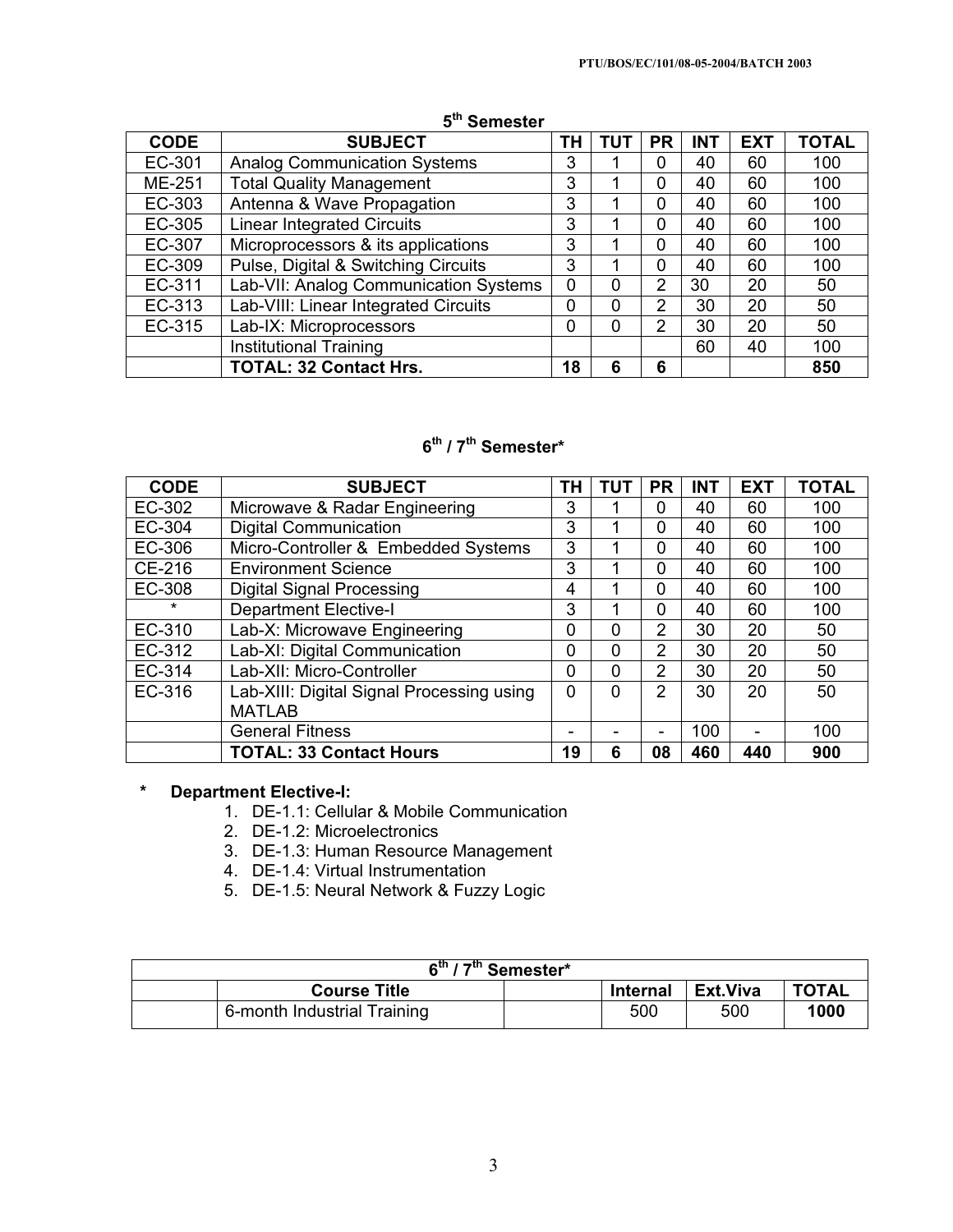| <b>CODE</b> | <b>SUBJECT</b>                      | TΗ | TUT | <b>PR</b> | <b>INT</b> | <b>EXT</b>               | <b>TOTAL</b> |
|-------------|-------------------------------------|----|-----|-----------|------------|--------------------------|--------------|
| CS-402      | <b>Computer Networks</b>            | 4  |     | 0         | 40         | 60                       | 100          |
| EC-404      | <b>Optical Fiber Communications</b> | 3  |     | 0         | 40         | 60                       | 100          |
| EC-406      | <b>VLSI Design &amp; Technology</b> | 4  |     | 0         | 40         | 60                       | 100          |
| $***$       | <b>Department Elective-II</b>       | 3  |     | 0         | 40         | 60                       | 100          |
| $***$       | <b>Department Elective-III</b>      | 3  |     | 0         | 40         | 60                       | 100          |
| EC-408      | Lab-XIV: VLSI                       | 0  | 0   | 2         | 30         | 20                       | 50           |
| EC-410      | <b>Major Project</b>                | 0  | 0   | 6         | 180        | 120                      | 300          |
|             | <b>General Fitness</b>              | -  |     | -         | 100        | $\overline{\phantom{0}}$ | 100          |
|             | <b>TOTAL: 30 Contact Hours</b>      | 17 | 5   | 8         | 510        | 440                      | 950          |

## **8th Semester**

## **\*\* Department Elective-II:**

- 1. DE-2.1: Industrial Electronics
- 2. DE-2.2: Wireless Communication Systems & Network
- 3. DE-2.3: Bio-Medical Electronics
- 4. DE-2.4: Mechatronics
- 5. DE-2.5: Engineering Economics

## **\*\*\* Department Elective-III:**

- 1. DE-3.1: Operating System
- 2. DE-3.2: Image Processing
- 3. DE-3.3: Satellite Communications
- 4. DE-3.4: Reliability Engg.
- 5. DE-3.5: TV Engg.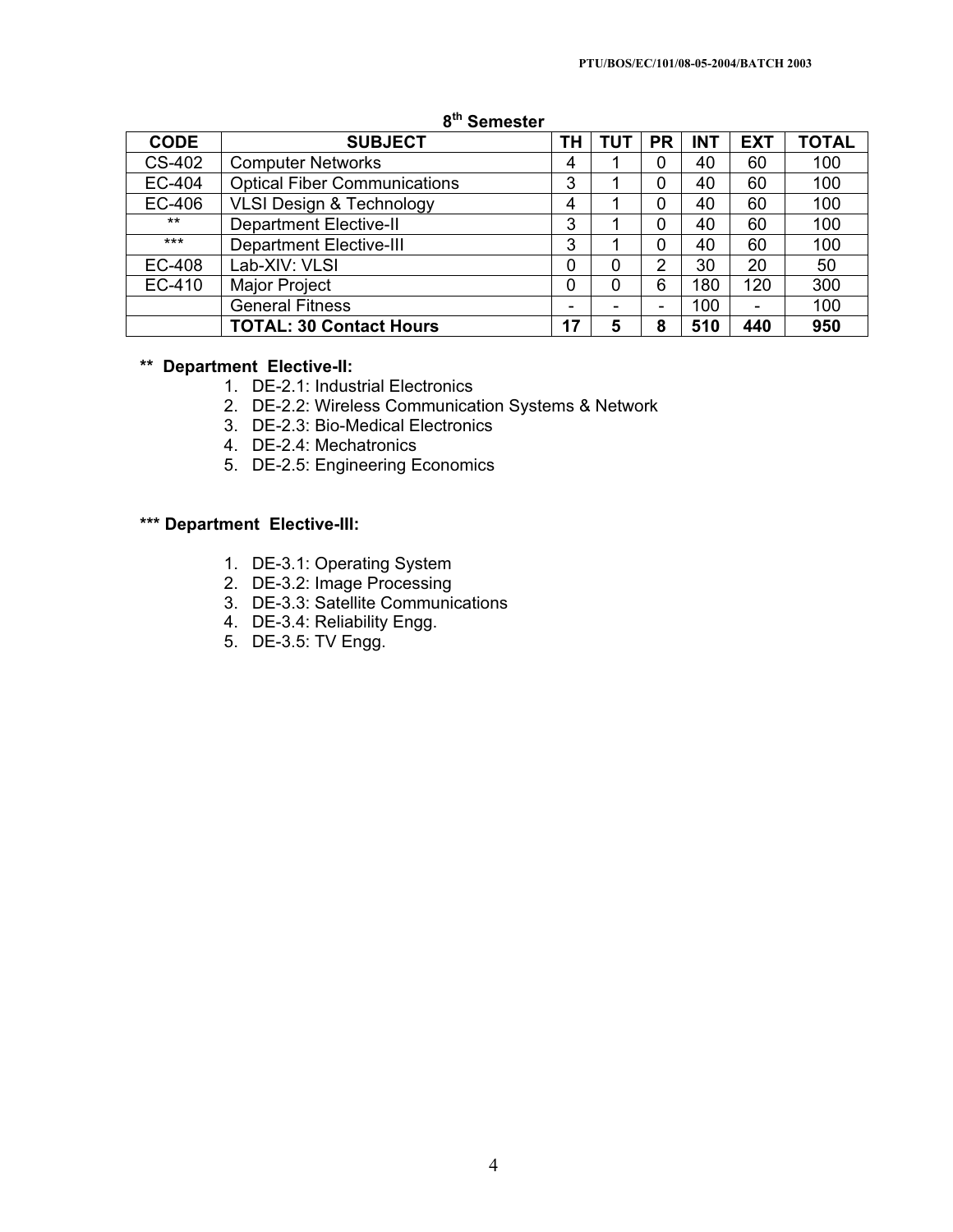#### **AM 201 MATHEMATICS-III**

#### **Internal Marks: 40 L T P External Marks: 60 4 1 0 Total Marks: 100**

## **Detailed Contents**

**1. Fourier Series** Periodic functions, Euler's formula. Even and odd functions, half range expansions, Fourier series of different wave forms.

**2. Laplace Transforms** Laplace transforms of various standard functions, properties of Laplace transforms, inverse Laplace transforms, transform of derivatives and integrals, Laplace transform of unit step function, impulse function, periodic functions, applications to solution of ordinary linear differential equations with constant coefficients, and simultaneous differential equations.

**3. Special Functions** Power series solution of differential equations, Frobenius method, Legendre's equation, Legendre polynomial, Bessel's equation, Bessel functions of the first and second kind. Recurrence relations, equations reducible to Bessel's equation, Error function and its properties.

**4. Partial Differential Equations** Formation of partial differential equations, Linear partial differential equations, homogeneous partial differential equations with constant coefficients Applications: Wave equation and Heat conduction equation in one dimension. Two dimensional Laplace equation, solution by the method of separation of variables. Laplacian in polar coordinates.

**5. Functions of Complex Variable** Limits, continuity, derivative of complex functions, analytic function, Cauchy-Riemann equation, conjugate functions, harmonic functions; Conformal Mapping: Mapping of a complex function, conformal mapping, standard transforms, mapping of standard elementary transformations, complex potential, applications to fluid flow problems; Complex Integration : Line integrals in the complex plane, Cauchy's theorem, Cauchy's integral formula and derivatives of analytic function. Taylor's and Laurent's expansions, singular points, poles, residue, complex integration using the method of residues, evaluation of real integrals by contour integration.

#### **Books**

Advanced Engineering Mathematics by Kreyszing Erwin ; Wiley Eastern, New Delhi

Higher Engineering Mathematics by BS Grewal : Khanna Publishers, New Delhi.

Numerical Solutions of Differential Equations by NK Jain ; Prentice Hall, Delhi.

Differential Equations by Sharma and Gupta ; Krishna Prakashan Media (P) Ltd., Meerut.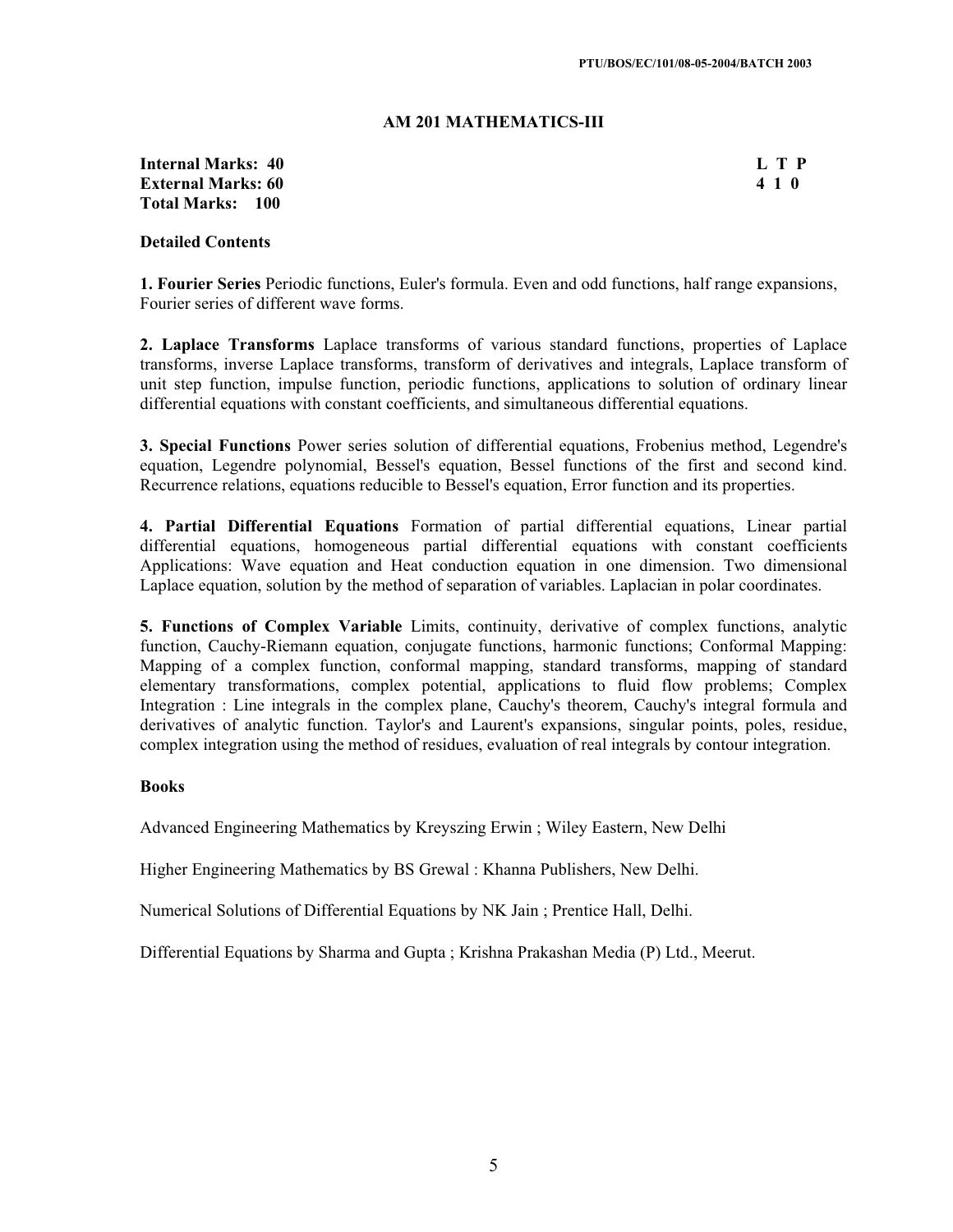### **EE-201 NETWORK ANALYSIS AND SYNTHESIS**

**Internal Marks: 40 L T P External Marks: 60 3 2 0 Total Marks: 100**

#### **Circuits Concepts : Circuits elements,**

Independent and dependent sources, signals and wave forms; periodic and singularity voltages, step, ramp, impulse, Doublet. Loop currents and loop equations, node voltage and node equations, Network Theorems, Superposition, Thevenin's Nortan's Maximum Power Transfer, Reciprocity.

#### **Time and Frequency Domain Analysis :**

Representation of basic circuits in terms of generalised freq. & their response, Laplace transform of shifted functions, transient & steady response. Time domain behaviors from poles and zeros. Convolution Theorem.

#### **Network Synthesis :**

Network functions, Impedance & Admittance function, Transfer functions, Relationship between transfer and impulse response, poles and zeros and restrictions, Network function for two terminal pair network. Sinusoidal network in terms of poles & zeros. Real liability condition for impedance synthesis of RL & RC circuits. Network synthesis techniques for 2-terminal network, Foster and Cauer forms.

#### **Filters Synthesis :**

Classification of filters, characteristics impedance and propagation constant of pure reactive network, Ladder network, T section, IT section, terminating half section. Pass bands and stop bands. Design of constant-K, m-derived filters. Composite filters.

#### **Books:**

- 1. Network Analysis & Synthesis by Van Valkenberg
- 2. Network Analysis and Synthesis by Sudhakar Sham Mohan
- 3. Network Synthesis by IVS Iyer
- 4. Electric Circuits by JA Administer
- 5. Circuit Theory by Chakraborty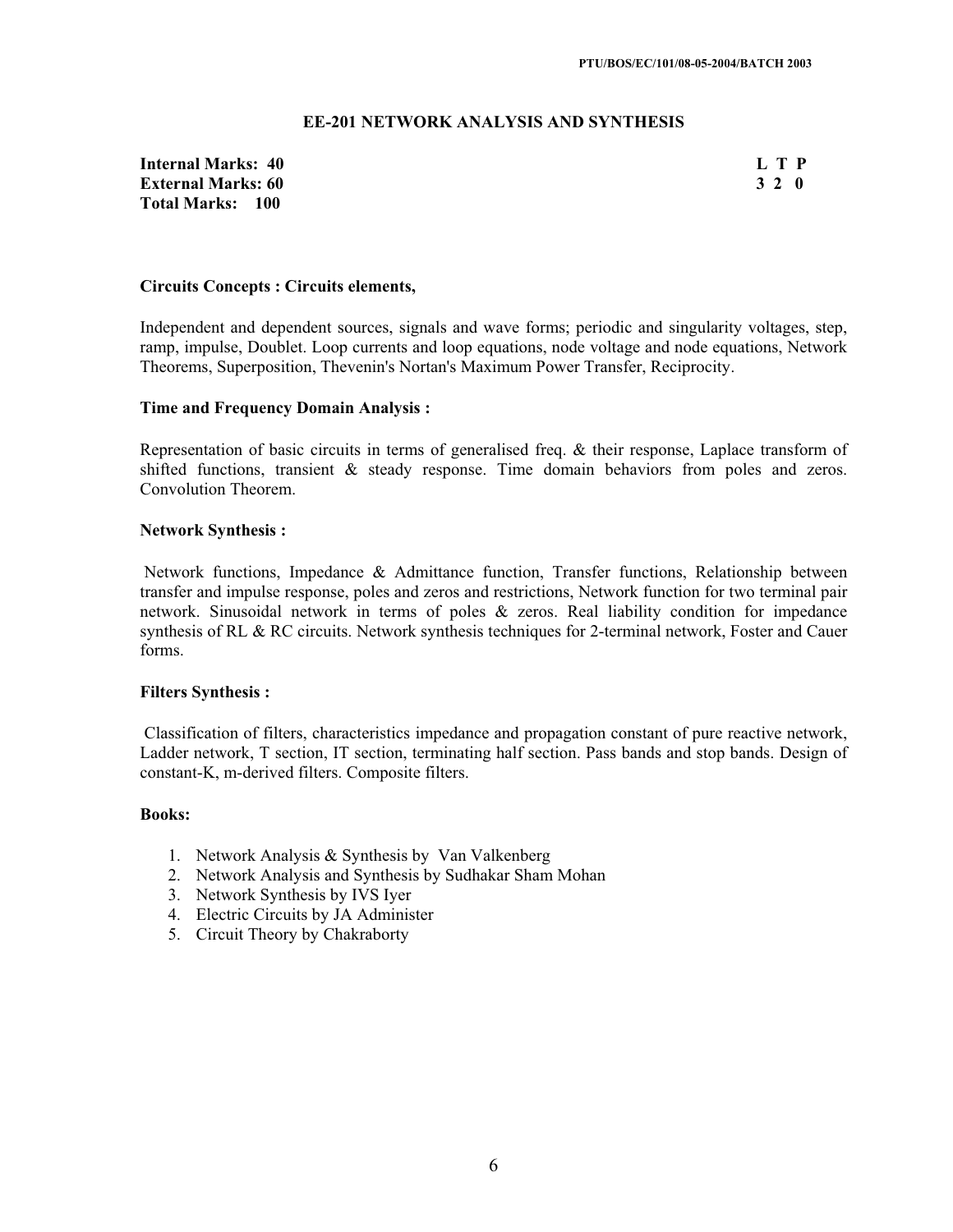#### **EC- 201 ELECTRONIC DEVICES AND CIRCUITS**

**Internal Marks: 40 L T P External Marks: 60 Total Marks: 100**

#### **1. Diode Circuits**

pn junction diode, concept of band structure, potential barrier, diode as a circuit element, half wave, full wave and bridge rectifier and determination of rms, average value, ripple factor and regulation, capacitor input, inductor input, RC and RL filter circuits, special propose diode; LED, LCD and Photo- diodes.

#### **2. Bipolar junction Transistors**

pnp & npn, transistor construction and characteristics in CB, CE and CC modes. Determination of h parameters from transistor characteristics. h parameter equivalent circuit of transistor. Conversion of h parameter from CB to CE and CC configuration. Graphical analysis of transistors as an amplifier, special purpose transistors, UJT (construction and characteristics only), photo- transistors.

#### **3. Field Effect Transistors**

Construction and characteristics of junction field effect transistor (JFET), MOSFET (both depletion and enhancement type), CMOSFET's, parameters and equivalent circuit of an FET, biasing of FETs, FET as an amplifier in CS configuration.

#### **4. Transistor Biasing and Stabilization**

Operating point, bias stability, various biasing circuits, stabilization against  $I_{\text{co}}$ ,  $V_{\text{BE}}$  and beta. Bias compensation methods and thermal runaway.

#### **5. Small Signal Low Frequency Transistor**

Analysis of transistor amplifier using h-parameters in CB, CE and CC configuration. Comparison of three configurations in term  $A_1$ ,  $A_{21}$ ,  $R_1$ ,  $R_0$ . Frequency response of amplifier. Effect of an emitter bypass capacitor, coupling capacitor, emitter resistance and shunt capacitors on frequency response of amplifier. Analysis of emitter follower using Miller's theorem.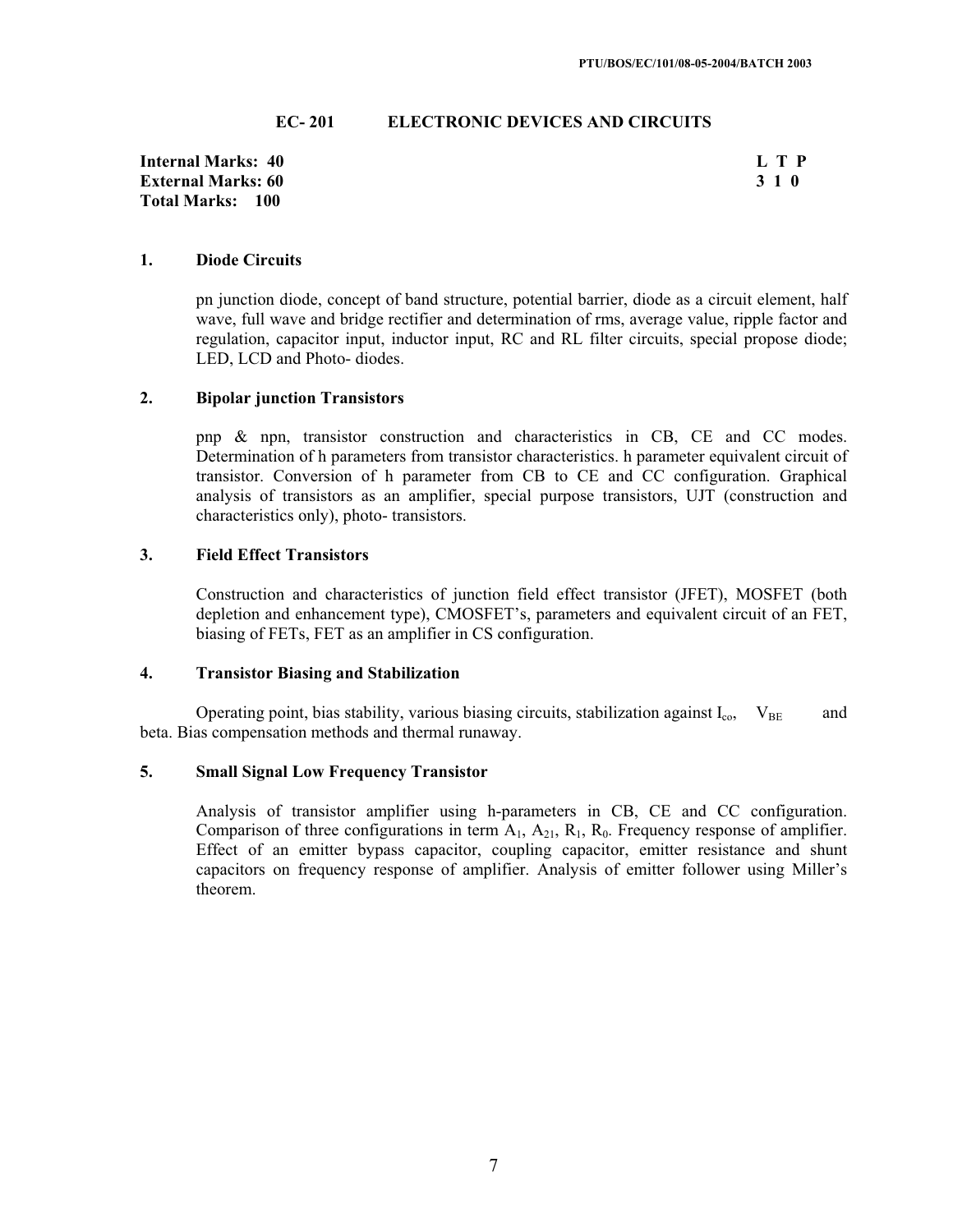### **EC-203 ELECTRONICS MEASUREMENTS AND INSTRUMENTATION**

**Internal Marks: 40 L T P External Marks: 60 3 1 0 Total Marks: 100**

#### **1. ELECTRONIC INSTRUMENTS**

Electronics voltmeter, VTVM Transistor voltmeter, Electronic Multimeter, CRO's study of various stages in brief, measurement of voltage, current phase and frequency, special purpose oscilloscope, measurement of resistance, inductance, capacitance, using Kelvin's Maxwell's and Schering bridge. Effective resistance at high frequency, R meter, LCR meter.

#### **2. INSTRUMENTATION FOR GENERATION AND ANALYSIS OF WAVEFORMS**

Signal generators, function generator, wave analyzer, harmonic distortion analyzer, spectrum analyzer, spectrum analysis.

#### **3. INSTRUMENT TRANSFORMER**

Current and potential transformers, constructional features, ratio and phase angle error.

#### **4. TRANSDUCERS**

Principles of operation, qualitative treatment of strain gauge, LVDT, thermocouple, piezoelectric crystal and photoelectric transducers.

#### **5. DATA ACQUISTION SYSTEM**

Necessity of recorders, recording requirements, graphic recorders, strip chart recorders, magnetic tape recorders, digital tape recorders.

#### **6. DISPLAY DEVICES**

Electronic indicating instruments, seven segment display, fourteen segmental display Nixie tube.

## **7. TELEMETRY**

Introduction, method of data transmission, types of telemetry systems and applications.

#### **BOOKS RECOMMENDED**

- 1. A.K. SAWHNEY- Electrical and Electronic Measurements and Instrumentation.
- 2. B. Stout- Basic Electrical Measurements
- 3. D. Cooper- Electronic Instrumentation and Measurement Techniques.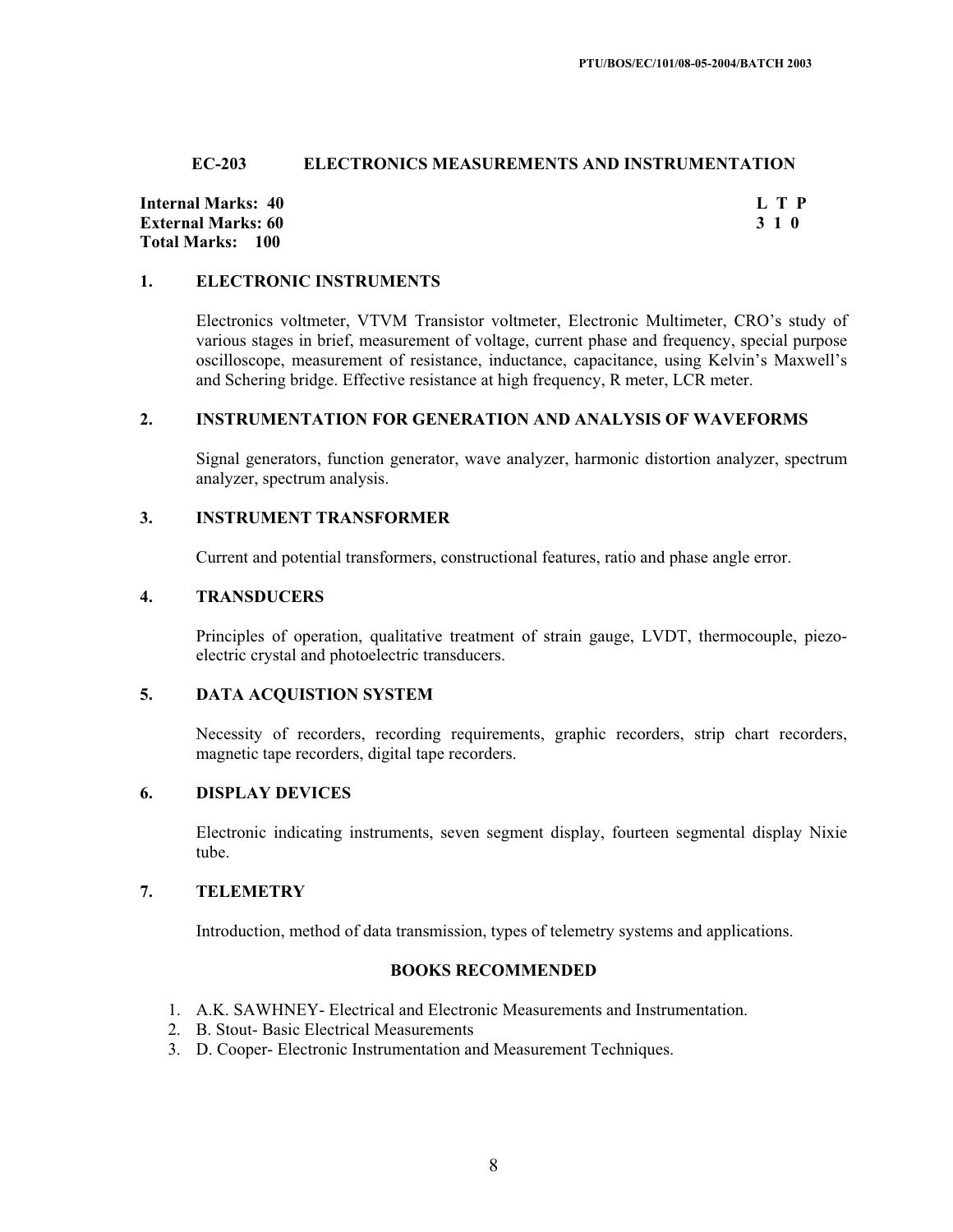## **CS -252 OBJECT ORIENTED PROGRAMMING USING C++**

**Internal Marks: 40 L T P External Marks: 60 3 1 0 3 2 3 3 4 6 3 3 4 6 3 3 4 6 3 4 7 4 3 4 7 4 3 4 7 6 3 4 7 7 8 7 7 8 7 7 7 8 7 7 8 7 7 8 7 7 8 7 7 8 7 7 8 7 7 8 7 7 8 7 7 8 7 7 8 7 7 8 7 7 8 7 7 8 7 7 8 7 7 8 7 7 8 7 7 8 7 7 8 7 7 8 7 7 8 7 7 8 Total Marks: 100**

## **1. Basics of C & C++**

Introduction, Basics, Data Type, Bit Field integer, Operations, Control Structures, Storage Classes, User Defined Data Type, Reserved Words and Standard 110 Statements in C &  $C++$ .

## **2. Object Orient Programming With C++**

Introduction ,Object Oriented Programming Concept, Objective of OPP, Programming Structure in C++, Data Abstraction

## **3. Overloading and Information Hiding**

Introduction, Function Overloading, Information Hiding

## **4. Memory Management in C++ :**

Introduction ,Constructor-Automatic Initialization of Objects, Dynamic Memory Management , Default Constructor, Copy Constructor, Constructor and Information Hiding, Destructor-Automatic Clear up of an Object

#### **5. Inheritance**

Introduction, Inheritance-Data and Code Sharing , Class Derivation ,Ambiguity in Class Member Access ,Virtual Base Class-A Remedy , Class Initialization in Inheritance ,Arguments for the Base Class

#### **6. Bindings and Polymorphism**

Introduction , Bindings in C++, Polymorphism

#### **7. Generic Facility**

Introduction ,Concept of Generic Facility, Generic Function ,Overloading a Generic Function, Generic Classes

#### **8. File Handling in C++**

Introduction , Concept of Stream in C++, File Positioning Functions , Error Handling During File Operation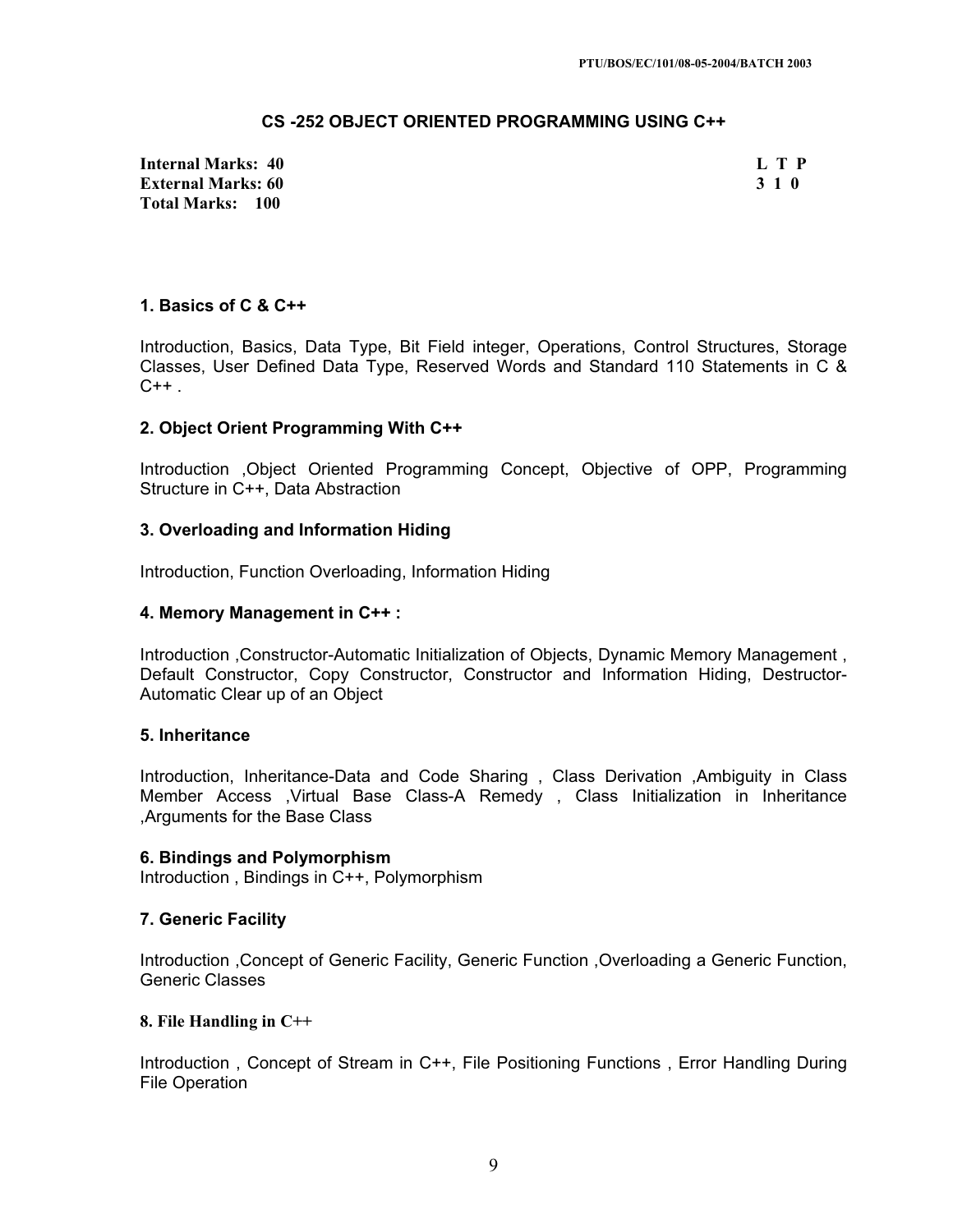## **EC-205LAB-I (ELECTRONIC DEVICES AND NETWORKS)**

## **Internal Marks: 30** L T P<br> **External Marks: 20** 0 2 **External Marks: 20 Total Marks: 50**

- 1. Study of Half wave, full wave & Bridge rectifiers.
- 2. Study of simple capacitive,  $T \& \pi$  filters
- 3. Study of Zener regulator.
- 4. To plot the input and output characteristics of CE configuration.
- 5. To plot the input and output characteristics of CB configuration.
- 6. Determination of h- parameters of a transistors using output characteristics.
- 7. Design of transistor biasing circuits.
- 8. Study of frequency response of RC coupled amplifier.
- 9. Study of an emitter follower circuit.
- 10. To plot JFET characteristics in CS configuration.
- 11. Study of frequency response of CS- FET amplifier.
- 12. Design of constant K filters.
- 13. Design of m- derived filters.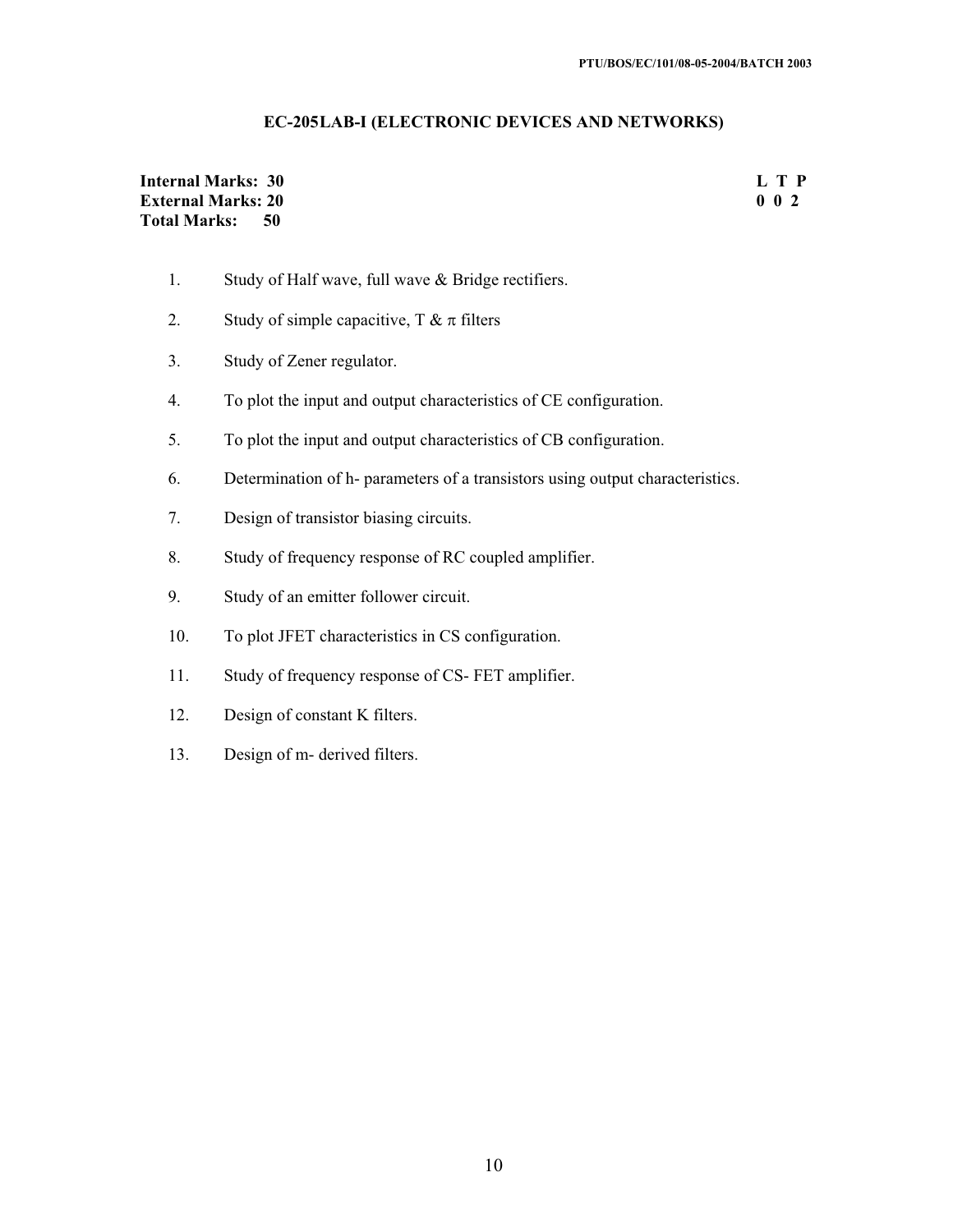## **EC-207 LAB-II INSTRUMENTATION**

**Internal Marks: 30** L T P<br> **External Marks: 20** 0 2 **External Marks: 20<br>Total Marks: 50 Total Marks: 50**

## **LIST OF EXPERIMENTS**

- 1. Measurement of Inductance by Maxwell's Bridge.
- 2. Measurement of small resistance by Kelvin's Bridge.
- 3. Measurement of Capacitance by Schering Bridge.
- 4. Measurement of Frequency by Wein Bridge.
- 5. Measurement of medium resistance by Wheat Stone's Bridge.
- 6. Determination of frequency & phase angle using C.R.O.
- 7. To find the Q of a coil using LCR-Q meter.
- 8. Study of Resonance.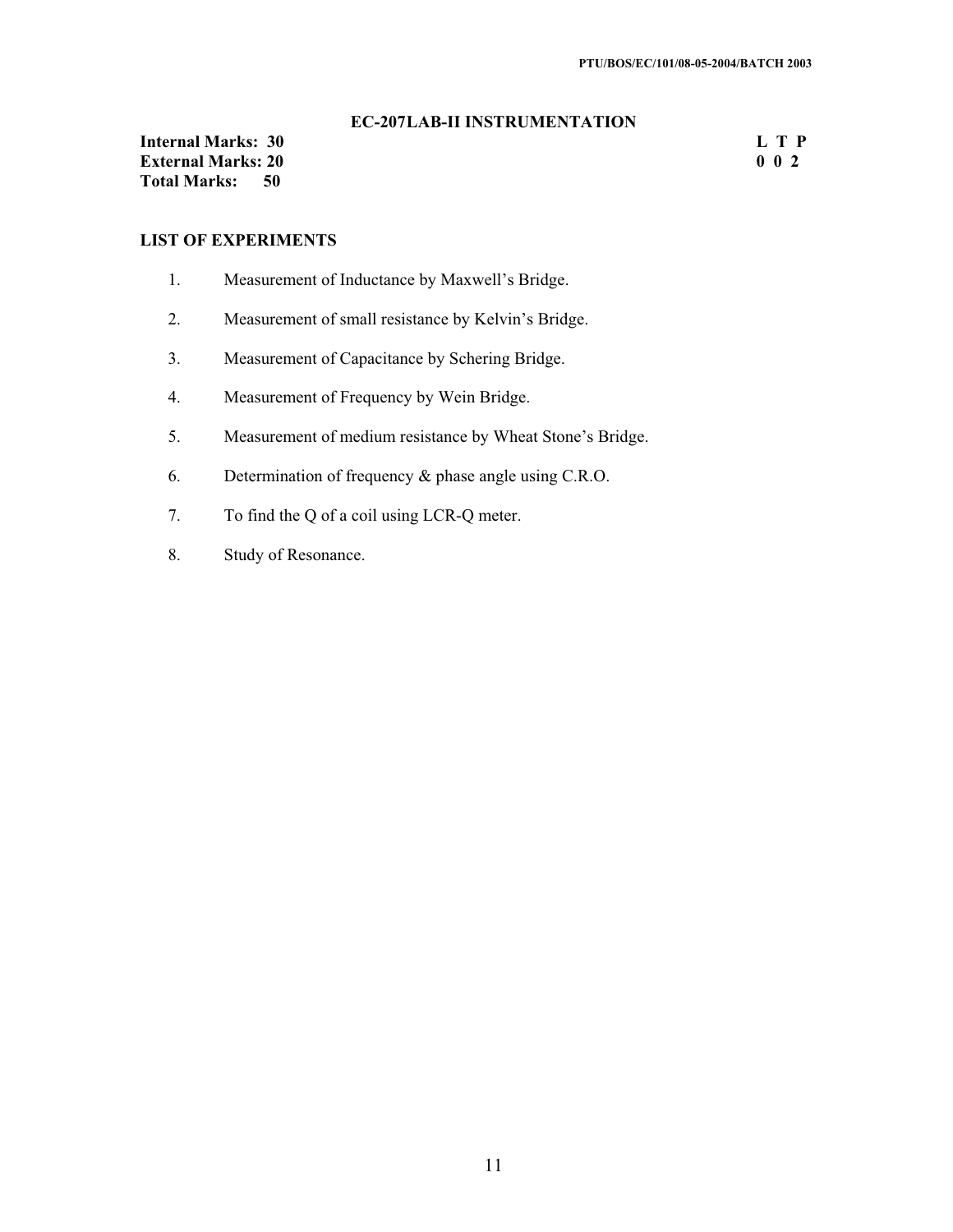#### **CS -254 Lab III (Object Oriented Programming)**

## **Internal Marks: 30** L T P<br> **External Marks: 20** 0 2 **External Marks: 20 Total Marks: 50**

#### **List of experiments:**

To write following programs in  $C / C_{++}$ :

- 1. Using basic statements like control statements , looping statements, various I/O statements and various data structures.
- 2. Creating classes in C++ for understanding of basic OOPS features.
- 3. Representing concepts of data hiding, function overloading and operator overloading.
- 4. Using memory management features and various constructors and destructors.
- 5. Representing Inheritance, virtual classes and polymorphism.
- 6. Writing generic functions.
- 7. File handling programs.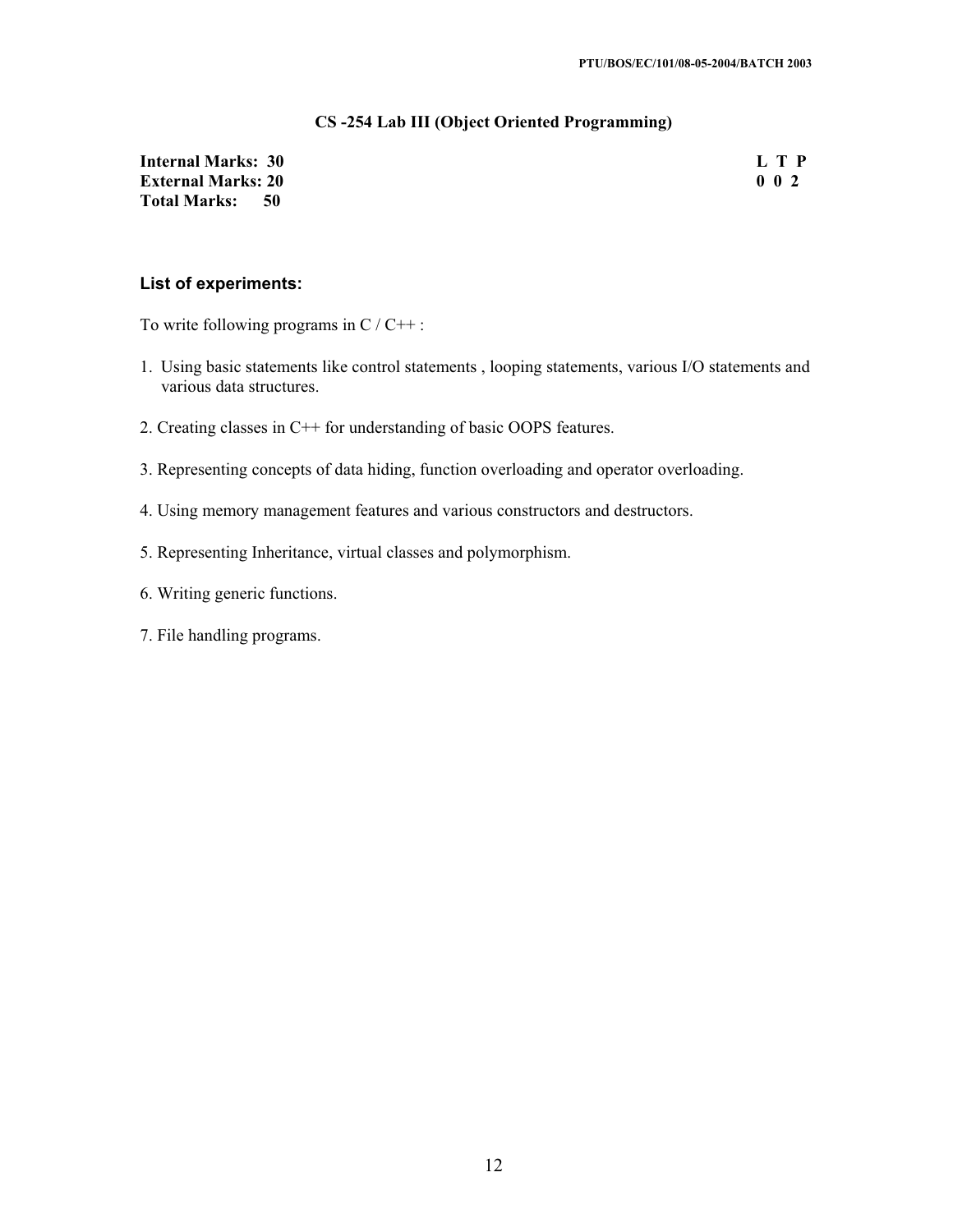#### **EC- 202 ANALOG ELECTRONICS**

**Internal Marks: 40 L T P I** L T P **External Marks: 60 3 1 0** 3 3 1 0 3 3 4 0 3 3 4 0 3 3 4 0 3 3 4 0 3 3 4 0 3 3 4 0 3 3 4 0 3 4  $\sigma$ **Total Marks: 100**

#### **1. HIGH FREQUENCY TRANSISTOR**

The high frequency T model, common base short circuit current frequency response, alpha cutoff frequency, common emitter short circuit current frequency response, hybrid pi CE transistor model, hybrid pi conductance in terms of low frequency h parameters, CE short circuit current gain obtained with hybrid pi model, current gain with resistive load.

#### **2. LARGE SINGAL AMPLIFIERS**

Class A direct coupled with resistive load, Transformer coupled with resistive load, design theory, power amplifier design, harmonic distortion, power output, variation of output power with load, thermal runaway, output transformer saturation, push-pull amplifiers, operation of class- A push-pull amplifier, class- B push-pull amplifier, crossover distortion, class AB push-pull amplifier, transistor phase invertor, conversion efficiency of class B amplifiers, design of Class- B push-pull amplifier, complementary- symmetry amplifier.

#### **3. MULTISTAGE AMPLIFIERS**

Coupling of transistor amplifiers, frequency response of coupled amplifiers, cascading of RC coupled amplifiers and their analysis. Tuned Amplifiers: single tuned, double tuned and stagger tuned amplifiers and their analysis.

## **4. FEEDBACK IN AMPLIFIERS**

Types of feedback, effect of negative feedback on gain, bandwidth, stability, distortion and frequency response etc. Voltage series, current series, voltage shunt, current shunt feedback circuits and their analysis.

#### **5. OSCILLATORS**

Conditions of oscillations. Different types of oscillators: RC Phase Shift, Wein Bridge, Hartley, Colpitts and Crystal Oscillators. Derivation of expression for frequency and amplitude of these oscillators.

#### **6. REGULATED POWER SUPPLIES**

Zener diode as Voltage Regulator, Transistor Series and Shunt Regulators, Current limiting, Line and Load Regulation.

#### **Books Recommended**

- 1. Electronic Devices & Circuits by Millman- Halkias, Tata Mcgraw Hill
- 2. Electronic Devices & Circuits Theory by Boylestad, PH
- 3. Electronic Devices & Circuits by Allen Mottorshead, PHI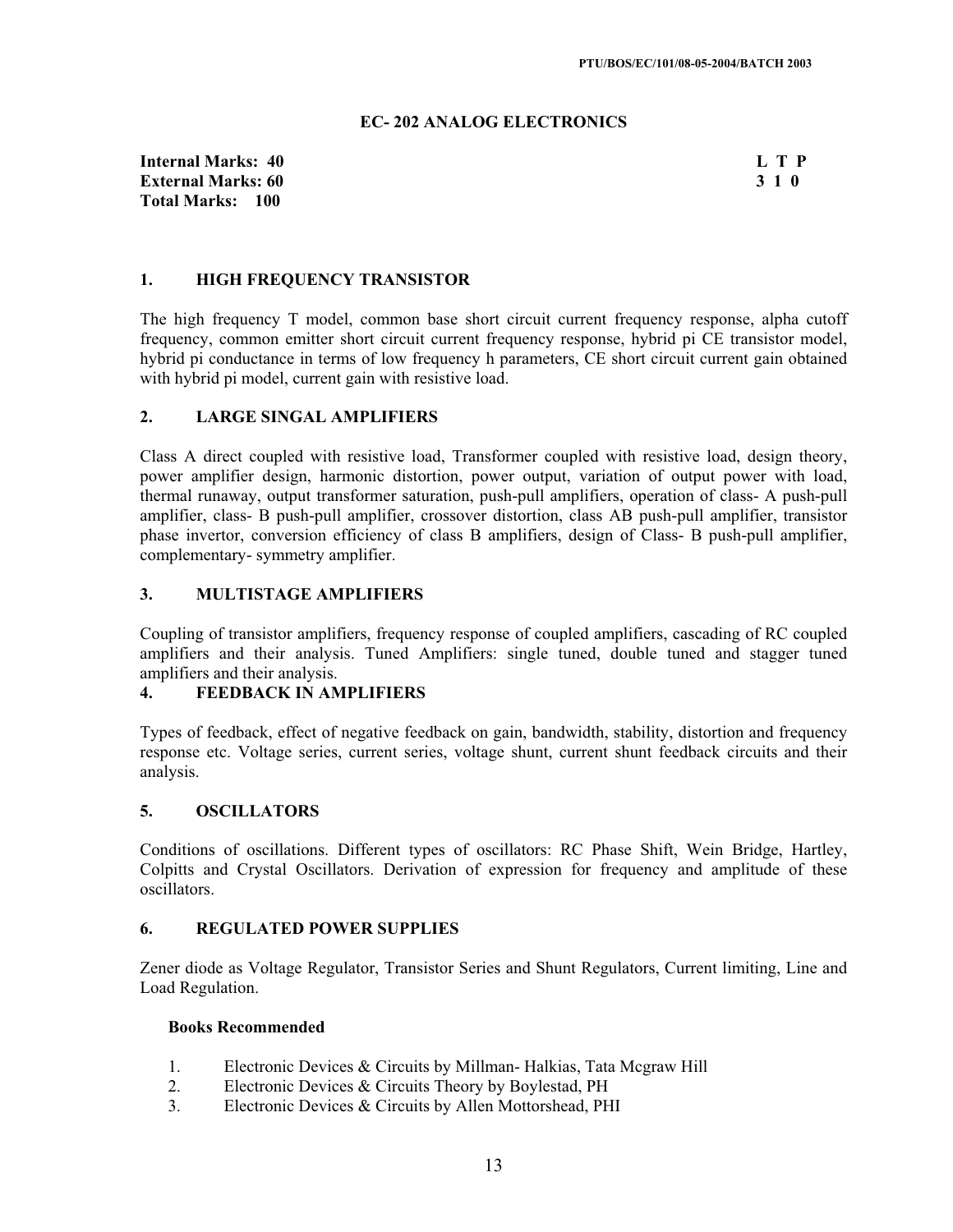**EC-204 Digital Electronics** 

**Internal Marks: 40 External Marks: 60 Total Marks: 100**

| П, | I | р |
|----|---|---|
| ъ  |   | 0 |

**1. Number System And Binary Code :** Introduction, Binary, Octal and hexadecimal number system. Signed and unsigned number, Binary operations-addition; Subtraction, Multiplication and division; Subtractions using 1's and 2's compliment; ASCII code; Excess 3 code Gray code.

**2. Minimization of logic function :** OR, AND,NOT,NOR,NAND,EX-OR, Basic theorem of Boolean Algebra, sum of products and product of sums, canonical form, Minimisation using theorems, minimisation using K-map and Q-M method. Incompletely specified functions.

**3. Combinational Logic Circuits :** Introduction, Combinational circuit design, multiplexers, demultiplexer, encoders, decoders, adders, subtracters and code converters, parity checker, BCD display drive, magnitude comparators.

**4. Sequential Circuits :** Introduction, flip flop SR, JK, D, T edge triggerred and decked flip-flop, Registers. Type of Registers, circuit diagram, timing wave form and operations counters, counter design with state equation and state diagrams.

**5. D/A and A/D Converters :** Introduction, Weighted register D/A converter, binary ladder D/A converter, steady state accuracy test, D/A accuracy and resolution, parallel A/D converter, Counter type A/D converter Successive approximation A/D converter. Single and dual slope A/D converter A/D accuracy and resolution, Voltage of frequency conversion, Voltage of time conversion.

**6. Semiconductor Memories :** Introduction, Memory organisation, Classification and characteristics of memories, Sequential memories, ROMs, R/W memories. Content addressable memories. Programmable logic arrays, Charged-Coupled device memory.

**7. Logic Families :** RTL, DCTL, DTL, TTL, ECL and its various types, Comparison of logic families.

#### **Recommended Books :**

- 1. Digital principle and applications Malvino (TMH)
- 2. Modern digital electronics R. P. Jain (PIH)
- 3. Digital electronics principle Malvino (THM)
- 4. Modern digital systems design Cheung & ----- (WPC)
- 5. An Engg. Approach to digital design Eletcher (PIH)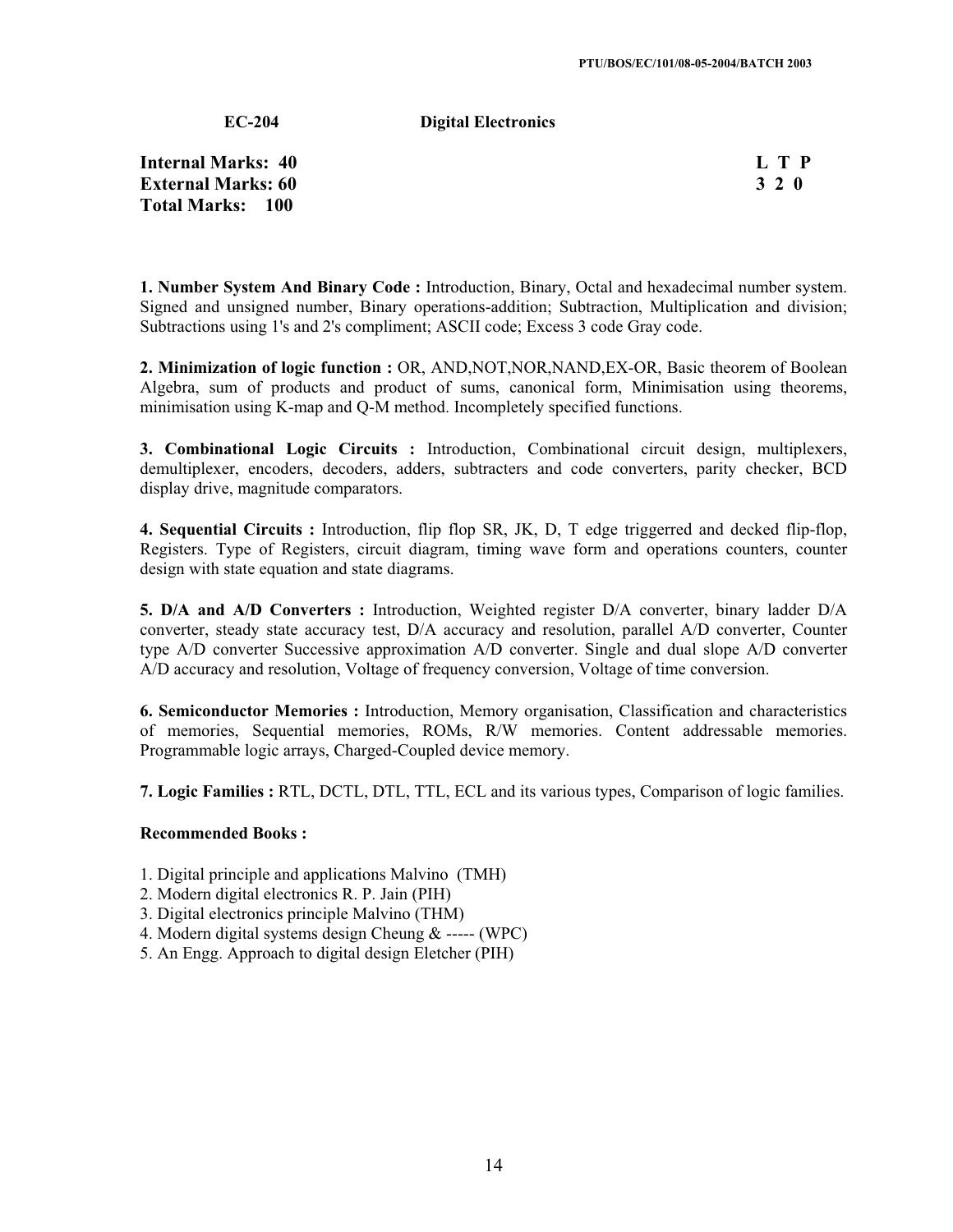#### **EC-206 Signal and Systems**

**Internal Marks: 40 L T P External Marks: 60 3 1 0 Total Marks: 100**

**System and Signal Analysis** : Classification of signals and systems, signal representation using fourier series, complex exponential fourier series, fourier series representation of periodic signals speriodic signal representation using fourier transform, fourier transform of periodic power signals, power spectral density, system response impulse, step and time domain response analysis, transfer function and frequency, Domain analysis effect of Transfer function on spectral densities, Stationary of non-Transients.

**Random Signal Theory :** Introduction to probabilities Defination, probability of Random events, Joint and conditional probability, probability Mass function statistical averages. Probability density functions and statistical averages. Examples of P.D. function, transformation of random variables random processes, stationary, true averages and Fygodic.

**Signal Transmission Through Linear Networks** : Convolution theorem, its graphical intrepretation. Conditional function with a unit Impulse function. The sampling theorem low pass and band pass network, matched filter, input output relations with random inputs, envelope detector, equivalent noise band width Noise. Introduction to thermal noise, shot noise partial noise, low frequency or flicker, Gaussion Noise, burst noise, avalanche noise bipolar transistor noise, F.E.T. noise, Equivalent input noise signal to noise ration, noise factor, amplifier input noise in terms of F-Noise factor or amplifiers, Noise temperature, Noise equivalent Bandwidth, Noise fig. Experimental determination of noise figure, Pulse response & Digital No. & elimination.

#### **Books Recommended**

- 1. Communication Signal and Systems by Simon Haykin
- 2. Signal and Systems by Oppenheim and Willsky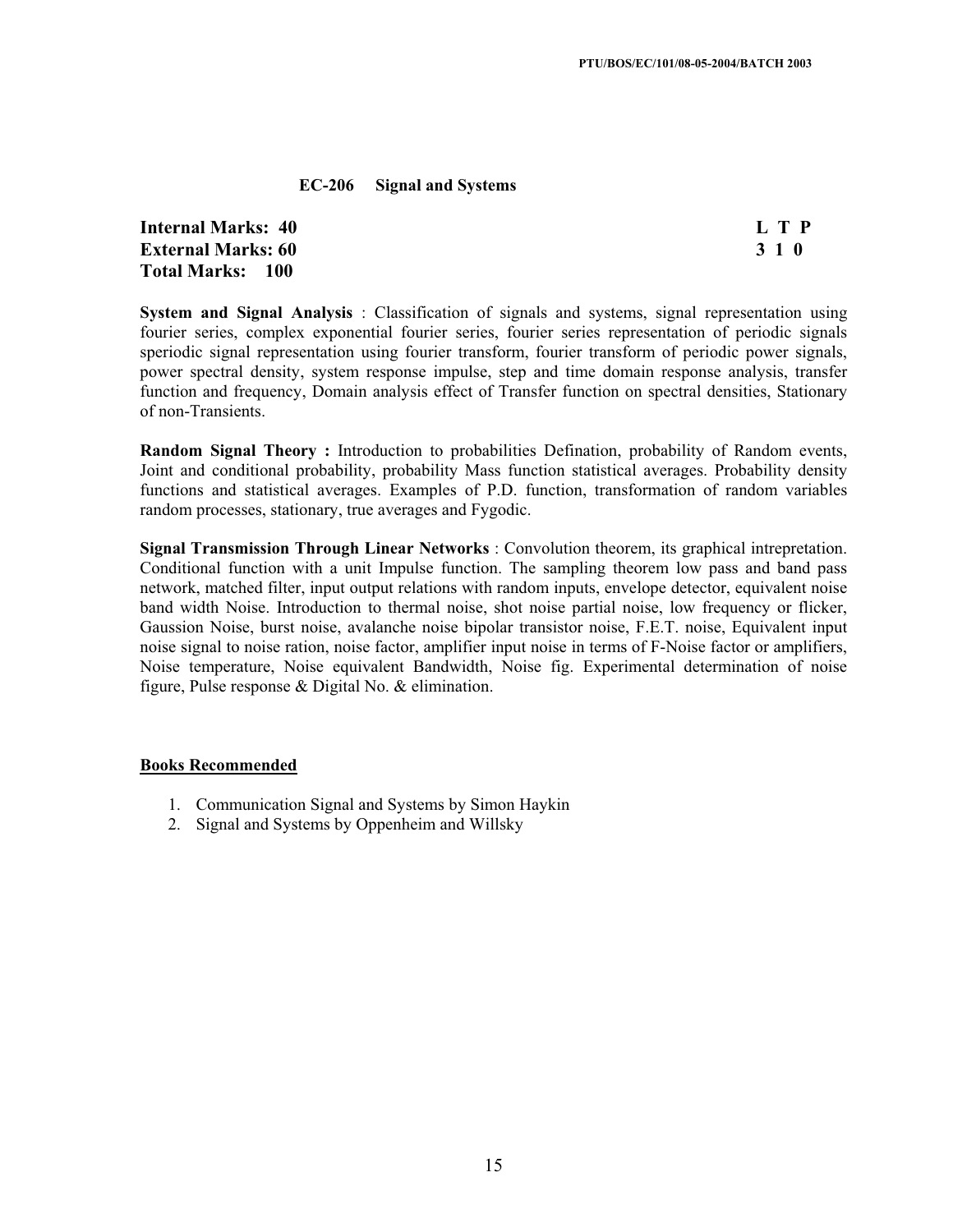#### **EC-208 Electromagnetic Field Theory**

**Internal Marks: 40 L T P L T P External Marks: 60 3 1 0 3 2 3 3 4 6 3 4 5 4 4 4 4 4 5 4 5 4 5 4 4 5 4 5 6 7 6 7 7 8 4 5 6 7 7 8 7 7 8 7 8 7 7 8 7 8 7 7 8 7 7 8 7 7 8 7 7 8 7 7 8 7 7 8 7 7 8 7 7 8 7 7 8 7 7 8 7 7 8 7 7 8 7 7 8 7 7 8 7 7 8 7 7 8 7 7 8 7 Total Marks: 100**

**1. Introduction** Review of Electrostatic and Magnetostatics.

**2. Time Varying Fields** Maxwell's equations in differential and integral forms concept of displacement current. Boundary conditions.

**3. Electromagnetic Waves** Wave equation and its solution in different media, plane wave, Sinusoidal time variation, polarization. Reflection of waves by perfect di electronics and by perfect insulators. Surface impedance, Poynting theorem and Poynting vector.

**4. Guided Waves** Waves between parallel planes. TE and TM waves and their characteristics. TEM waves, velocities of propagation, Attenuation in parallel plane guides, wave impedance.

**5. Transmission Lines** Circuit representation of parallel plane transmission lines. Parallel plane transmission line with losses. Law loss RF and UHF transmission lines. Distortionless condition. Transmission line charts-impedance matching.

**6. Wave Guides** Rectangular and circular wave guides. TE and TM waves in rectangular wave guides. Impossibility of TEM wave in wave guides. Wave impedance and characteristics impedances. Transmission line analogy for wave guides. Attenuation and factor of wave guides. Dielectric slab wave guides.

#### **Recommended Books**

Name of Book , Author , Publisher

- 1. Electromagnetic Wave : Jordan and Balmain : PHI And Radiation System
- 2. Electromagnetics : Kraus : T.M.H.
- 3. Telecommunications : Fraser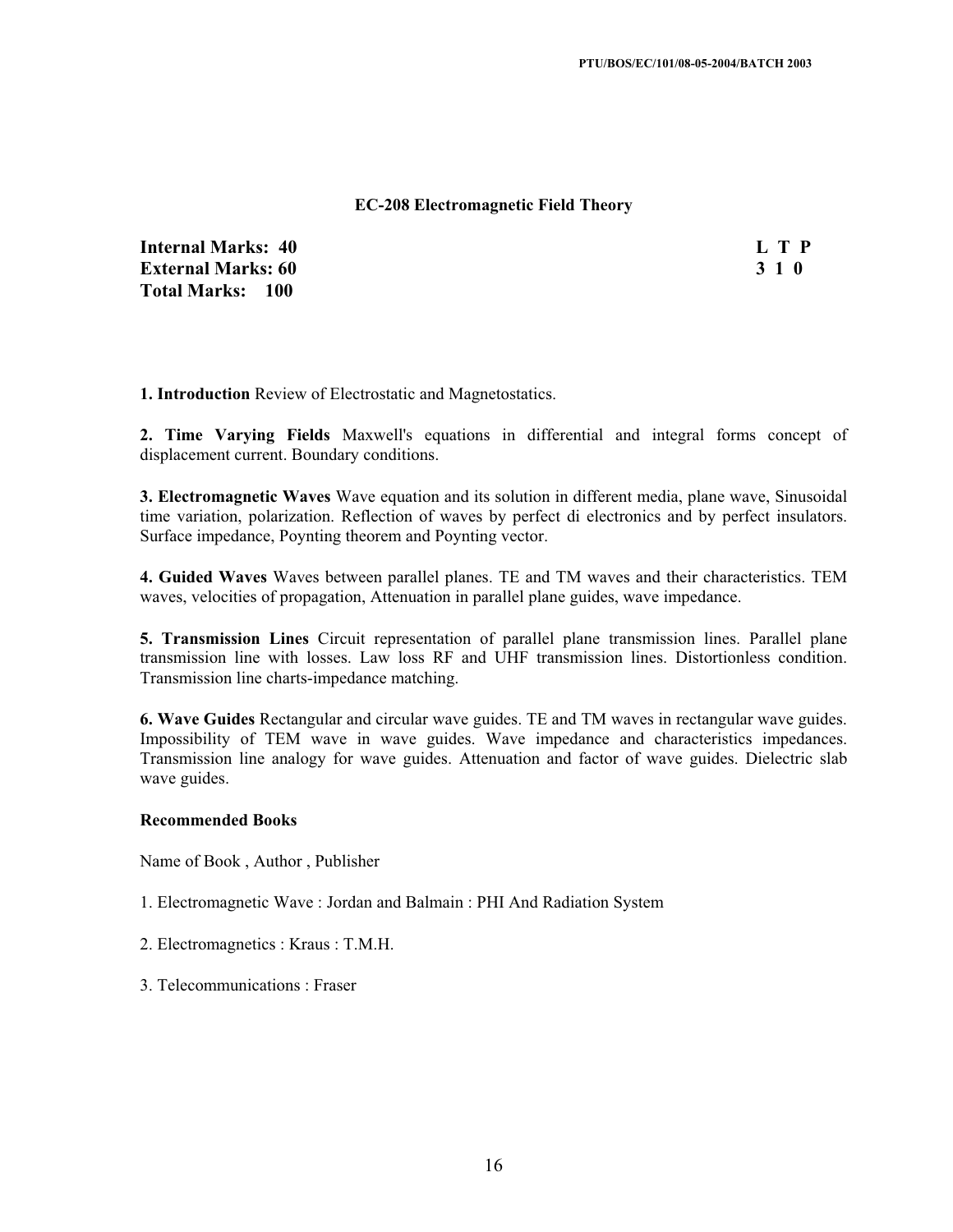#### **IC-204 Linear Control System**

**Internal Marks: 40 L T P External Marks: 60 3 2 0 Total Marks: 100**

**Purpose** This course is aimed at to provide a comprehensive treatment of the analysis and design of control systems so as to empower the students with knowledge which is sufficient to help them understand and analyse the practical problems in industry. Instructional

**Objectives** At the end of this course, the students should :

- 1. be familiar with the basic concepts of control systems.
- 2. Be able to formulate the equations of linear electrical and non-electrical systems and establish analogies between them.
- 3. Derive characteristics equ. of a given system.
- 4. Be able to perform time-Domain and frequency domain analysis of systems.
- 5. Be able to determine stability of any given system.
- 6. Understand the importance of compensating networks and their design.
- 7. Be familiar with necessary control components.

#### **Contents**

**1. Introduction** Concepts Plant, Systems Servomechanism, regulating systems, disturbances, Open loop control system, closed loop systems, linear and non-linear systems, time variant  $\&$  invariant, continuous and sampled data control systems, Block diagrams, some illustrative examples.

**2. Modelling** Formulation of equation of Linear electrical, mechanical, thermal Pneugmatic and hydraulic system, electrical, Mechanical analogies. Use of Laplace transform, Transfer function, concepts of state variable modelling. Block diagram representation signal flow graphs and associated algebra, characteristics equation.

3. **Time Domain Analysis** Typical test - input signal, Transient response of the first and second order systems. Time domain specifications, Dominant closed loop poles of higher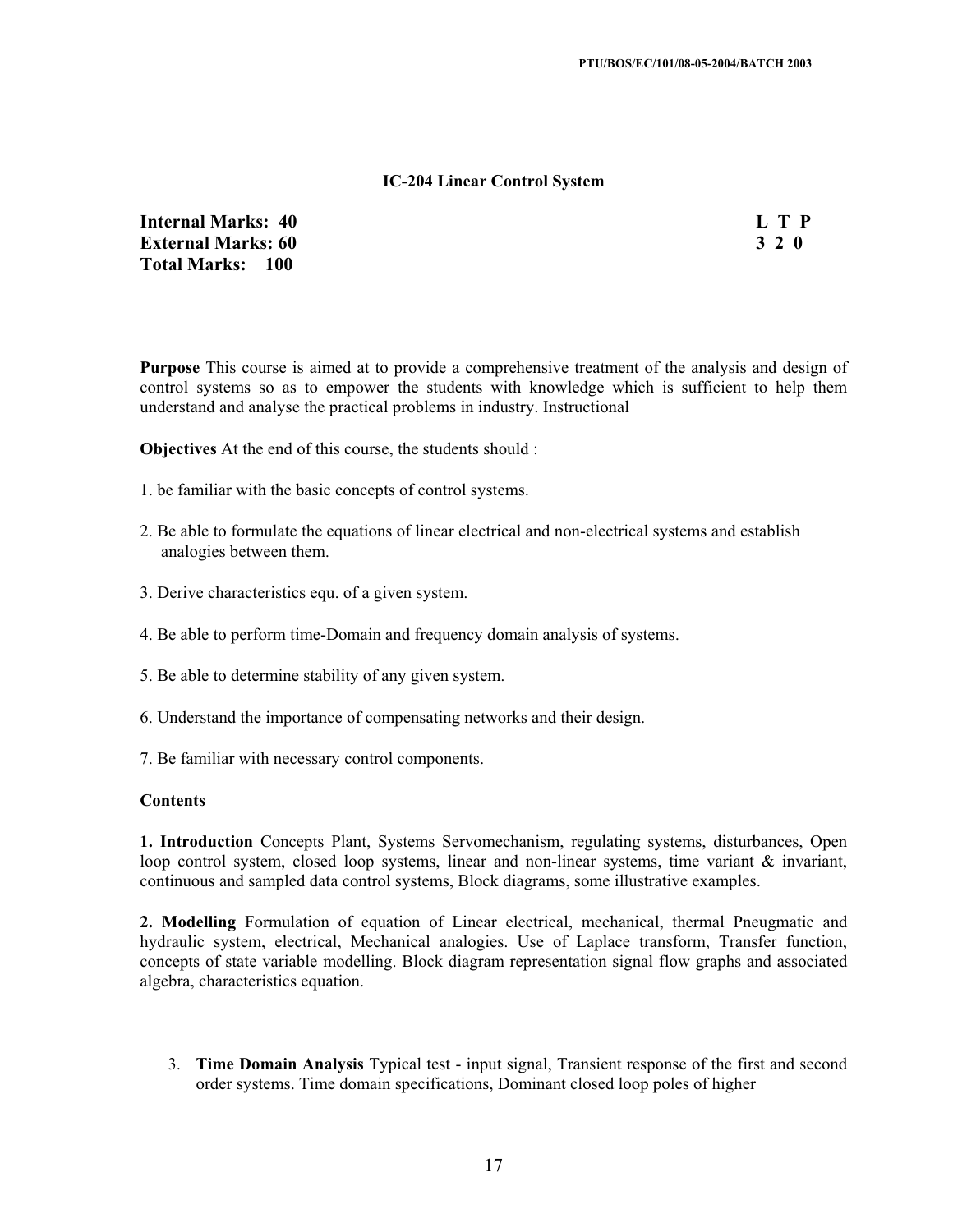4. order systems. Steady state error and coefficients. Pole-zero location and stability. Routh-Hurwitz Criterion.

**4. Root Locus Technique:** The extreme points of the root loci for positive gain. Asympotes to the loci, breakway points, intersection with imaginary axis, location of roots with given gain & sketch of the root locus plot.

**5. Frequency Domain Analysis:** Closed loop frequency response, bodeplots, stability and loop transfer function. Frequency response specification relative stability, relation between time and frequency response for second order systems. A and N-circles, Log. Magnitude versus phases angle plot. Plot Nyquist criterion.

**6. Compensation:** Necessity of compensation series and parallel compensations, Compensating network, application of lag and lead compensation.

**7. Control Components:** Error detectors- potentiometers and synchronous, servo motor A.C. and D.C. technogenerators, Magnetic amplifiers.

## **Books Recommended**

- 1. Modern Control Engg. by K. Ogata, Prentice Hall, New Delhi, 1974.<br>2. Control System Components by J.F. Gibsen. Mcgraw Hill. 1963.
- 2. Control System Components by J.F. Gibsen, Mcgraw Hill, 1963.
- 3. Automatic Control System by B.C. Kuo, Prentice Hall, 3<sup>rd</sup> Ed., 1978.
- 4. Control System Engineering by I.J. Nagrath & Gopal, Wiley Eastern Ltd., New Delhi, 1975.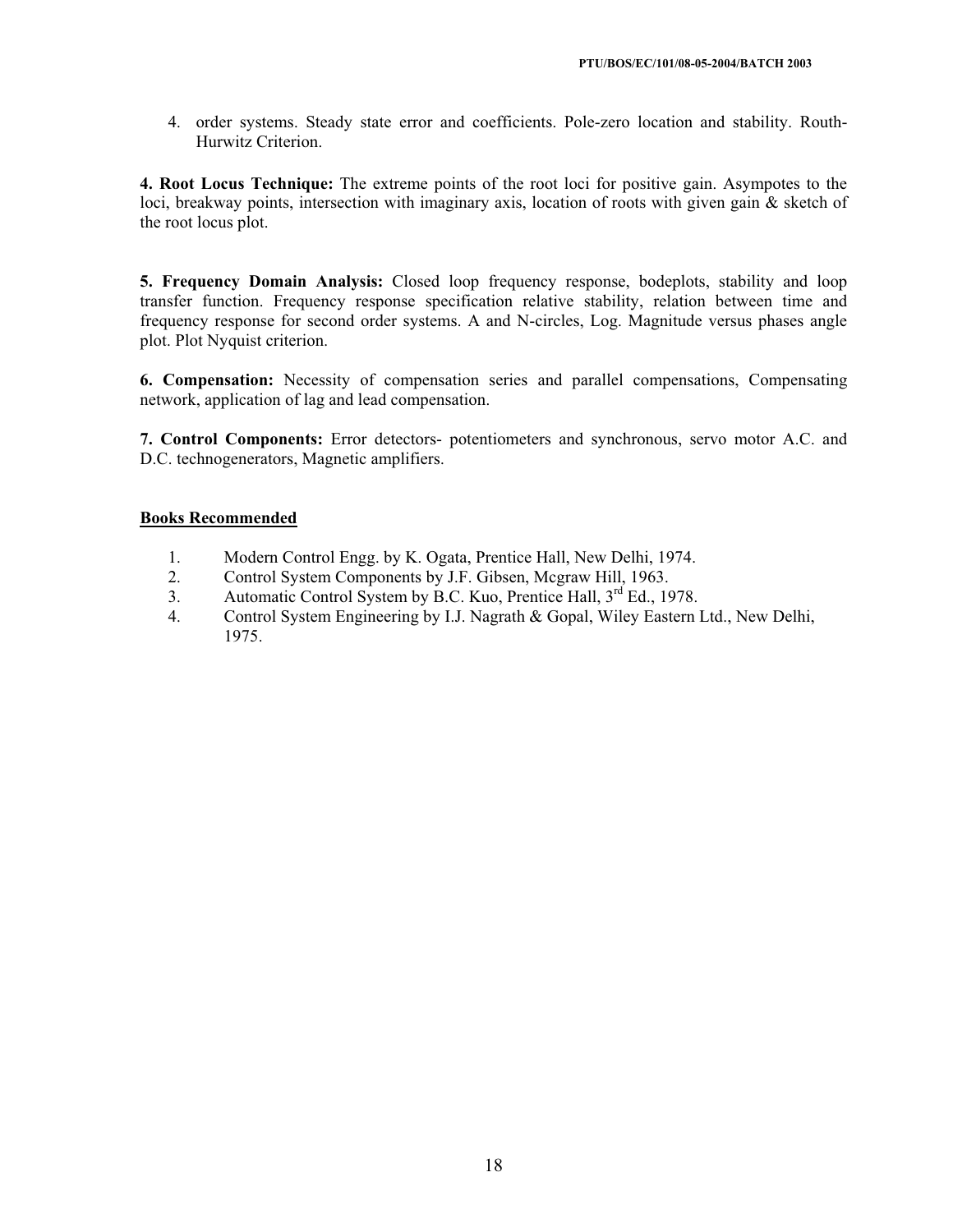## **EC-210 LAB-IV ANALOG ELECTRONICS**

| <b>Internal Marks: 30</b> | L T P            |
|---------------------------|------------------|
| <b>External Marks: 20</b> | 0 <sub>0</sub> 2 |
| Total Marks: 50           |                  |

- 1. To study the various coupling techniques for transistor amplifiers.
- 2. To study the characteristics of a Class- A amplifier.
- 3. To study the characteristics of Class- B amplifier.
- 4. To study the characteristics of Class-C amplifier.
- 5. To study the characteristics of Class- AB amplifier.
- 6. To study the characteristics of Class- B push-pull amplifier.
- 7. To study the characteristics of complementary symmetry amplifier.
- 8. To study transistor series voltage regulator with current limit and observe current fold-back characteristics.
- 9. To study the response of RC phase shift oscillator and determine frequency of oscillation.
- 10. To study the response of Hartley oscillator and determine frequency of oscillation.
- 11. To study the response of Colpitt's oscillator and determine frequency of oscillation.
- 12. To study the response of Wien Bridge oscillator and determine frequency of oscillation.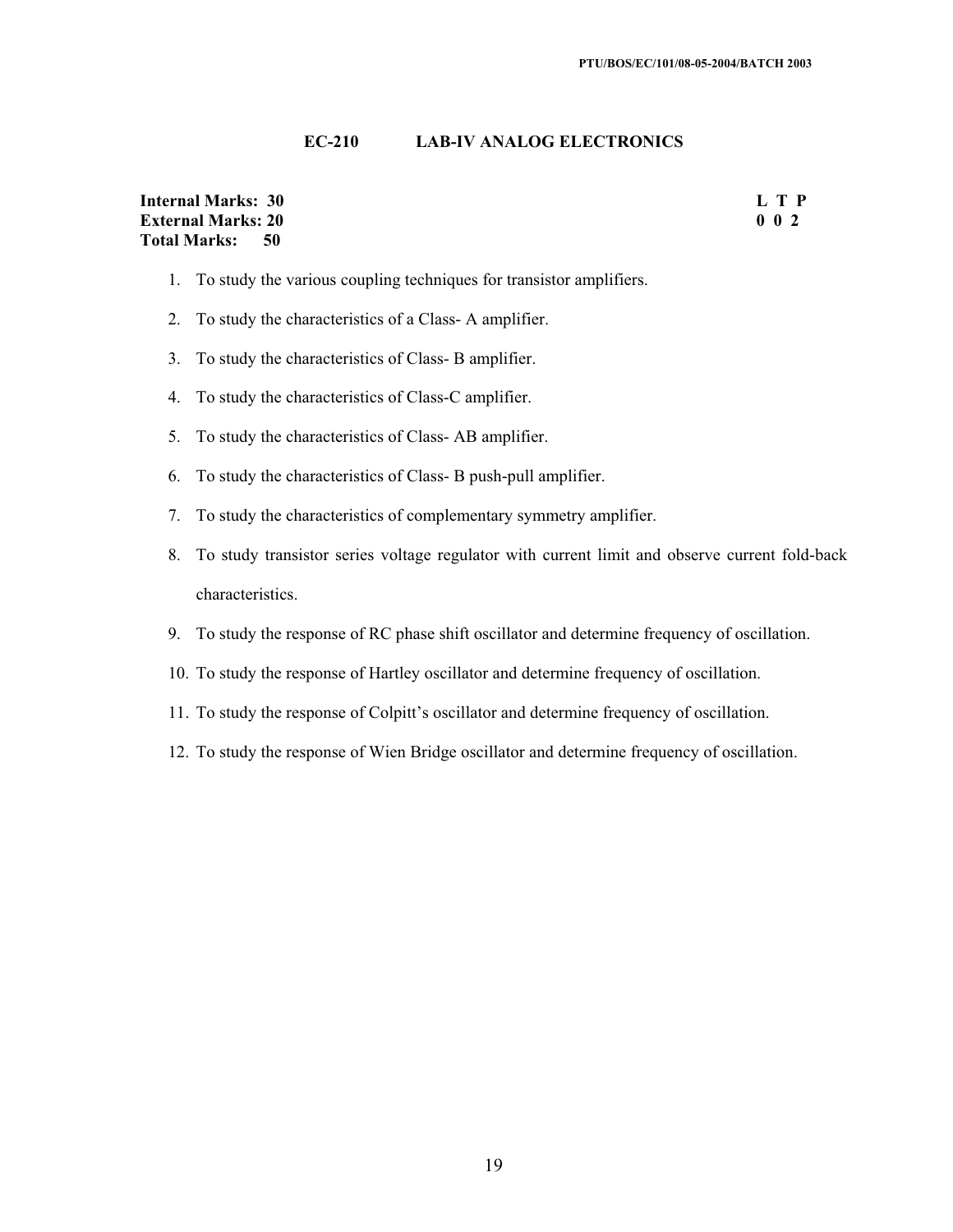#### **EC-212 Lab V Digital Electronics**

#### **Internal Marks: 30 L T P I** L T P **External Marks: 20 0 0 2 Total Marks: 50**

- 1. (a) Verification of the truth tables of TTL gates, e.g., 7400, 7402,7404, 7408, 7432,7486. (b) Design, fabrication and testing of low frequency TTL clocks using NAND gates.
- 2. (a) Verification of the truth table of the Multiplexer 74150. (b) Verification of the truth table of the De-Multiplexer 74154.
- 3. Design and verification of the truth tables of half adder and full adder circuits using gates 7483.

4. Study and verification of the operations of ALU 74181 with regards to addition / subtraction / comparison.

5. Design fabrication and testing of differentiator and integrator circuits using OP AMP.

6. Design fabrication and testing of clipper and clamper circuits using OP AMP.

7. Design fabrication and testing of

(a) Monostable multivibrator of  $t=0.1$  msec.approx.) using 74121/123. Testing for both positive and negative edge triggering, variation in pulse with and retriggering.

(b) Free running multivibrator at 1 KHz and1 Hz using 555 with 50% duty cycle. Verify the timing from theoretical calculations. 8. Design fabricate and test a switch depouncer using 7400.

- 9.(a) Design and test of an S-R flip-flop using TOR/NAND gates.
	- (b) Verify the truth table of a J-K flip-flop (7476)
	- (c) Verify the truth table of a D flip-flop (7474) and study its operation in the toggle and asyneronous modes.
- 10. Operate the counters 7490, 7493 and 74192. Verify the frequency division at each stage. With a low frequency clock (say 1 Hz) display the count on LEDs.
- 11. (a) Verify the truth table of decoder driver 7447 / 7448. Hence operate a 7 segment LED display through a counter using a low frequency clock.
	- (b) Repeat the above with the BCD to Decimal decoder 7442 and an array of LEDs.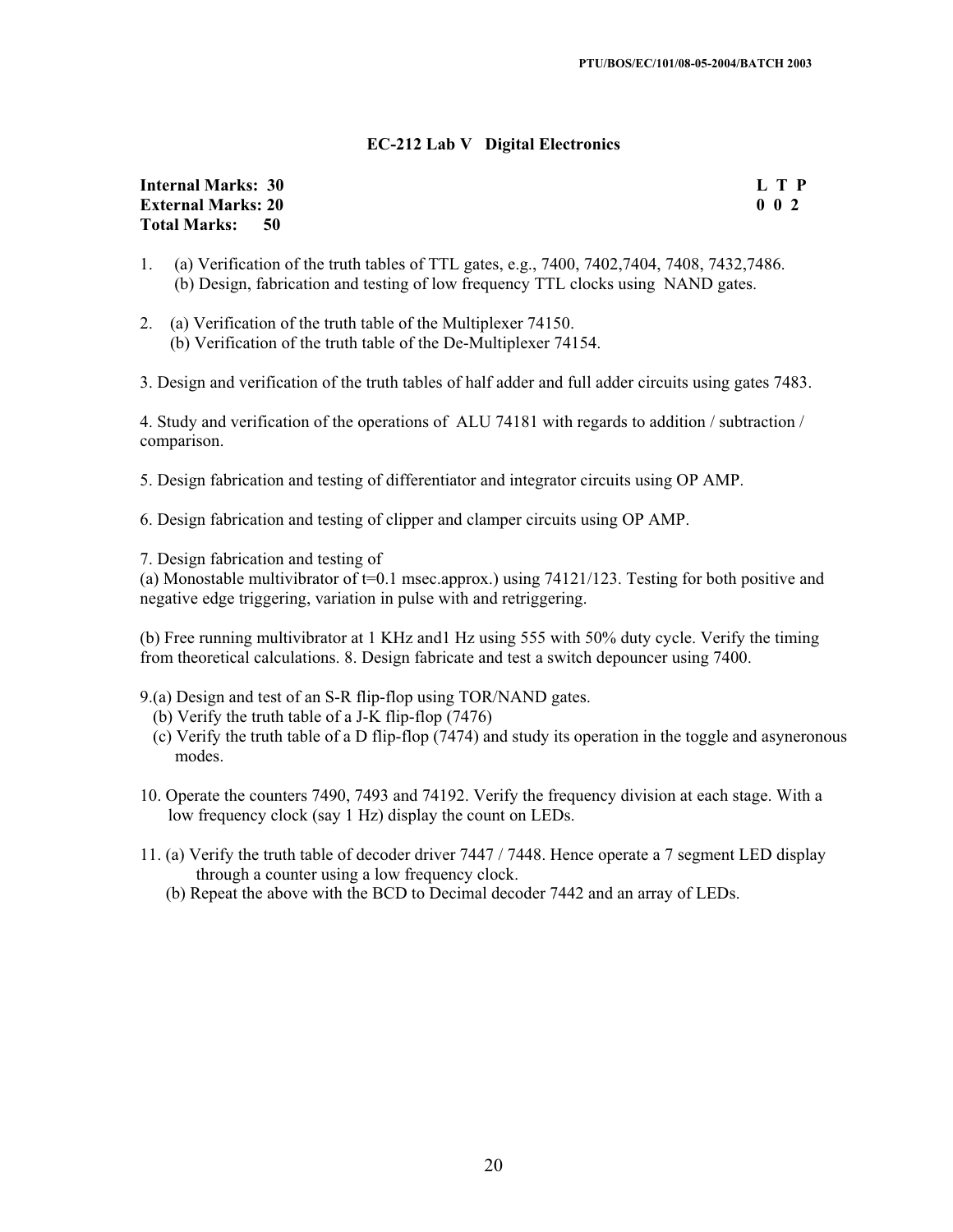#### **IC-212 ( Lab.- VI) Linear Control Systems**

**Internal Marks: 30 L T P External Marks: 20 0 0 2 Total Marks: 50**

At least eight of the following experiments are to be performed :

- 1. To study input- output characteristics of a potentiometer and to use two potentiometers as an error detector.
- 2. To study transmitter- receiver characteristics of a synchro set to use the set as control component.
- 3. To study the operation of a d-c positional servo system and to investigate the effect of damping and supply voltage on its response.
- 4. To study the operation of an a.c. position servo-system and to obtain effects of supply voltage and system parameter on its transient response.
- 5. To design different compensation network for the given cut off frequencies and to plot frequency response of these networks.
- 6. To use operational amplifiers as multiplier, summer, inverter and integrator.
- 7. To simulate a servo-system and obtain its characteristics with the use of controllers.
- 8. To study control action of light control device.
- 9. To study details of a magnetic amplifier and to obtain input-output characterization of this amplifier.
- 10. To study details of a two winding a-c servometer and to obtain its T-N characteristics.
- 11. To study PID- controller and to obtain the effect of proportional, integral and derivative control action.
- 12. To study details of an analog computer and solve a given second order differential equation using it.
- 13. To generate a sine-wave using a given analog computer with specified amplifier and frequency.
- 14. To study a stepper motor and control its direction speed and number of steps with the held of a microprocessor.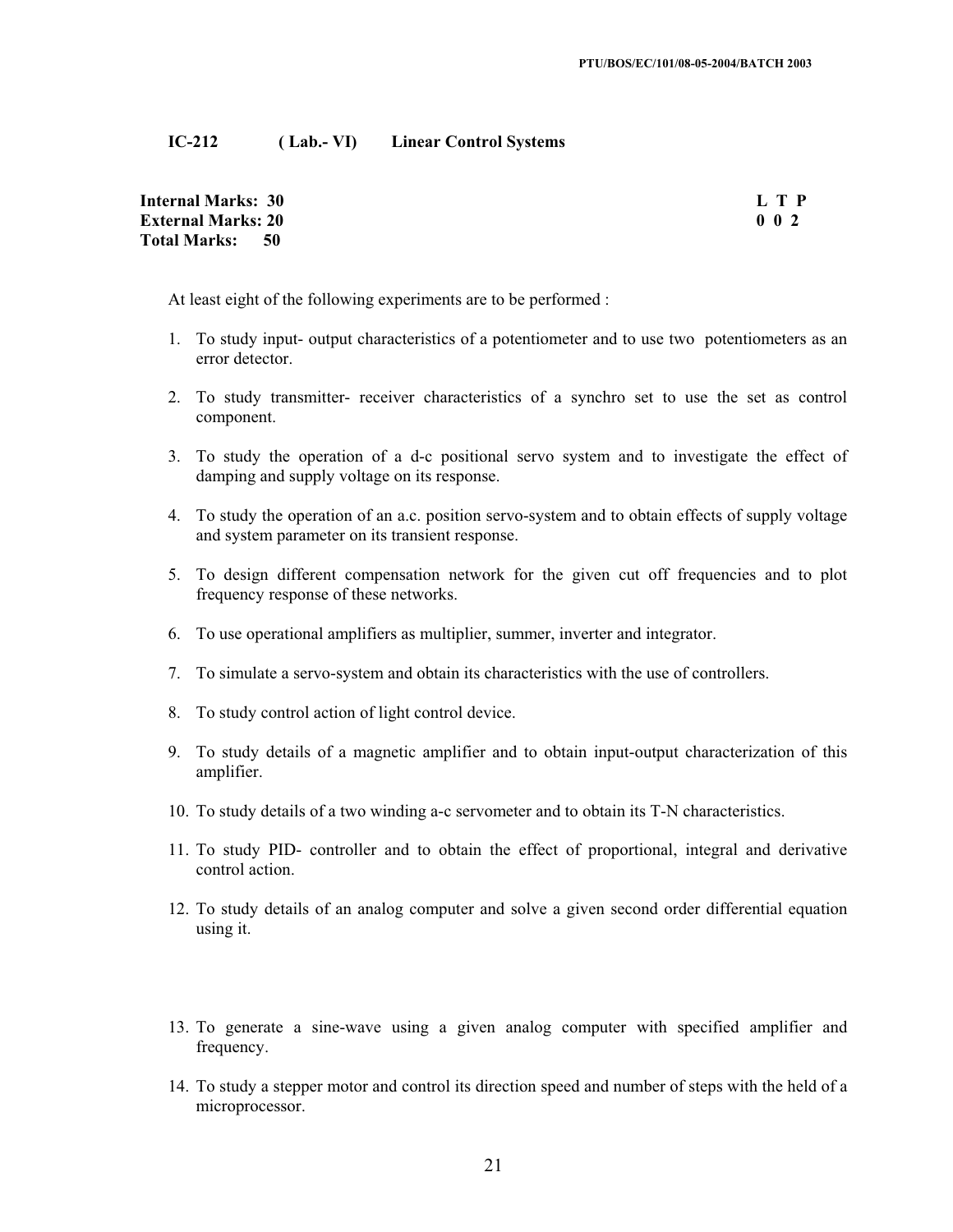- 15. To obtain dynamic characteristics of a given solar cell array and to obtain the point of operation for maximum power transfer to the load.
- 16. To obtain T.F. of a field controlled d.c. servometer and to show its pole-zero configuration.
- 17. To obtain T.F. of an armature controlled d.c. servometer and to obtain its pole zero configuration.
- 18. To design, fabricate and to obtain characteristics of a high pass T type filter.
- 19. To design, fabricate and to obtain characteristics of low pass T type filter.
- 20. To design, fabricate and to obtain characteristics of band pass T type filter.
- 21. To design, fabricate and to obtain the characteristics of a composite low pass filter.
- 22. To design, fabricate and to obtain the characteristics of a composite high pass filter.
- 23. To design, fabricate and to obtain the characteristics of composite band pass filter.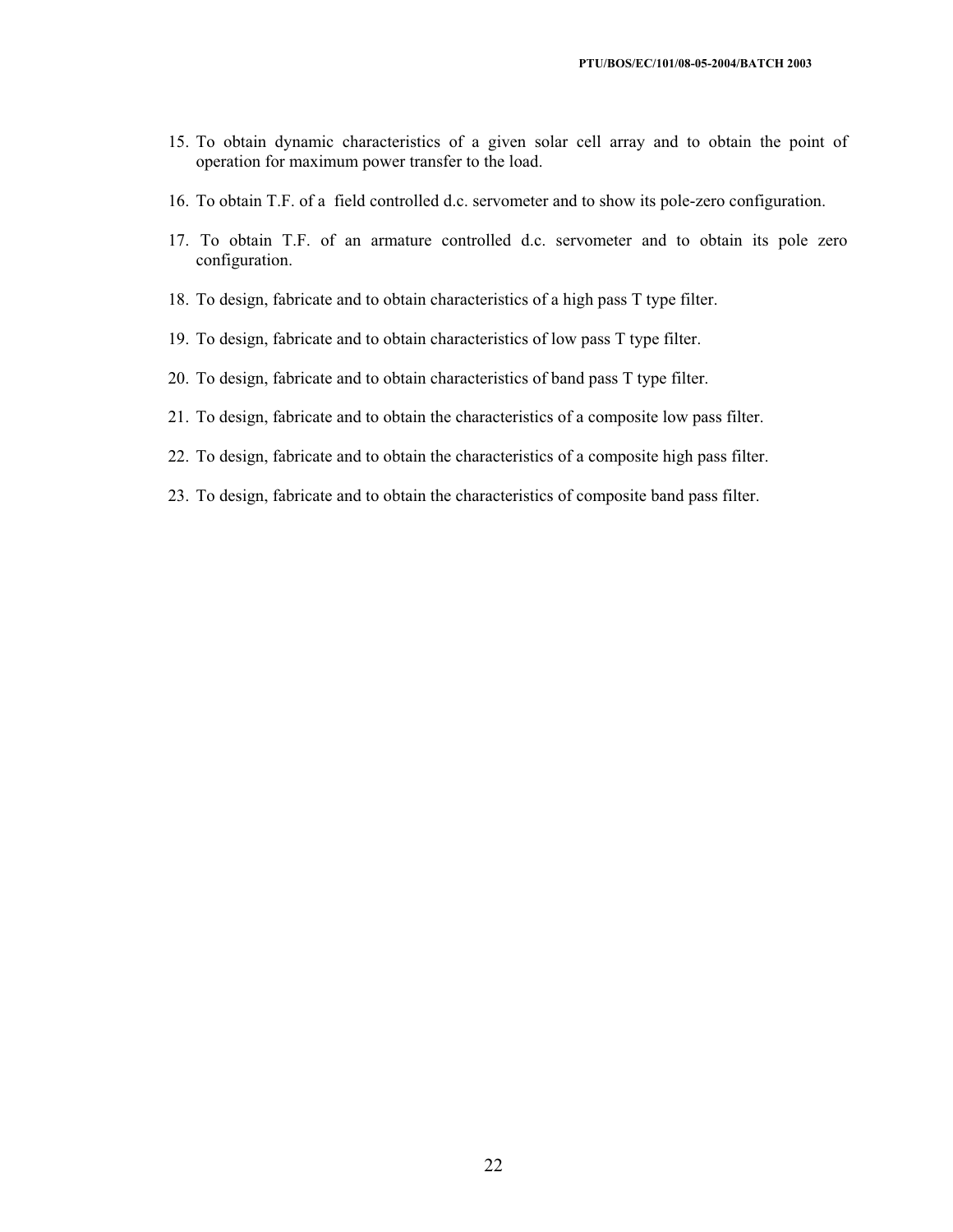#### **ANALOG COMMUNICATION SYSTEMS**

**Internal Marks: 40 L T P L T P External Marks: 60 3 1 0 Total Marks: 100**

**Base Band Signals and Systems:** Introduction, Elements of communication system, Modulation & Demodulation, Mixing; Linear & Nonlinear, need of modulation, types of modulation systems, basic transmission signals.

**Analog Modulation Techniques:** Introduction, theory of amplitude modulation; AM power calculations, AM current calculations, AM modulation with a complex wave, theory of frequency modulation; mathematical analysis of FM, spectra of FM signals, narrow band of FM, Wide band FM, Theory of phase modulation, phase modulation obtained from frequency modulation, comparison of AM & FM, Comparison of PM & FM.

**AM Transmission:** Introduction, generation of Amplitude Modulation, Low level and high level modulation, basic principle of AM generation; square law modulation, Amplitude modulation in amplifier circuits, suppressed carrier AM generation (Balanced Modulator) ring Modulator, Product Modulator/balanced Modulator.

**AM Reception:** Receiver Parameters; Selectivity, Sensitivity, Fidelity, Tuned Ratio Frequency (TRF) Receiver, Super heterodyne Receiver; Basic elements of AM superheterodyne Receiver; RF Amplifier, Neutralization of RF Amplifiers, Class of operation of RF Amplifiers, High power RF Amplifiers, Image Frequency Rejection, Cascade RF Amplifier, methods of increasing Bandwidth, frequency Conversion and Mixers; Additive Mixing, Bipolar Transistor Additive Mixer, self exicted Additive Mixers, multiplicative mixing, Multiplicative Mixer using dual gate MOSFET, Tracking & Alignment, IF Amplifier, AM detector; square law detector, Envelope or Diode detector, AM detector with AGC, Distortion in diode detectors, AM detector Circuit using Transistor, Double hetro-dyne receiver, AM receiver using a phase locked loop (PLL), AM receiver characteristics.

**FM Transmission:** FM allocation standards, generation of FM by direct method, varactor diode Modulator, Cross by Direct FM Transmitter, Phase-Locked-Loop Direct FM Transmitter, Indirect generation of FM; Armstrong method, RC phase shift method, Frequency stabilised reactance FM transmitter.

**FM Reception:** Frequency demodulators, Tuned circuit frequency discriminators; Slope Detector, Balance Slope Detector, Foster Seeley discriminator, Ratio Detector, FM detection using PLL, Zero crossing detector as a Frequency Demodulator, quadrature FM demodulator, pre emphasis and de emphasis, limiter circuits, FM Capture effect, FM receiver, FM stereo transmission and reception, Two way FM Radio Transmitter and Receiver.

**SSB Transmission:** Introduction, Single Side band systems, AM-SSB; Full carrier, Suppressed carrier , reduced carrier, Independent side band, and Vestigial side band, Comparison of SSB Transmission to conventional AM, Generation of SSB; Filter method, Phase Shift Method, Third Method.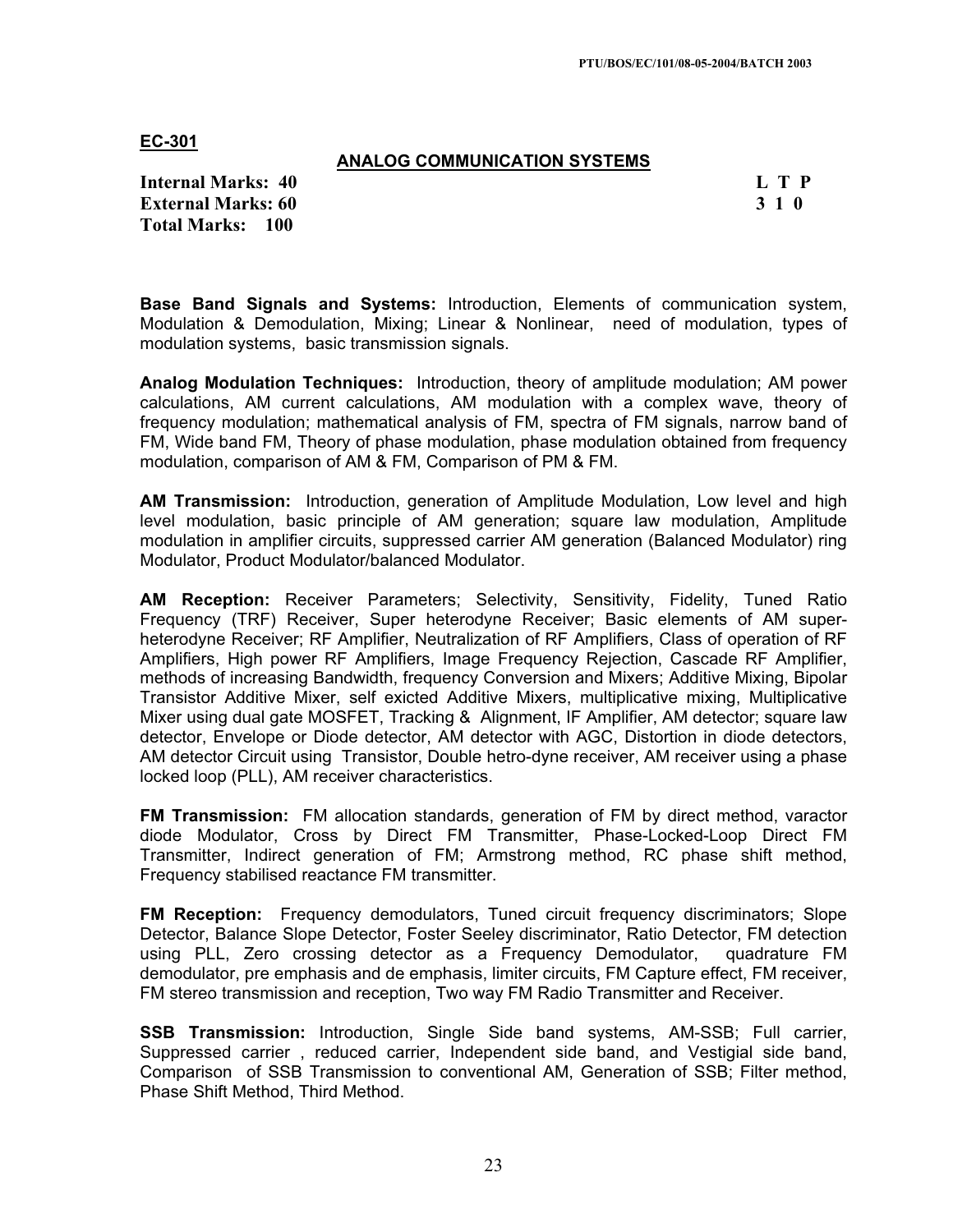**SSB Reception:** SSB Product Demodulator, Balanced Modulator as SSB Demodulator, Single Side band receivers; Single side band BFO Receivers, Coherent Single side band BFO Receivers, Single Side band Envelop detection receiver, Multi Channel Pilot Carrier SSB Receiver.

**Pulse Modulation Transmissions and Reception:** Introduction, Sampling Theorem Pulse Amplitude Modulation (PAM), Natural PAM Frequency Spectra for PAM , Flat-top PAM, Sample and hold circuits, Time division Multiplexing, PAM Modulator Circuit, Demodulation of PAM Signals, Pulse Time Modulation (PTM); Pulse Width Modulation(PWM), Pulse Position Modulation (PPM), PPM Demodulator.

- 1. Wayne Tomasi, "Electronic Communication System Fundamentals through Advance" 4<sup>th</sup> Edition Pearson Education.
- 2. Symon Hykens "Analog Communication Systems" John Wiley & Sons .
- 3. Taub & Schilling "Principles of Communication System" Tata Mc-Graw Hill.
- 4. Roody Coolean "Electronic Communication Systems" PHI.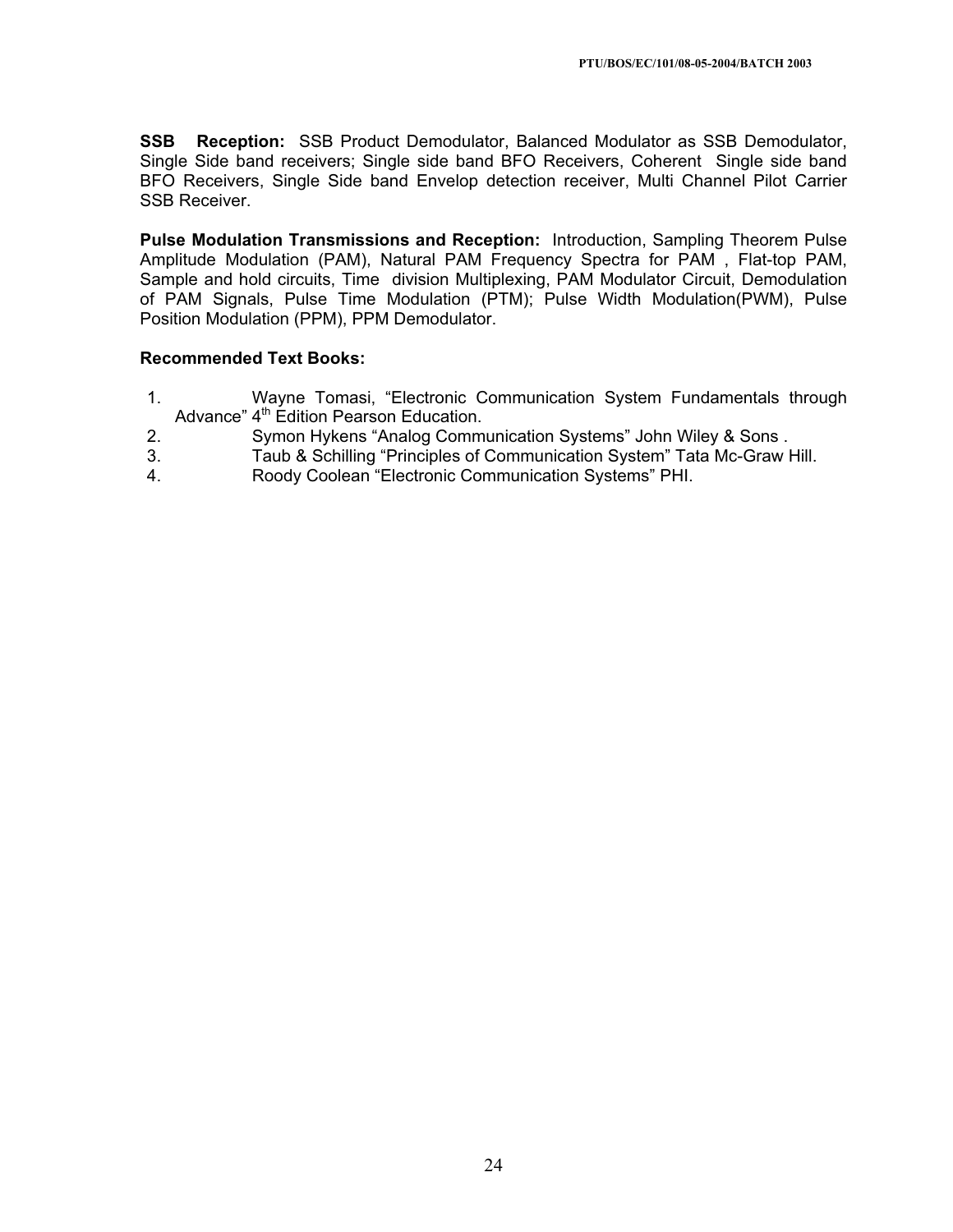## **ME-251 TOTAL QUALITY MANAGEMENT**

**Internal Marks: 40 L T P External Marks: 60 3 1 0 Total Marks: 100**

#### **Detailed Contents**

1. Quality and Total Quality Management; Excellence im manufacturing/service, factors of excellence, relevance of TQM.

2. Concept and definition of quality; total quality control (TQC) and Total Quality Management (TQM), salient features of TQC and TQM. Total Quality Management Models, benefits of TQM.

3. Just-in-time (JIT): Definition: Elements, benefits, equipment layout for JIT system, Kanban system MRP (Material Requirement planning) vs JIT system, Waste elimination, workers involvement through JIT: JIT cause and effect chain, JIT implementation.

4. Customer: Satisfaction, data collection and complaint, redressal mechanism.

5. Planning Process: Policy development and implementation; plan formulation and implementation.

6. Process Management: Factors affecting process management, Quality function development (QFD), and quality assurance system.

7. Total Employees Involvement (TEI): Empowering employees: team building; quality circles; reward and Recognition; education and training, Suggestion schemes.

8. Problems solving Defining problem; Problem identification and solving process; QC tools.

9. Benchmarking definition, concept, process and types of benchmarking.

10. Quality Systems: Concept of quality system standards: relevance and origin of ISO 9000; Benefits; Elements of ISO 9001, ISO 9002, ISO 9003.

11. Advanced techniques of TQM: Design of experiments: failure mode effect analysis: Taguchi methods

#### **BOOKS:**

1. Total Quality Management by sunder Raju, Tata Mcgraw Hill

- 2. TQM for engineers by M.Zairi, Aditya Books
- 3. Total Quality Management Handbook by J.L. Hradeskym MCGraw Hill

4. ISO 9000 quality System by Dalela and Saurabh, standard Publishers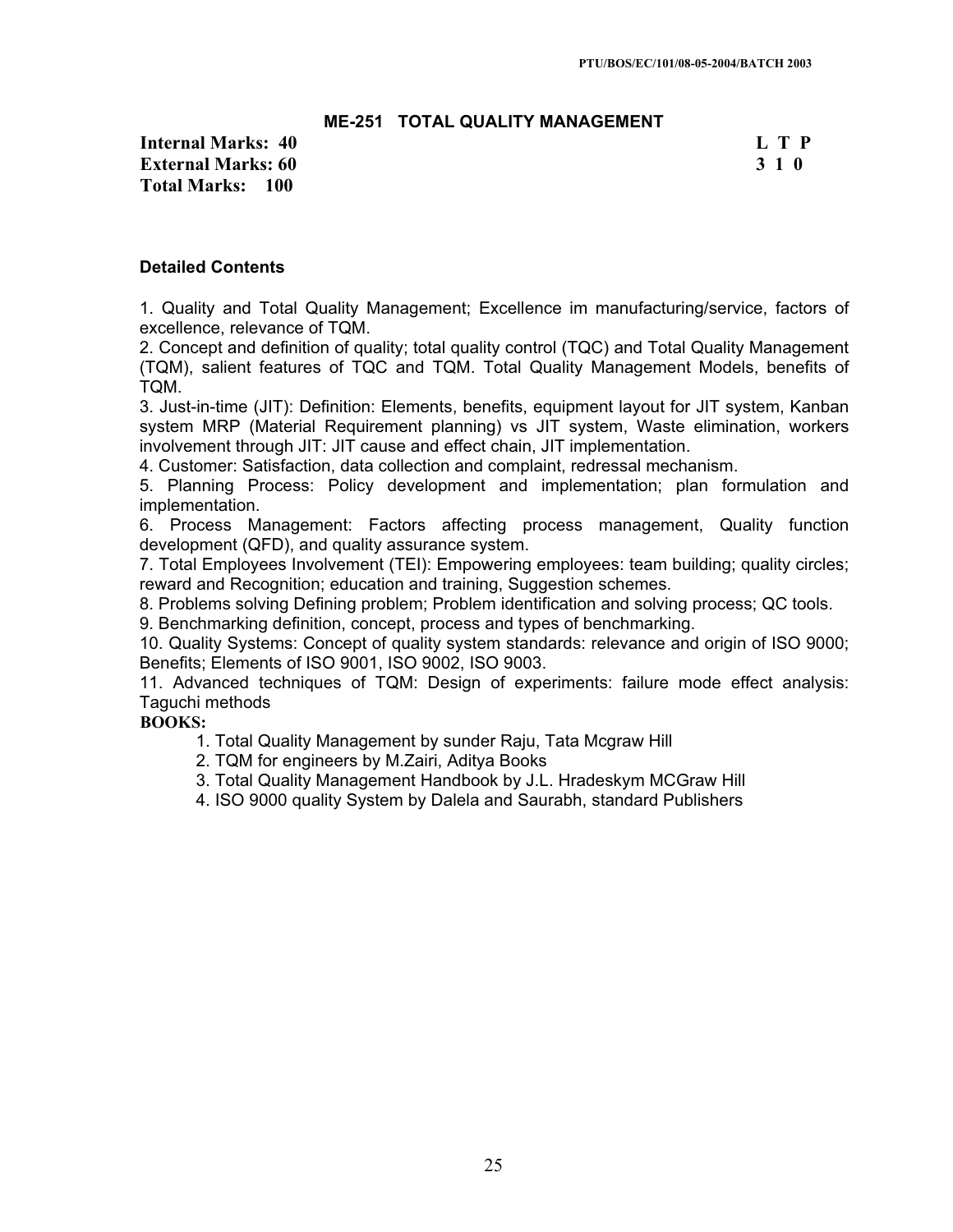|  |  |  |  | <b>EC-303</b> Antenna and Wave Propagation |
|--|--|--|--|--------------------------------------------|
|--|--|--|--|--------------------------------------------|

## **Internal Marks: 40 L T P I** L T P **External Marks: 60 3 1 0 Total Marks: 100**

- 1. **Introduction**:Physical concept of Radiation in single wire, two wire, and dipole, Current Distribution on a thin wire antenna.
- 2. **Fundamental Parameters of Antenna**: Radiation Pattern, Radiation Power Density, Radiation intensity, Directivity, Gain, Antenna efficiency, Beamwidth, Bandwidth, Polarisation, Antenna Input Impedance, Elementary idea about self and mutual impedance, Radiation efficiency, Effective aperture, Antenna Temperature.
- 3. **Linear Wire Antennas:** Retarded potential, Infinitesimal dipole, Current distribution of short dipole and half wave dipole, Far-field, Radiating near-field and reactive near-field region, Monopole and Half wave dipole.
- 4. **Antenna Arrays:** Array of two point sources, Array factor, n-element linear array with uniform amplitude and spacing, Analysis of Broadside array, Ordinary end-fire array, Hansen-woodyard end fire array, n-element linear array with non-uniform spacing, , Analysis of Binomial and Dolph-Tschebyscheff array, Scanning Array, Superdirective array.
- 5. **Aperture Antennas:** Field Equivalence principle, Rectangular and circular aperture antennas, Horn antenna, Babinet's Principle, Slot Antenna, Reflector antenna.
- 6. **Ground wave Propagation:** Friis Free space equation, ,Reflection from earth's surface, Surface and Space wave propagation for vertical and horizontal dipole, Field strength of Space wave, Range of space wave propagation, Effective earth's radius, Effect of earth imperfections and atmosphere on space wave propagation, Modified refractive index, Duct propagation, Tropospheric propagation.
- 7. **Ionospheric Propagation:** Structure of ionosphere, propagation of radio waves through ionosphere, Refractive index of ionosphere, Reflection and refraction of waves by ionosphere, Critical frequency, Maximum usable frequency, Optimum working frequency, Lowest usable high frequency, virtual height, Skip Distance, Effect of earth's magnetic field.

## **Text Books:**

- 1. Antenna Theory , Balanis C.A ,John Wiley & sons.
- 2. Electromagnetics and radiating systems, Jordan E.C.,PHI.

#### **Reference Books:**

- 1. Antenna and radio wave propagation, Collins R.E., McGraw Hill.
- 2. Antenna Theory , Krauss J.D.,McGraw Hill.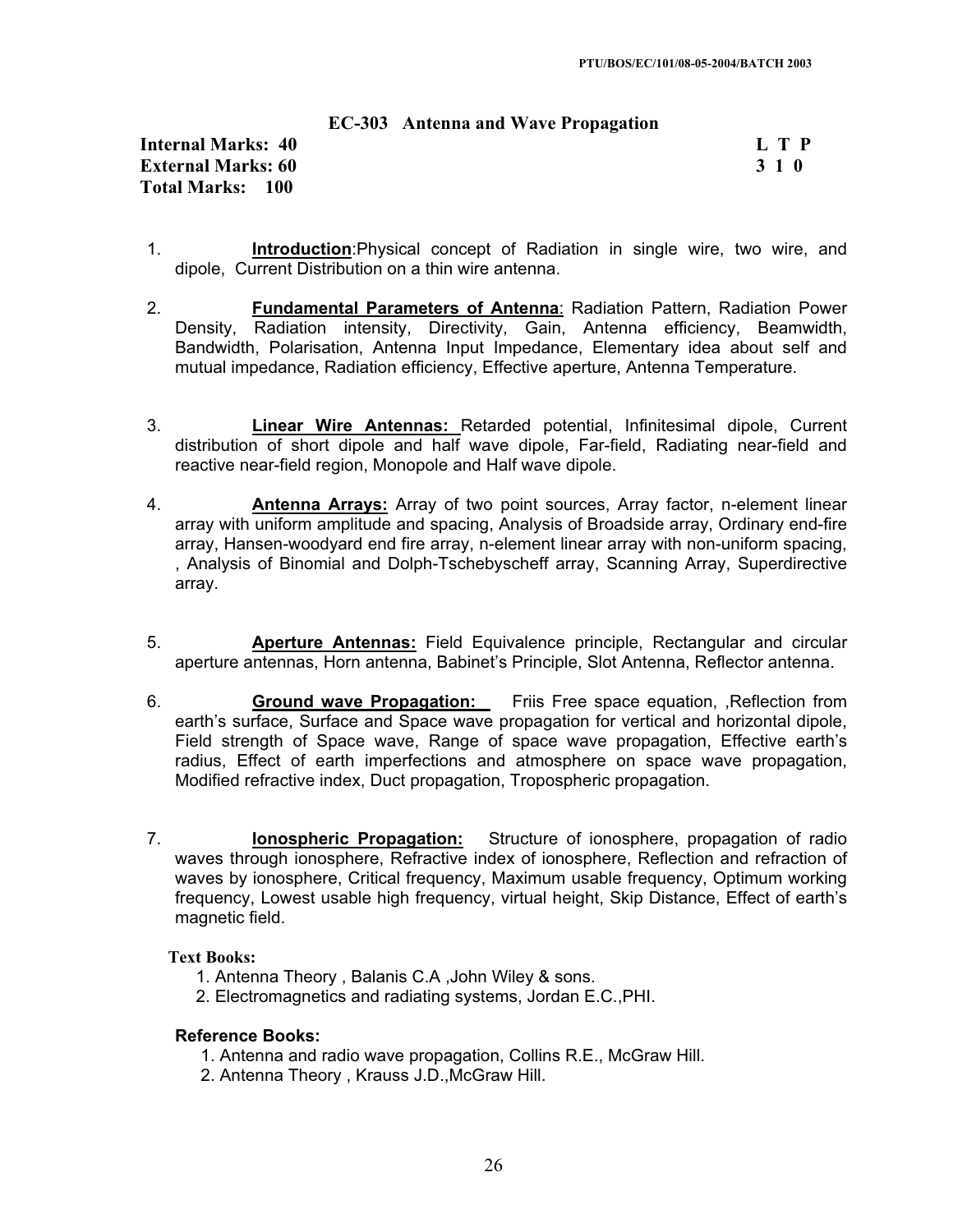#### **EC-305 LINEAR INTEGRATED CIRCUITS**

**Internal Marks: 40 L T P I** L T P **External Marks: 60 3 1 0 Total Marks: 100**

**DIFFERENTIAL AND CASCODE AMPLIFIERS:** Introduction, Differential Amplifier, Differential Amplifier Circuit Configuration, Dual Input-Balanced output Differential Amplifier, Dual Input-Unbalanced output Differential Amplifier, Single Input-Balanced output Differential Amplifier, Single Input-unbalanced output Differential Amplifier with their DC and AC analysis, Differential Amplifier with swamping resistors, Constant current bias, Current Mirror, Cascaded differential Amplifier Stages, Level Translator, CE-CB configuration.

**INTRODUCTION TO OPERATIONAL AMPLIFIERS:** Block diagram of a typical Op-Amp, Schematic symbol, integrated circuits and their types, IC package types, Pin Identification and temperature range, Interpretation of data sheets, Overview of typical set of data sheets, Characteristics and performance parameters of and Op-Amp, Ideal Op-Amp, Equivalent circuit of an Op-Amp, Ideal voltage transfer curve, Open loop configurations : Differential, Inverting & Non Inverting. Practical Op-Amp: Input offset voltage, Input bias current, Input offset current, total output offset voltage, Thermal drift, Effcet of variation in power supply voltages on offset voltage, Change in Input offset voltage and Input offset current with time, Temperature and supply voltage sensitive parameters, Noise, Common Mode configuration and common mode rejection Ratio.

**NEGATIVE FEEDBACK IN OP-AMPS:** Block diagram representation of feedback configurations, Voltage-series feedback Amplifier, Voltage shunt feedback amplifier, Differential amplifiers with one op-amp, two op-amps and three op-amps.

**FREQUENCY RESPONSE OF AN OP-AMP:** Frequency response, Compensating Networks, Frequency response of Internally compensated Op-Amps, Frequency response of Noncompensated Op-amps, Closed loop frequency response, Slew rate, causes of slew rate and its effect on applications

**APLICATIONS OF OP-AMP:** DC and AC amplifiers, Peaking Amp, Summing, Scaling and Averaging Amp, Instrumentation Amplifier, V to I and I and to V converter, Log and Antilog Amp, Integrator, Differentiator. Active filters: First order LP Butterworth filter, Second order LP Butterworth filter, First order HP Butterworth filter, Second order HP Butterworth filter, Higher order filters, Band pass filter, Band reject filters, All pass filter, Phase shift oscillator, Wein bridge oscillator, Quadrature oscillator, Square wave generator, Triangular wave generator, Sawtooth wave generator, Voltage controlled oscillator, Basic comparator, Zero crossing detector, Schmitt trigger, window detector, V to F and F to V converters, A to D and D to A converters, Peak Detector, Sample and Hold Circuit.

**SPECIALIZED IC APPLICATIONS: 555 Timer**: Pin configuration, Block diagram, application of 555 as Monostable and Astable Multivibrator.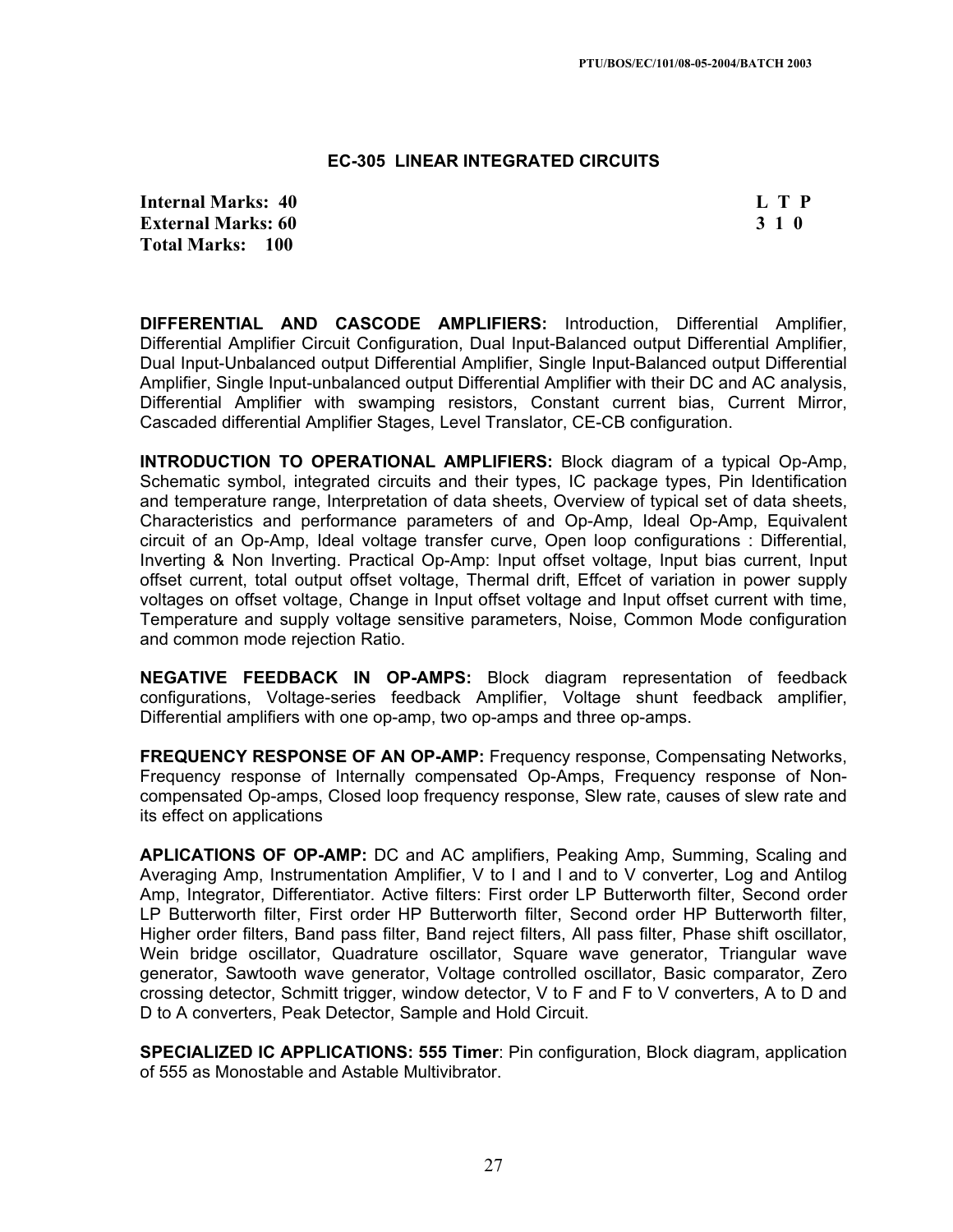**Phase Lock Loops:** Operating principles & applications of 565PLL

**Voltage Regulators:** Fixed voltage regulators, Adjustable voltage regulators, Switching Regulators.

# **Recommended Text Book:**

1. Op Amps & Linear Integrated circuits by Ramakant Gayakwad.

Recommended Reference Books

- 1. Op Amps & Linear Integrated circuits by Coughlin
- 2. Op Amps & Linear Integrated circuits by RaviRaj Dudeja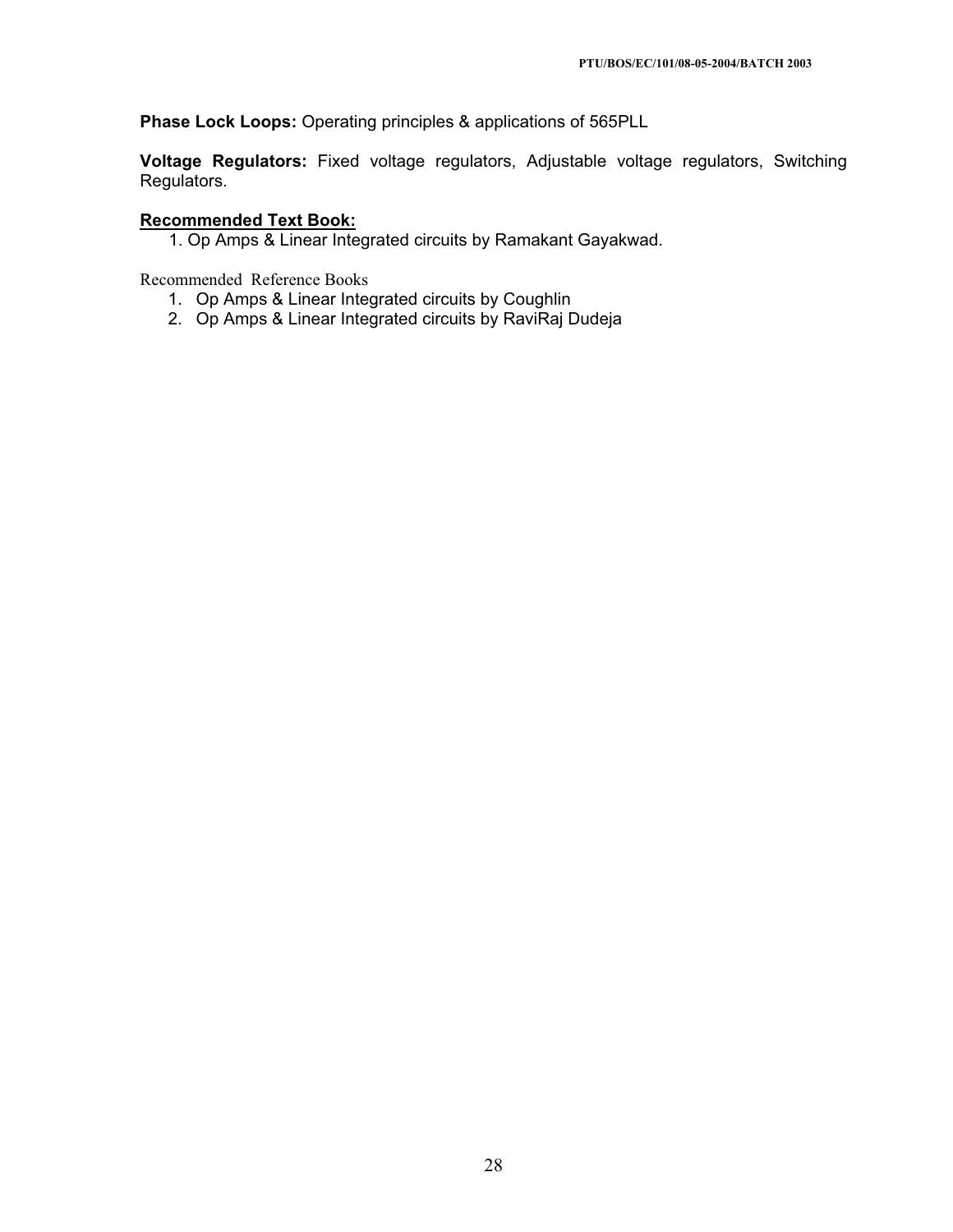#### **EC-307 Microprocessor and its Application**

**Internal Marks: 40 L T P L T P External Marks: 60 3 1 0 Total Marks: 100**

Introduction to Microprocessor: Overview of Microprocessor Structure and its operation. Microprocesor evolution and its types**.**

8085 Microprocessor: 8085 MPU, Memory Interfacing, Memory mapped I/O and peripheral mapped I/O 8085 Microprocessor Programming model. Intrduction to 8085 instructions, programming techniques, counters and time delays, stack and subroutines, interrupts of 8085.

8086 Microprocessor: 8086 internal architecture, 8086 system configuration and timing, minimum and maximum mode, memory segmentation, address modes, instruction set descriptions and assembly language programming based on 8086.

*Microprocessor system peripheral and interface:* Introduction to interfacing, 8155, 8255,8279,8254, DMA controller, programmable interrupt controller, USART interfacing with 8085 MPU.

- 1. Microprocessor Architecture, Programming and application with 8085 by Gaonkar
- 2. Introduction to Microprocessor by B. Ram.
- 3. Microprocessor Interfacing, programming and hardware by D. V. Hall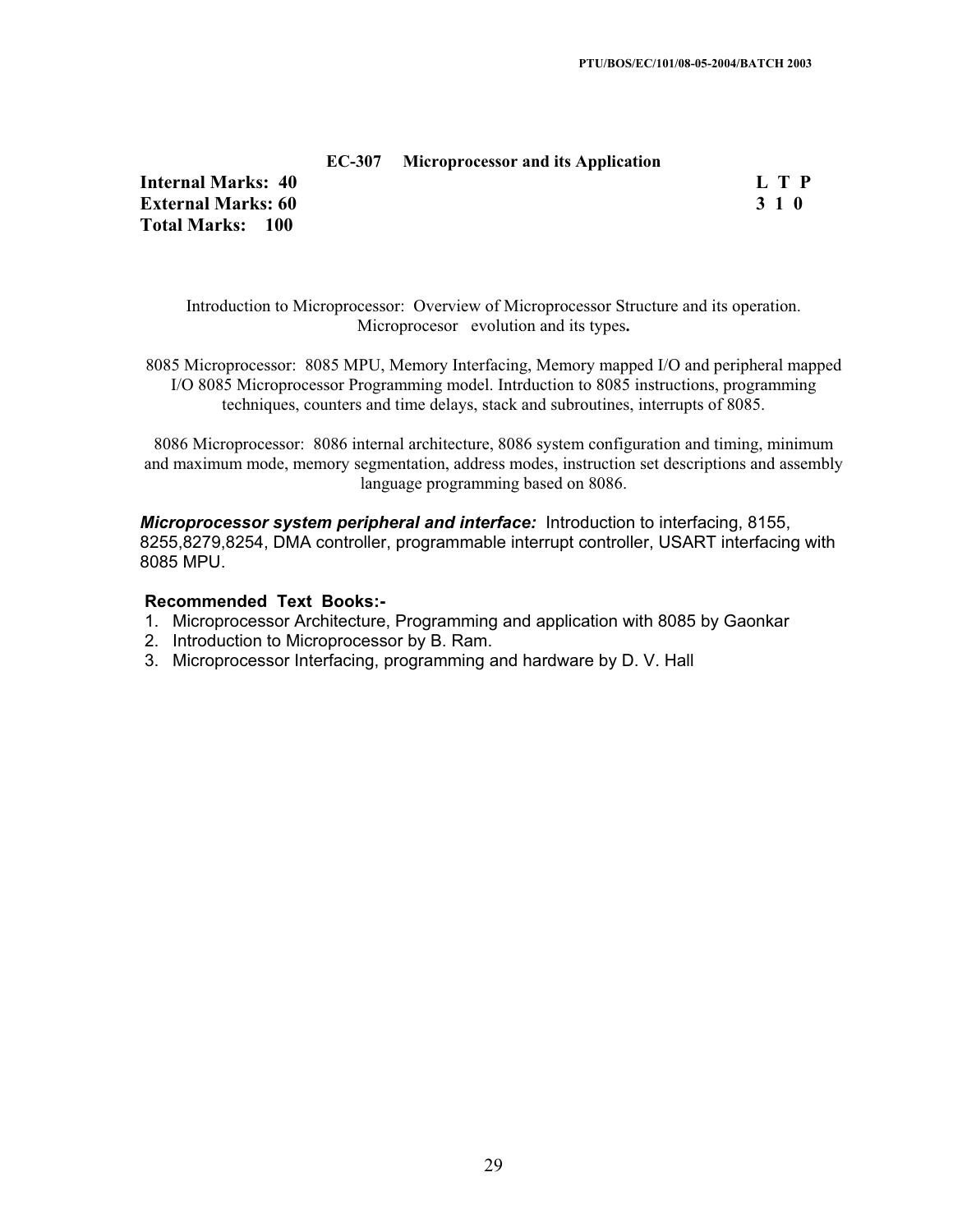## **EC-309 PULSE AND DIGITAL SWITCHING CIRCUITS**

**Internal Marks: 40 L T P External Marks: 60 3 1 0 Total Marks: 100**

**Linear Wave Shaping:** High Pass circuits, Response to Standard waveforms, Differentiator, Double differentiation, Low pass circuits, response to standard waveforms, Integrator, Attenuator, RLC circuits, Ringing circuits.

**Wide band Amplifiers:** Frequency response of an amplifier, Short circuit current gain, Gain & Band width consideration, Compensation, Shunt compensation, Low frequency compensation, Distributed amplifiers.

**Switching Characteristics of devices:** Steady state and transient behaviors of electronic (Diode & transistor) Switches, Dynamic analysis of switches, Charge storage phenomena, Switching characteristics, Delay time, Rise time, Storage time and fall time, Use of Schotkey diode for reducing storage time. Behavior of MOS transistor as switch.

**Non- Linear Wave shaping:** Realization of clipping circuits (diode & transistor), comparators, champing circuits and sweep generators.

**Multivibrators:** Realization of astable, monostable, bistable, multivibrators using transistors, unsymmetrical, symmetrical triggering, Schmitt trigger circuits.

#### **Books Recommended:**

- 1. Pulse and Digital Switching Circuits Milliman, Taub
- 2. Pulse and Digital Switching Circuits G. K. Mithal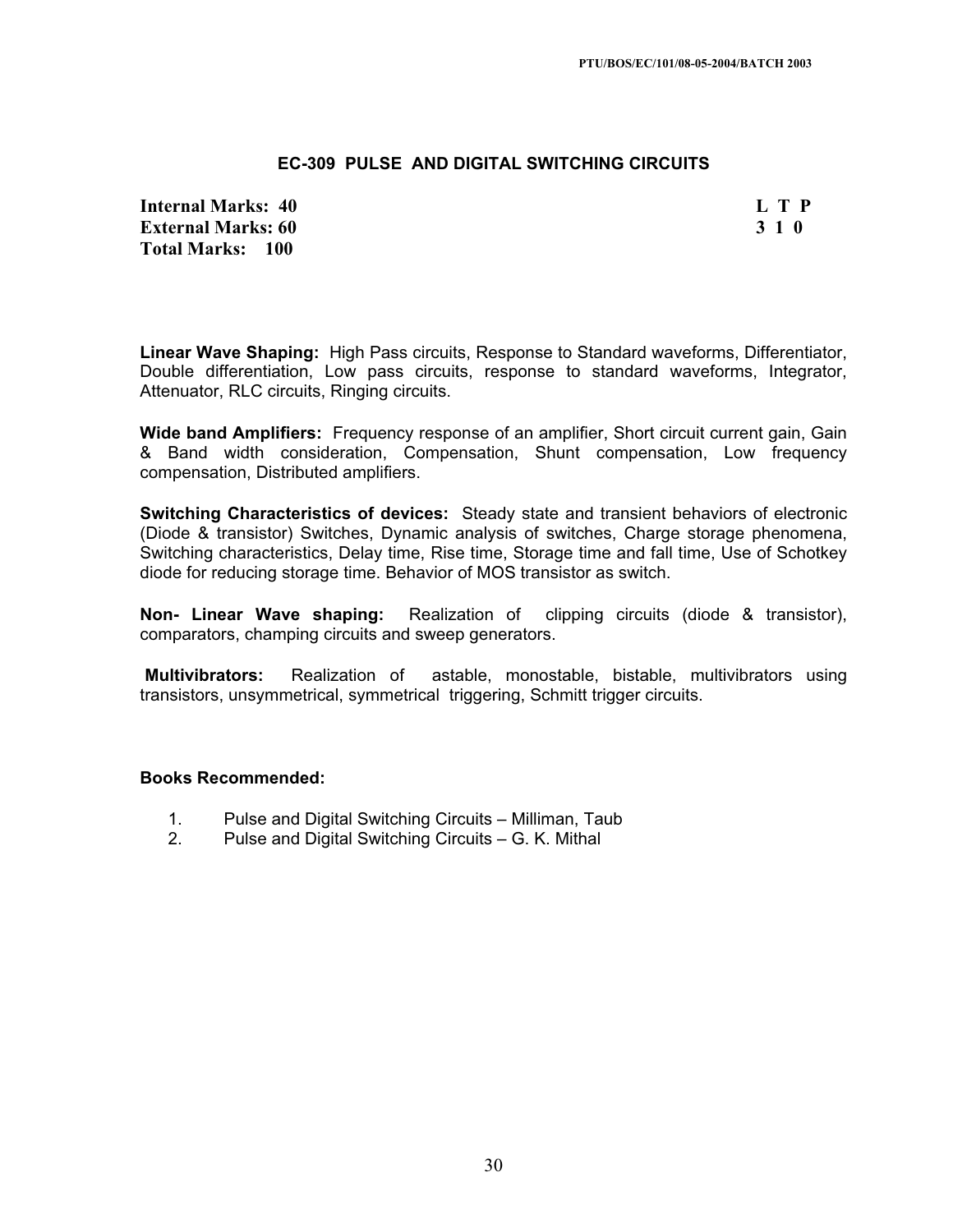#### **EC-311 Lab-VII Analog Communication Systems**

**Internal Marks: 30 L T P L T P External Marks: 20 0 0 2 Total Marks: 50**

## **LIST OF EXPERIMENTS:**

- 1. To obtain Amplitude modulated Envelop and determine depth of modulation
- 2. To study envelop detector for demodulation of AM signal and observe diagonal peak clipping effect.
- 3. Frequency modulation using voltage controlled oscillator.
- 4. Generation of DSB-SC signal using balanced modulator.
- 5. Generation of single side band signal
- 6. To generate a FM Signal and measure Depth of modulation.
- 7. Detection of FM Signal using PLL.
- 8. To Study Super heterodyne AM receiver and measurement of receiver parameters viz. sensitivity, selectivity & fidelity.
- 9. Familiarisation of PLL, measurement of lock and capture range, frequency demodulation, frequency multiplier using PLL.
- 10. Sampling Theorem & Reconstruction of Signal from its lsamples using Natural Sampling, Flat Top Sampling & Sample & Hold Circuits.
- 11. To study the circuit of PAM modulator & Demodulator
- 12. To study the circuit of PWM modulator & Demodulator
- 13. To study the circuit of PPM modulator & Demodulator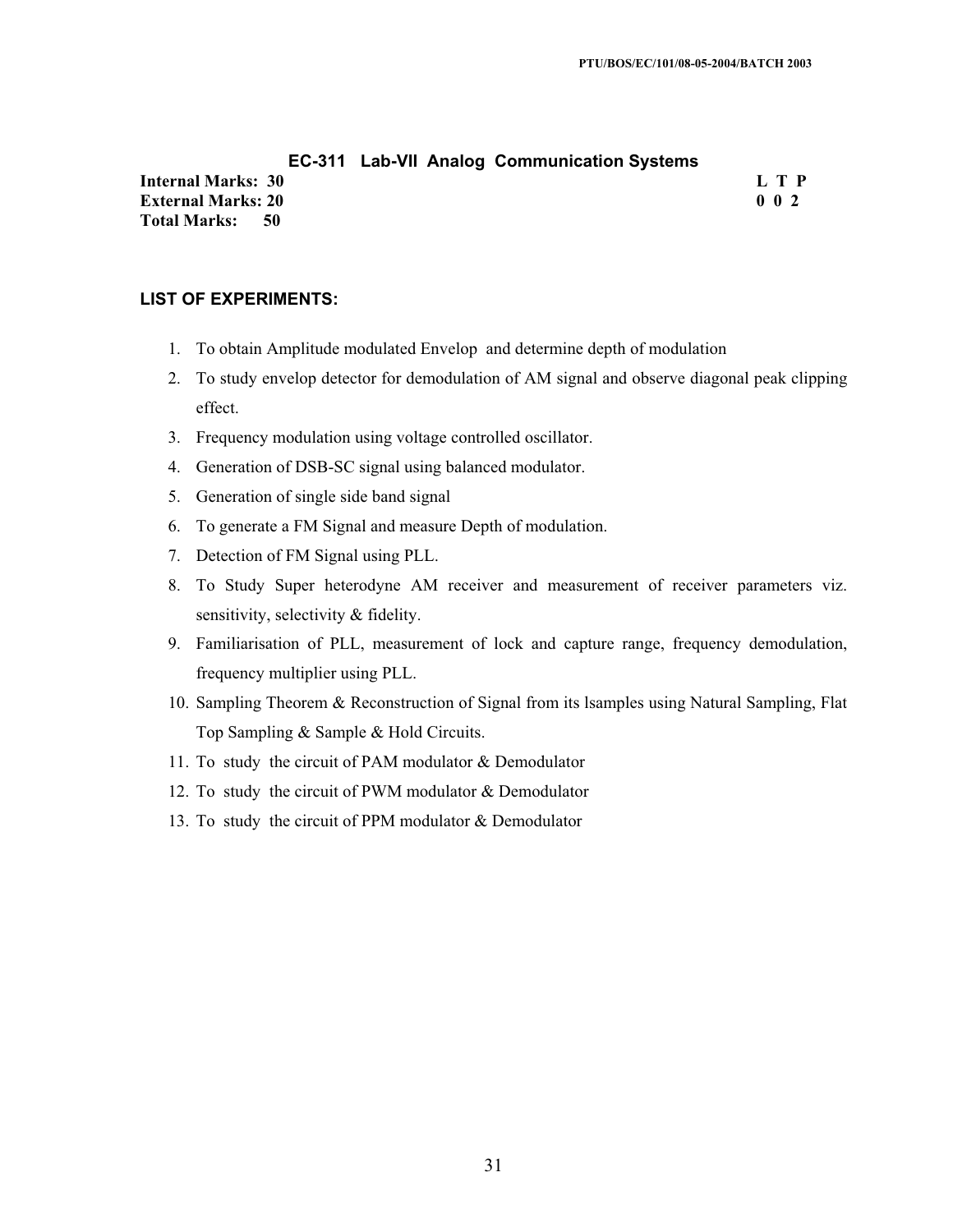## **EC-313 LAB VIII: LINEAR INTEGRATED CIRUITS**

**Internal Marks: 30 L T P I** L T P **External Marks: 20 0 0 2** 0 0 2 **Total Marks: 50**

## **List Of Experiments:**

- 1. To study differential amplifier configurations.
- 2. To measure the performance parameters of an Op amp.
- 3. Application of Op amp as Inverting and Non Inverting amplifier.
- 4. To study frequency response of an Op Amp
- 5. To use the Op-Amp as summing, scaling & averaging amplifier.
- 6. To use the Op-Amp as Instrumentation amplifier
- 7. Design differentiator and Integrator using Op-Amp.
- 8. Application of Op Amp as Log and Antilog amplifier
- 9. Design Low pass, High pass and Band pass  $1<sup>st</sup>$  order butterworth active filters using Op Amp.
- 10. Design Phase shift oscillator using Op-Amp.
- 11. Design Wein Bridge oscillator using Op-Amp.
- 12. Application of Op Amp as Sawtooth wave generator.
- 13. Application of Op Amp as Zero Crossing detector and window detector.
- 14. Application of Op Amp as Schmitt Trigger.
- 15. Design a series regulators with an error amplifier to provide an output voltage of 5 volt at a load current of 1.5 Amp. Use a 741 Op-Amp and specify the Zener voltage necessary transistor gain and the maximum power dissipation of the transistor.
- 16. Design a delay circuit using 555.
- 17. To examine the operation of a PLL and to determine the free running frequency, the capture range and the lock in range of PLL.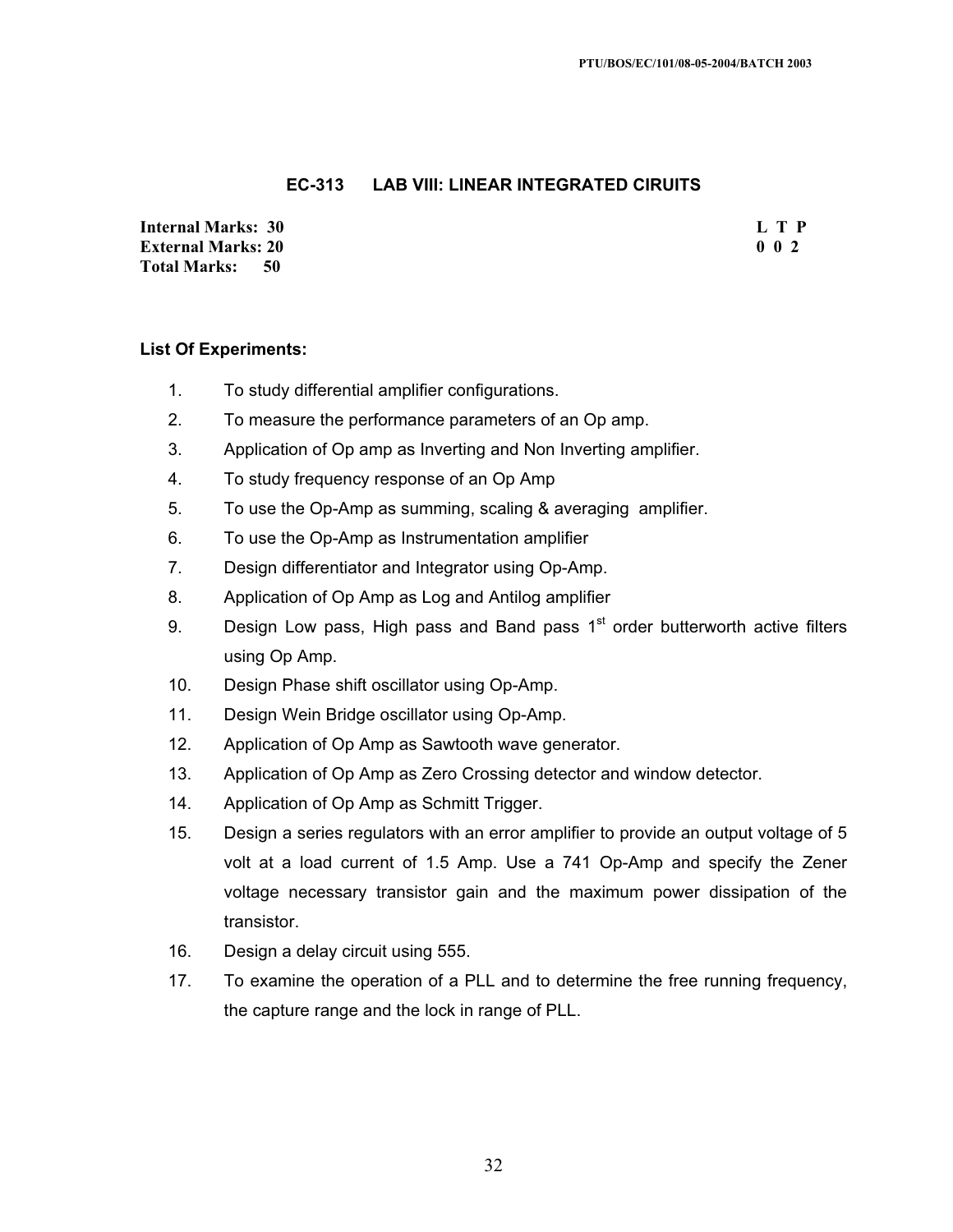#### **EC-315 Lab IX Microprocessor Lab.**

**Internal Marks: 30 L T P L T P External Marks: 20 0 0 2 Total Marks: 50**

#### **List Of Experiments:**

- 1. Study of 8085 Microprocessor Kit.
- 2. Write a program to add two 8-bit number using 8085 .
- 3. Write a program to add two 16-bit number using 8085 .
- 4. Write a program to subtract two 8-bit number using 8085 .
- 5. Write a program to subtract two 16-bit number using 8085 .
- 6. Write a program to multiply two 8 bit numbers by repetitive addition method using 8085.
- 7. Write a program to multiply two 8 bit numbers by rotation method using 8085
- 8. Write a program to multiply 16-bit number with 8-bit number using 8085.
- 9. Write a program to generate fibonacci series using 8085.
- 10. Write a program to sort series using bubble sort algorithm using 8085.
- 11. Study 8086 Microprocessor kit
- 12. Write a program to copy 12 bytes of data from source to destination using 8086.
- 13. Write a program to find maximum and minimum from series using 8086.
- 14. Write a program to control the operation of stepper motor using 8085/8086 microprocessors and 8255 PPI.
- 15. Write a program for finding square of a number using look-up table and verify.
- 16. Write a program to control the temperature using 8085/8086 microprocessors and 8255 PPI.
- 17. Write a program to control the traffic light system using 8085/8086 microprocessors and 8255 PPI.
- 18. Write a program to control speed of DC motor using 8085/8086 microprocessors and 8255 PPI.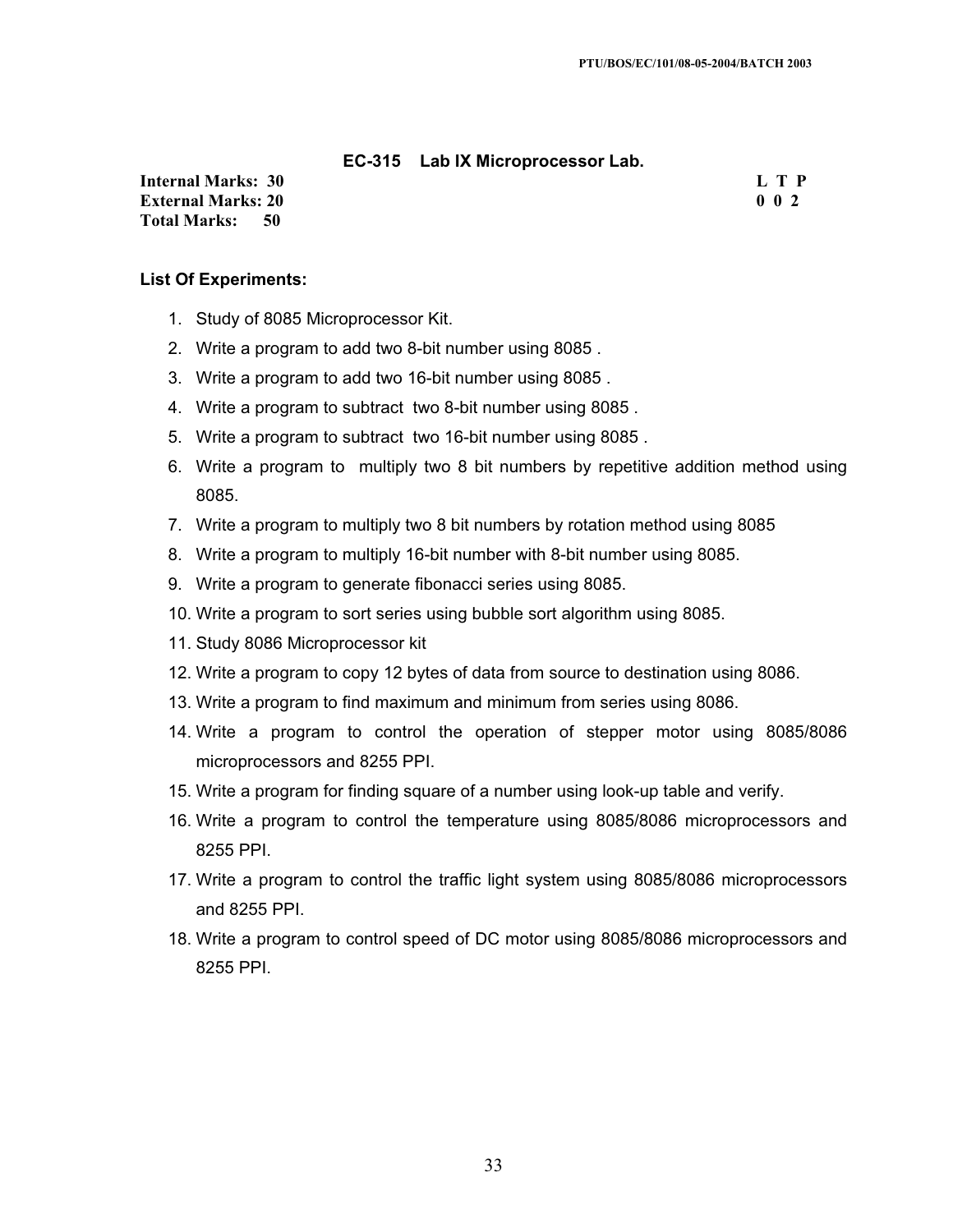#### **EC-302 MICROWAVE AND RADAR ENGINEERING**

## **Internal Marks: 40 L T P L T P External Marks: 60 3 1 0 3 2 3 3 4 6 3 4 5 4 4 4 4 4 5 4 5 4 5 4 4 5 4 5 6 7 6 7 7 8 4 5 6 7 7 8 7 7 8 7 8 7 7 8 7 8 7 7 8 7 7 8 7 7 8 7 7 8 7 7 8 7 7 8 7 7 8 7 7 8 7 7 8 7 7 8 7 7 8 7 7 8 7 7 8 7 7 8 7 7 8 7 7 8 7 7 8 7 Total Marks: 100**

**Microwave Tubes:** Limitations of conventional tubes, construction, operation and properties of Klystron Amplifier, reflex Klystron, Magnetron, TWT, BWO, Crossed field amplifiers.

**Microwave Solid State Devices:** Limitation of conventional solid state devices at MW, Transistors(Bipolar, FET) , Diodes(Tunnel, Varactor, PIN), Transferred Electron Devices( Gunn diode), Avalanche transit time effect ( IMPATT, TRAPATT, SBD)

**Microwave Components:** Analysis of MW components using s-parameters, Junctions ( E, H, Hybrid), Directional coupler, Bends and Corners, MW posts, S.S. tuners, Attenuaters, Phase shifter, Ferrite devices( Isolator, Circulator, Gyrator), Cavity resonator, Matched termination.

**Microwave Measurements:** Power measurements using calorimeters and bolometers, Measurement of SWR, Frequency and wavelength, Microwave bridges.

**Introduction to Radar Systems:** *Basic Principle:* Block diagram and operation of Radar, Radar range Equation, PRFs and Range Ambiguities, Applications of Radar.

**Doppler Radars:** Doppler determination of velocity, CW radar and its limitations, FMCW radar, Basic principle and operation of MTI radar, Delay line cancellers, Blind speeds and staggered PRFs.

**Scanning and Tracking Techniques:** Various scanning techniques(Horizontal, vertical, spiral, palmer, raster, nodding), Angle tracking systems(Lobe switching, conical scan, monopulse), Range tracking systems, Doppler(velocity)tracking systems.

#### **Text books:**

- 1. Microwave devices and circuits: Samuel Liao;PHI
- 2. Microwave devices and radar engg: M.Kulkarni;Umesh Publications
- 3. Introduction to radar systems: Merill I. Skolnik

#### **Reference Books:**

- 1. Foundation of Microwave Engg : R.E.Collin;McGraw Hill
- 2. Microwave Engg: K.C Gupta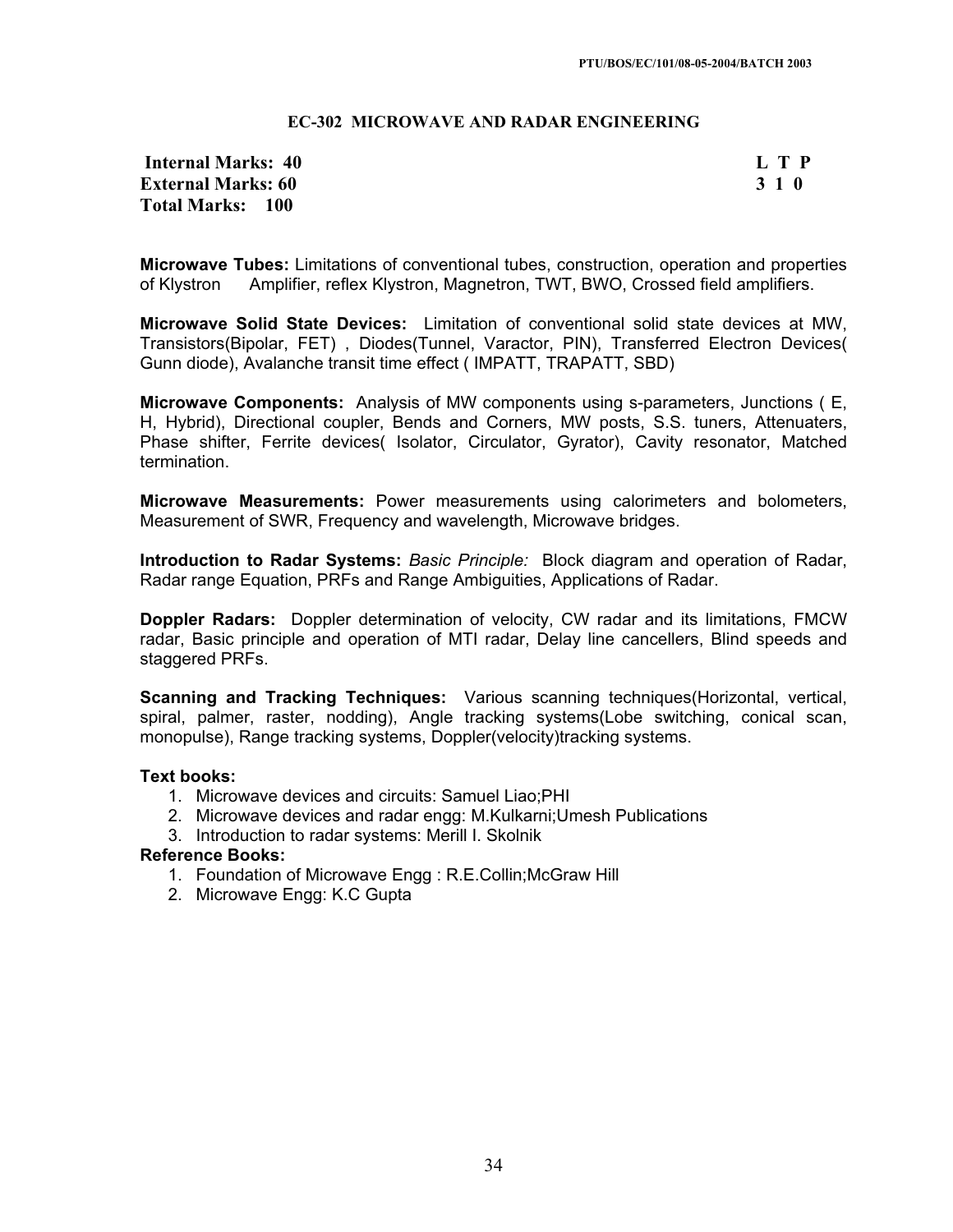**EC-304 DIGITAL COMMUNICATION Internal Marks: 40 L T P L T P External Marks: 60 3 1 0 3 2 3 3 4 6 3 4 5 4 5 4 5 4 6 4 7 4 5 4 6 4 7 6 7 7 8 7 7 8 7 7 8 7 7 8 7 8 7 7 8 7 7 8 7 8 7 7 8 7 7 8 7 7 8 7 7 8 7 7 8 7 7 8 7 7 8 7 7 8 7 7 8 7 7 8 7 7 8 7 7 8 7 7 8 7 7 8 7 7 8 7 7 8 7 7 8 7 Total Marks: 100**

**Digital Transmission:** Introduction, Advantages of Digital Transmission, Pulse Code Modulation; PCM Sampling, Sampling Rate, Aliasing, quantisation error, Uniform and Non uniform quantization, Dynamic Range, Coding efficiency, A law & u law companding, Bandwidth of PCM, Block diagram of PCM system, Delta Modulation, Continuously variable Slope Delta Modulator (CVSDM) or Adaptive Delta Modulation, Differential Pulse Code Modulation, Intersymbol Interference, Eye Patterns, Signal power in binary digital signals.

**Digital Carrier Line Encoding & Multiplexing Techniques:** Line Coding & its properties. NRZ & RZ types, signalling format for unipolar, Polar, bipolar (AMI) & Manchester coding and their power spectra (No derivation), HDB and B8ZS signalling, Fundamentals of time division multiplexing, T1 Digital Carrier system, Synchronization and Signaling of T1, TDM, PCM hierarchy, North-American Digital Hierarchy; T1 to T4 PCM TDM system (DS1 to DS4 signals), Bit versus word interleaving, Statistical TDM, Codecs & Combo Chips

**Digital Carrier Modulation & Demodulation Techniques:** Introduction, Information capacity, Shannon Limit for Information capacity, Bit Rate, Baud & M-Ary Encoding, Amplitude Shift Keying (ASK), ASK Spectrum, ASK Modulator, Coherent ASK Detector, Noncoherent ASK Detector, Frequency Shift Keying (FSK), FSK Bit Rate and Baud, Bandwidth and Frequency Spectrum of FSK, FSK Transmitter, Non-coherent FSK Detector, Coherent FSK Detector, FSK Detection Using PLL, Binary Phase Shift Keying, Binary PSK Spectrum, BPSK Transmitter, Coherent PSK Detection, Quadrature Phase Shift Keying (QPSK), QPSK Demodulator, Offset QPSK,  $\pi/4$  QPSK, Comparison of conventional QPSK, Offset QPSK and  $\pi/4$  QPSK, M-Ary BPSK e.g. 8 PSK & 16 PSK, Quadrature Amplitude Modulation (QAM); 8 QAM & 16 QAM transmitters and receivers, Band Width efficiency, Carrier Recovery; Squaring Loop & Costas Loop, Differential PSK, DBPSK transmitter and receiver, Constant Envelop Modulation; Minimum Shift Keying (MSK) & Gaussian Minimum Shift Keying (GMSK)

Simulation of above systems using ComSim and Matlab.

#### **Recommended Text Books:**

- 1. Communication Systems, Fourth Edition, Simon Haykin, Wiley publication.
- *2.* Electronic Communication Systems, Tomasi, 4th edition, Pearson Publications*.*

#### **Recommended Reference Books:**

- 1. Modern Electronic Communication, (6th edition), by Gary M. Miller, published by Prentice-Hall, 1999
- 2. Introduction to Communication Systems, third edition, by F. G. Stremler, Addison-Wesley, 1990.
- 3. Digital Communication, E.A. Lee and D.G. Messerschmitt, , Kluwer Academic Publishers,1994
- 4. Digital Communication Receivers, H. Meyr, M. Moeneclaey, S.A. Fechtel, Wiley, 1998
- 5. Digital Communications/Mc Graw Hill 2nd Ed, ProakisJ.J.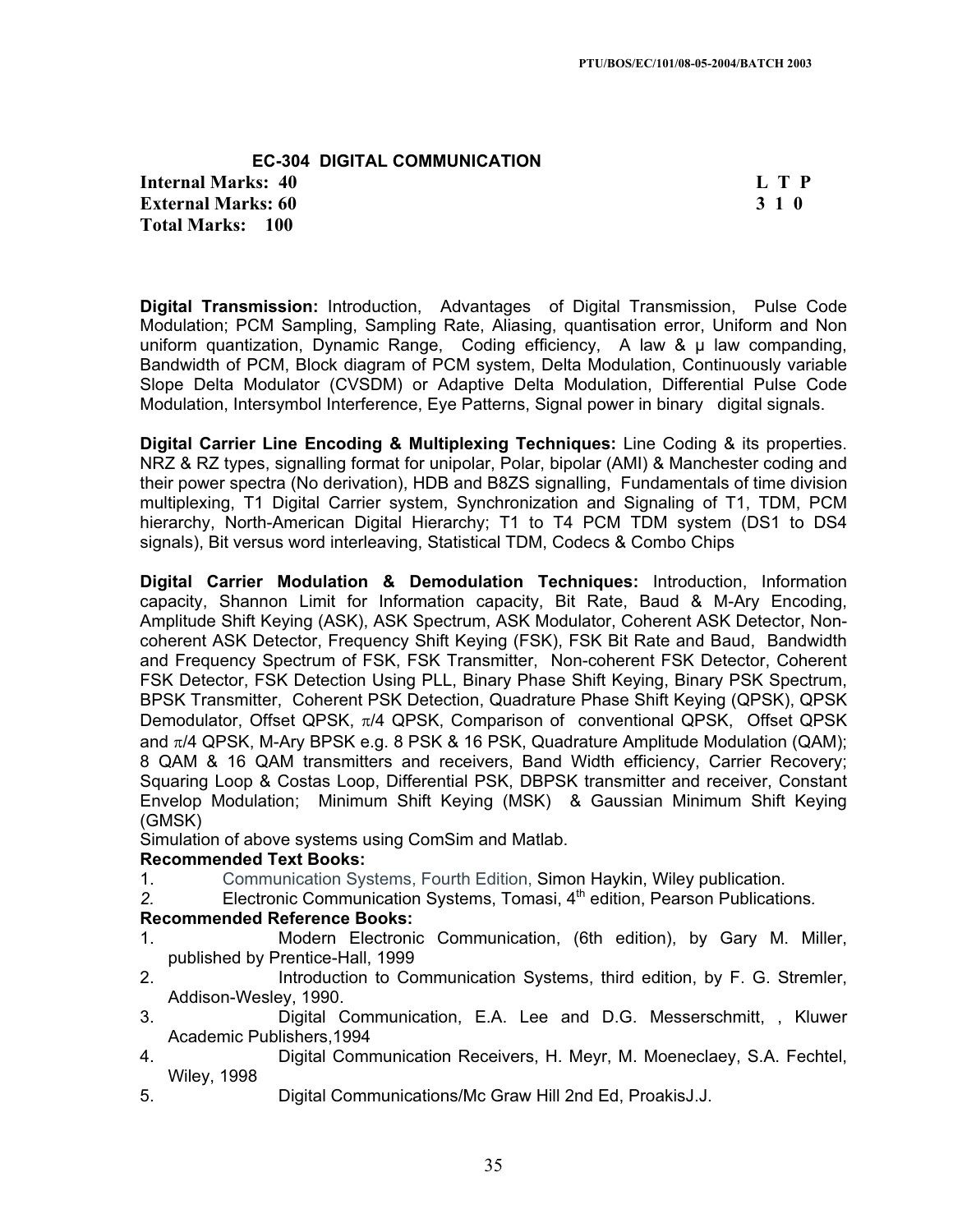| EC-306                    | <b>Micro Controller and Embedded Systems</b> |       |
|---------------------------|----------------------------------------------|-------|
| Internal Marks: 40        |                                              | L T P |
| <b>External Marks: 60</b> |                                              | 3 1 0 |
| Total Marks: 100          |                                              |       |

**Introduction:** 8051 Micro controller: Comparison of Microprocessor and Micro controller, micro controller and embedded processors, overview of 8085 families.

8051 Assembly Language Programming: Introduction to 8051 Assembly programming, Assembling and running an 8051 program. Data Types and directives.8051 flag bits and PSW register. Register banks and stack.

Jump loop and call instructions, I/O Port programming: Addressing modes and accessing memory using various addressing modes. Arithmetic instructions and programs, Logic instructions and programs, Single bit instructions and programming, Timer/counter programming **in the 8051**

Serial Communication: **8051 connection to RS 232, 8051 serial communication programming.** 

**Real World Interfacing:** LCD, ADC and sensors, Stepper motor, keyboard, DAC and external memory

Introduction to an embedded system and its design: Introduction to ES& its applications, design parameters of an ES and its significance (With respect to all parameter), present trends in ES, Embedded System design life cycle, product specifications and hardware, software partitioning, Codesign.

*Introduction to latest micro controllers such as ARM processors and its applications.* 

- 1) The 8051 Microocntroller and embedded Systems by: Ali Mazidi
- 2) Am embedded software primer, David e Simon, Pearson Education
- 3) Embedded system design by Frank vahid and Tony Givargus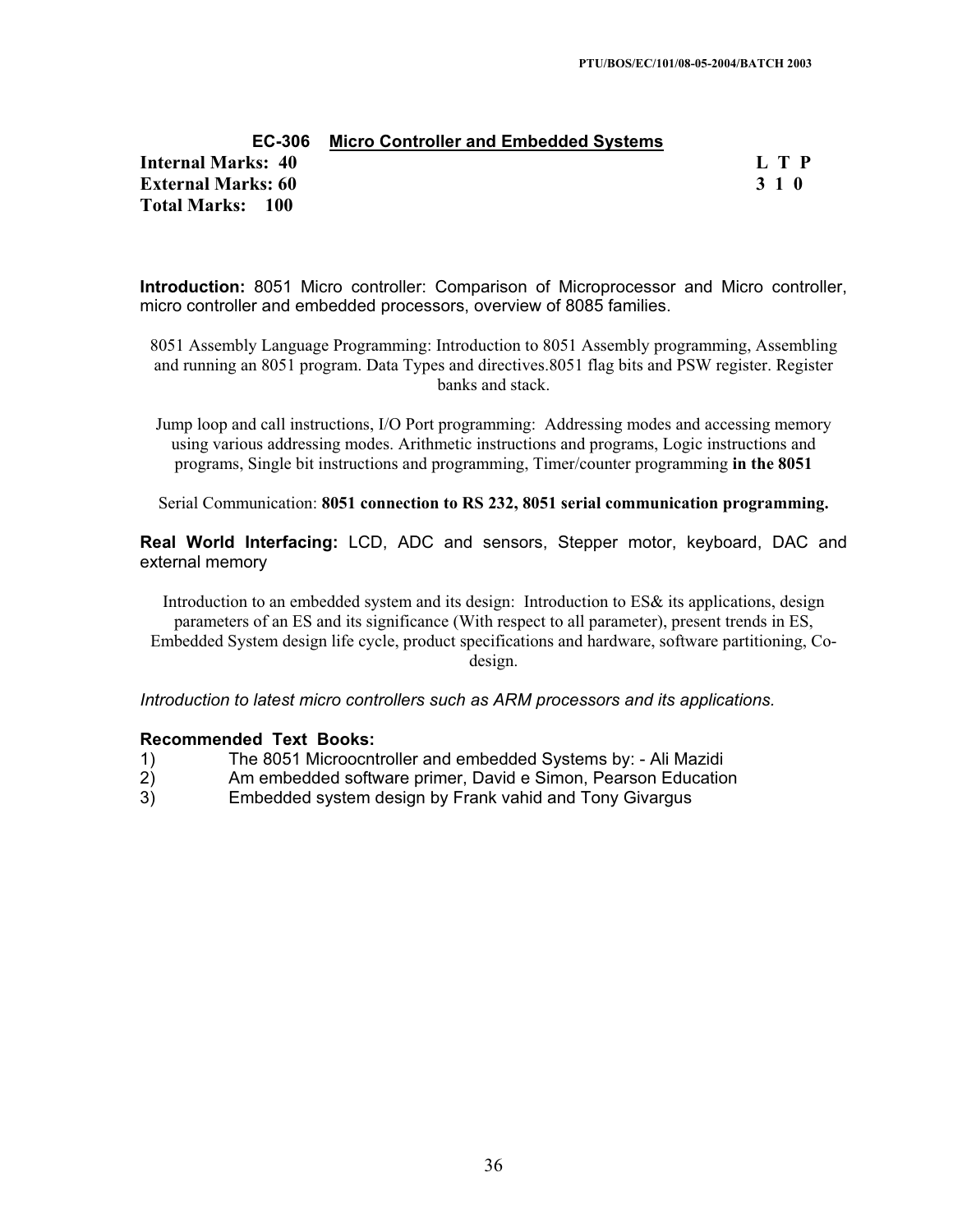#### **CE-216 ENVIRONMENTAL SCIENCE**

## **Internal Marks: 40 L T P External Marks: 60 3 1 0** 3 3 1 0 3 3 4 0 3 3 4 0 3 3 4 0 3 3 4 0 3 3 4 0 3 4  $\sigma$ **Total Marks: 100**

(2 Lectures)

#### **Unit 1 : The Multidisciplinary nature of environmental studies**

Definition, scope and importance

**Need for public awareness.** 

**Unit 2 : Natural Resources :** 

**Renewable and non-renewable resources :** 

**Natural resources and associated problems.** 

- a) Forest resources : Use and over-exploitation, deforestation, case studies. Timber extraction, mining, dams and their effects on forests and tribal people.
- b) Water resources : Use and over-Utilization of surface and ground water, floods, drought, conflicts and water, dams-benefits and problems.
- c) Mineral resources : Use and exploitation, environmental effects of extracting and using mineral resources, case studies.
- d) Food resources : World food problems, changes caused by agriculture and overgrazing, effects of modern agriculture, fertilizer-pesticide problems, water logging, salinity, case studies.
- e) Energy resources : Growing energy needs, renewable and non renewable energy sources, use of alternate energy sources. Case studies.
- f) Land resources : Land as a resource, land degradation, man induced landslides, soil erosion and desertification.
- Role of an individual in conservation of natural resources.
- Equitable use of resources for sustainable lifestyles.

#### **Unit 3 : Ecosystems**

Concept of an ecosystem.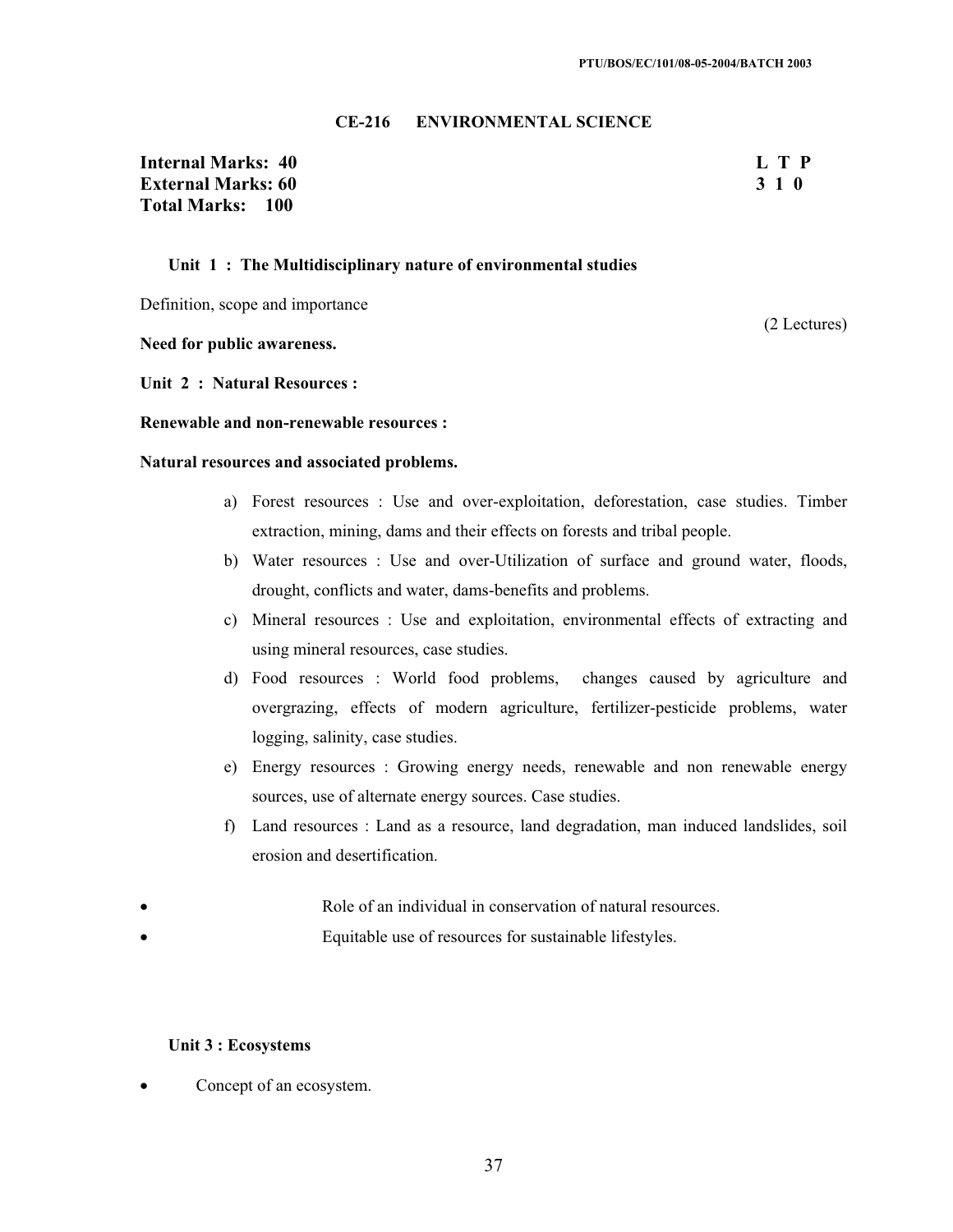- Structure and function of an ecosystem.
- Producers, consumers and decomposers.
- Energy flow in the ecosystem.
- Ecological succession.
- Food chains, food webs and ecological pyramids.
- Introduction, types, characteristic features, structure and function of the following ecosystem :
	- a. Forest ecosystem
	- b. Grassland ecosystem
	- c. Desert ecosystem
	- d. Aquatic ecosystems (ponds, streams, lakes, rivers, oceans, estuaries)

(6 lectures)

#### **Unit 4 : Biodiversity and its conservation**

- $\bullet$  Introduction Definition : genetic, species and ecosystem diversity.
- Biogeographical classification of India
- Value of biodiversity : consumptive use, productive use, social, ethical, aesthetic and option values
- Biodiversity at global, National and local levels.
- India as a mega-diversity nation
- Hot-spots of biodiversity.
- Threats to biodiversity : habitat loass, poaching of wildlife, man-wildlife conflicts.
- Endangered and endemic species of India
- Conservation of biodiversity : In-situ conservation of biodiversity.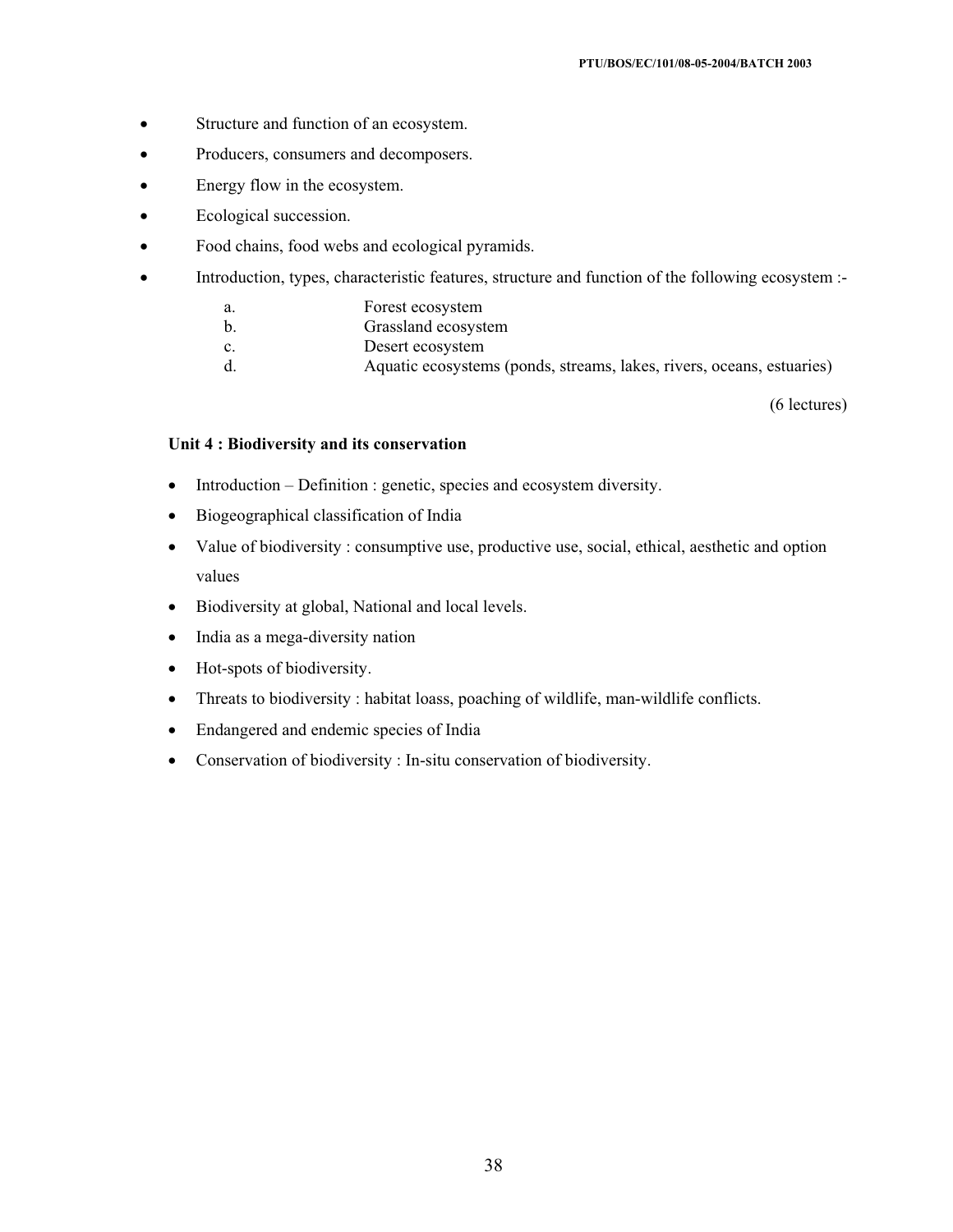#### **Unit 5 : Environmental Pollution**

#### **Definition**

- Causes, effects and control measures of :
	- a. Air pollution
	- b. Water pollution
	- c. Soil pollution
	- d. Marine pollution
	- e. Noise pollution
	- f. Thermal pollution
	- g. Nuclear hazards
- Solid waste Management : Causes, effects and control measures of urban and industrial wastes.
- Role of an individual in prevention of pollution.
- Pollution case studies.
- Disaster management : floods, earthquake, cyclone and landslides.

(8 lectures) **Unit 6 : Social Issues and the Environment** 

- From Unsustainable to Sustainable development
- Urban problems related to energy
- Water conservation, rain water harvesting, watershed management
- Resettlement and rahabilitation of people ; its problems and concerns. Case studies.
- Environmental ethics : Issues and possible solutions.
- Climate change, global warming, acid rain, ozone layer depletion, nuclear accidents and holocaust. Case studies.
- Wasteland reclamation.
- Consumerism and waste products.
- Environment Protection Act.
- Air (Preventation and Control of Pollution) Act.
- Water (Prevention and control of Pollution) Act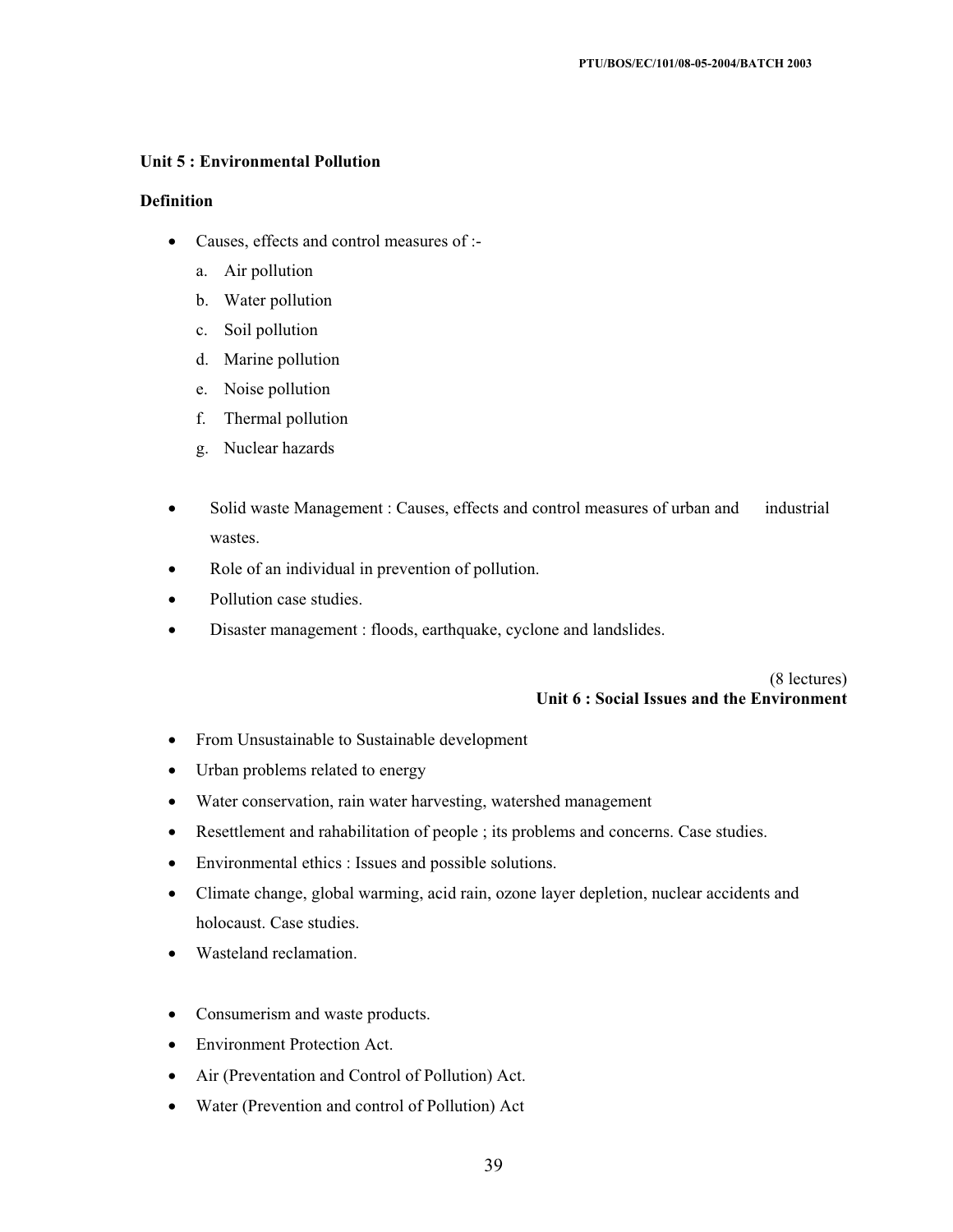- Wildlife Protection Act
- Forest Conservation Act
- Issues involved in enforcement of environmental legislation.
- Public awareness.

#### **Unit 7 : Human Population and the Environment**

- Population growth, variation among nations.
- Population explosion Family Welfare Programme.
- Environment and human health.
- Human Rights.
- Value Education.
- $\bullet$  HIV / AIDS
- Women and Child Welfare.
- Role of Information Technology in Environment and human health.
- Case Studies.

## **Unit 8 : Field work**

- Visit to a local area to document environmental and river forest grassland hill mountain.
- $\bullet$  Visit to a local polluted site Urban / Rural / Industrial / Agricultural
- Study of common plants, insects, birds.
- Study of simple ecosystems-pond, river, hill slopes, etc. (Field work Equal to 5 lecture hours)

(7 lectures)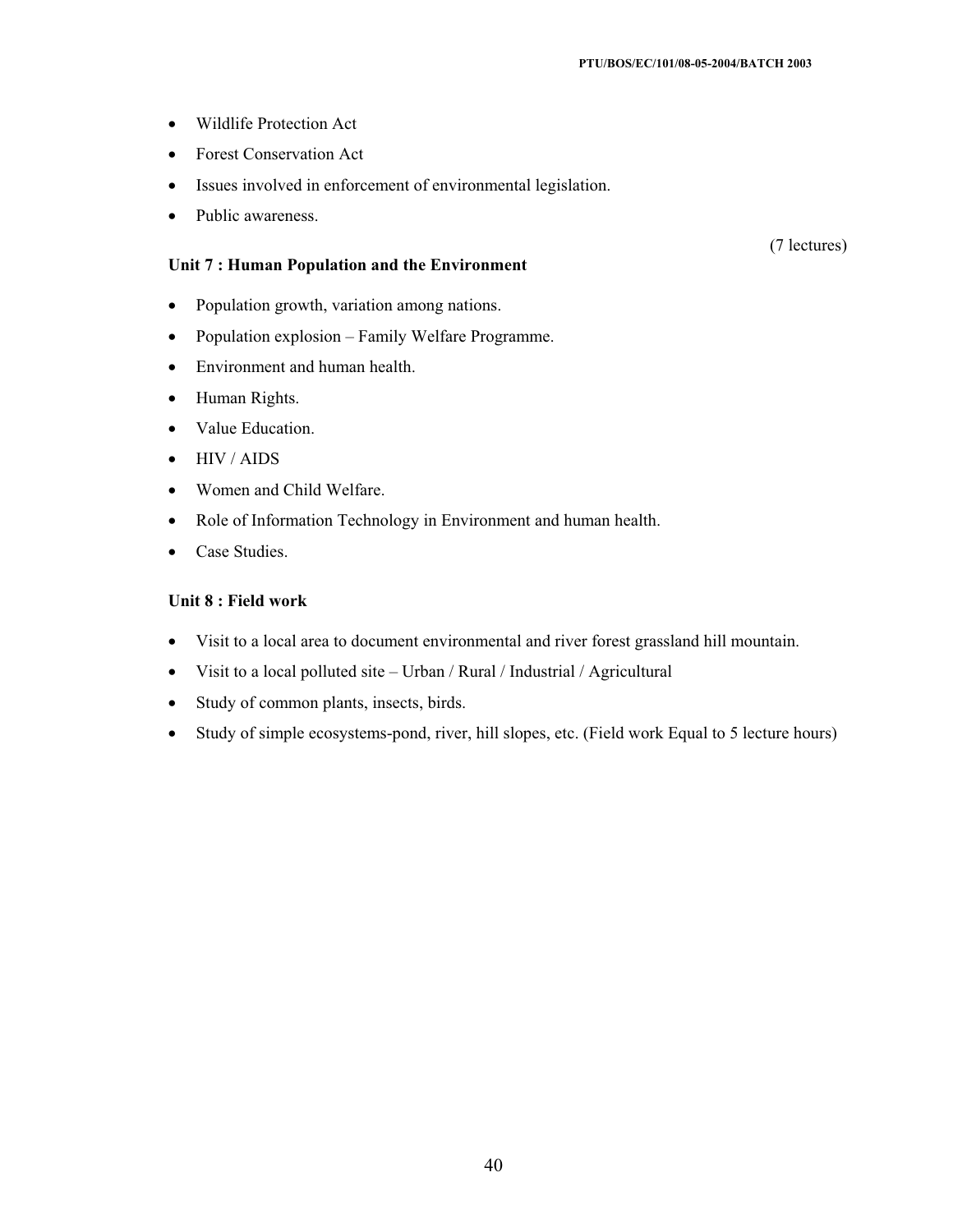| <b>EC-308 Digital Signal Processing</b> |  |  |
|-----------------------------------------|--|--|
|-----------------------------------------|--|--|

**Internal Marks: 40 L T P External Marks: 60 4 1 0 Total Marks: 100**

**Introduction** : Basic elements of DSP system,Advantages and disadvantage of DSP over analog processing,Application of Digital signal processing.

**Discrete time Signal and Systems**: Elementary discrete time signals, Manipulation of discrete time signals, Classification of discrete time LTI system using convolution sum method, properties of LTI system, Analysis of LTI system using Difference equqtion.

**Z-Transform:** Direct Z-Transform and importance of ROC, properties of Z-Transform, Inverse Z-transform methods, Rational Z-transform function representation, system function of LTI systems in Z-domain, one sided Z –Transform.

**Discrete Fourier Transform:** Frequency domain sampling and reconstruction of discrete time signal, DFT as linear transformation, properties of DFT, use of DFT in linear filtering, Fast fourier transform(FFT),decimation in time ,decimation in frequency algorithm,Goertzel algorithm.

**Implementation of Discrete time system:** Structures for realisation of discrete time system, Direct form,cascade form, parallel form and lattice form structures for FIR and IIR systems, Representation of numbers, Quantisation of filter coefficients.

**Design of digital filters:** Fundamentals of filter design, Design of FIR filter using Window method,Design of IIR filter by Impulse invariance, bilinear transformation and matched Z transform technique.Analog amd digital domain frequency transformation.

**DSP processor architecture fundamentals:** Study of ADSP and TMS series of processor architectures.

#### **Recommended Text book:**

1. Digital Signal Processing : Proakis and Manolakis ; Pearson education .

#### **Recommended Reference Books:**

- 1. Digital signal processing : ifeachor: pearson education.
- 2. Digital signal processing : salivahanan, vallavaraj, and gananpriya; TMH.

## **Websites:**

- (i) www.ti.com
- (ii) www.analog.com
- (iii) www.bdti.com
- (iv) www.bores.com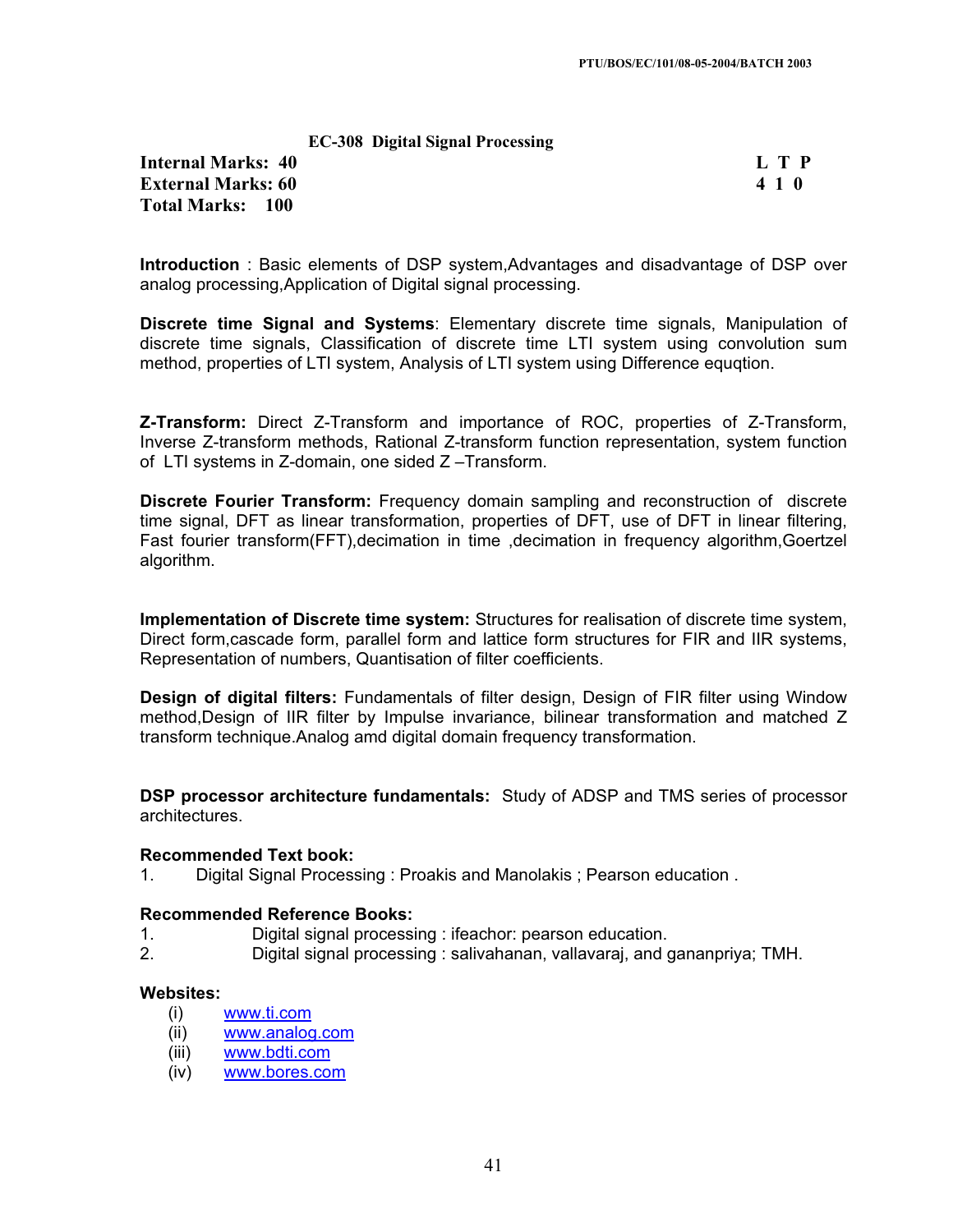#### **Department Elective-I**

**DE1.1**

**Cellular & Mobile Communication** 

**Internal Marks: 40 L T P L T P External Marks: 60 3 1 0 3 2 3 3 4 6 3 4 5 4 5 4 5 4 6 4 7 4 5 4 6 4 7 6 7 7 8 7 7 8 7 7 8 7 7 8 7 7 8 7 7 8 7 7 8 7 7 8 7 7 8 7 7 8 7 7 8 7 7 8 7 7 8 7 7 8 7 7 8 7 7 8 7 7 8 7 7 8 7 7 8 7 7 8 7 7 8 7 7 8 7 7 8 7 7 8 7 7 Total Marks: 100**

**Introduction to Cellular Mobile Systems:** A basic cellular system, performance criteria, uniqueness of mobile radio environment, operation of cellular systems, planning a cellular system, analog & digital cellular systems.

**Cellular Wireless Communication Systems:** Second generation cellular systems: GSM specifications and Air Interface - specifications of various units, 2.5 G systems: GPRS/EDGE specifications and features, 3G systems: UMTS & CDMA 2000 standards and specifications

**Elements of Cellular Radio Systems Design:** General description of the problem, concept of frequency reuse channels, co-channel interference reduction factor, desired C/I from a normal case in an omni directional antenna system, cell splitting, consideration of the components of cellular systems.

**Interference:** Introduction to co-channel interference, real time co-channel interference, cochannel measurement design of antenna system, antenna parameter and their effects, diversity receiver in co-channel interference – different types.

**Cell Coverage for Signal & Traffic:** General introduction, obtaining the mobile point to point mode, propagation over water or flat open area, foliage loss, propagation near in distance, long distance propagation, point to point prediction model- characteristics, cell site, antenna heights and signal coverage cells, mobile to mobile propagation.

**Cell Site Antennas and Mobile Antennas:** Characteristics, antenna at cell site, mobile antennas, Frequency Management and Channel Assignment, Frequency management, fixed channel assignment, non-fixed channel assignment, traffic & channel assignment.

**Hand Off, Dropped Calls:** Why hand off, types of handoff and their characteristics, dropped call rates & their evaluation.

**Operational Techniques:** Parameters, coverage hole filler, leaky feeders, cell splitting and small cells, narrow beam concept.

- 1. Mobile Cellular Telecommunications; 2nd ed.; William, C Y Lee McGraw Hill
- 2. Wireless and Digital Communications; Dr. Kamilo Feher (PHI)
- 3. T.S. Rappaport, "Wireless Communication, principles & practice", PHI, 2001.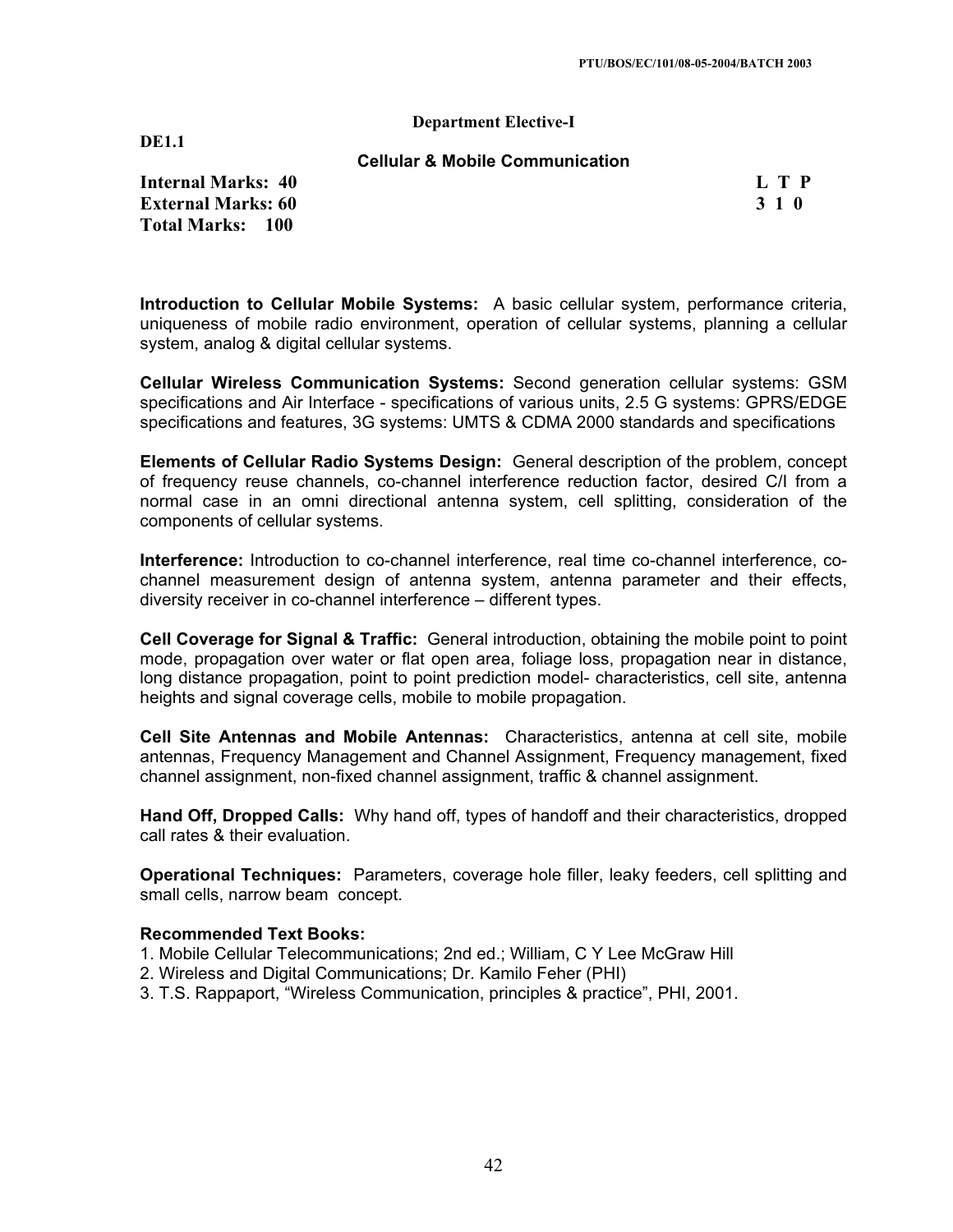**MICROELECTRONICS**

**Internal Marks: 40 L T P L T P External Marks: 60 3 1 0 3 2 3 3 4 6 3 4 5 4 5 4 5 4 6 4 7 4 5 4 6 4 7 6 7 7 8 7 7 8 7 7 8 7 7 8 7 8 7 7 8 7 7 8 7 8 7 7 8 7 7 8 7 7 8 7 7 8 7 7 8 7 7 8 7 7 8 7 7 8 7 7 8 7 7 8 7 7 8 7 7 8 7 7 8 7 7 8 7 7 8 7 7 8 7 7 8 7 Total Marks: 100**

**INTRODUCTION:** Advantages of IC's, General classification of IC's(Linear/Digital IC's , Monolithic/ Hybrid IC's), Basic IC fabrication steps

**CRYSTAL GRTOWTH AND EPITAXY:** Starting material for formation of crystal, Horizontal Bridgeman Method, Czochralski growth, Distribution of dopants, Zone refining, Silicon Float Zone process, Si-Wafer preparation, Epitaxial growth, Techniques used for epitaxial growth(LPE,VPE,MBE)

**SILICON OXIDATION:** Thermal oxidation process (Kinetics of growth , Thin oxide growth), Effect of impurities on the oxidation rate, Preoxidation Cleaning, Various oxidation techniques, Masking properties of  $SiO<sub>2</sub>$ , IV PHOTOLITHOGRAPHY AND ETCHING, Pattern generation/Mask making, Contact and Proximity printing, Photoresistsl, Photolithography Process(Lift off technology , Fine line photolithography), Wet/Dry etching, Reactive Plasma etching techniques and applications

**DIFFUSION AND ION IMPLANTATION:** Basic diffusion process(Diffusion equation, Diffusion profiles), Extrinsic diffusion, Lateral Diffusion, Ion Implantation Process (Ion distribution , Ion Stopping), Implant Damage and Annealing process (Furnace and RTA), VI IC PACKAGING, Isolation Techniques, Testing of the Chip, Wire Bonding techniques, Flip Chip technique, Various Packaging methods and Materials, VII FABRICATION OF MONOLITHIC COMPONENTS, Fabrication of Diodes, Resistors, capacitors and inductors, Fabrication of BJT and FET, Fabrication of MOS Devices , CMOS fabrication techniques(nwell and p-well process sequences), Introduction to MEMS.

#### **Recommended Text Books:**

- 1. Fundamental of Semiconductor Fabrication:Gray S.May and Simon M.Sze
- 2. VLSI Technology : Sze.

## **Reference Books:**

1. Microelectronics: Jacob and Millman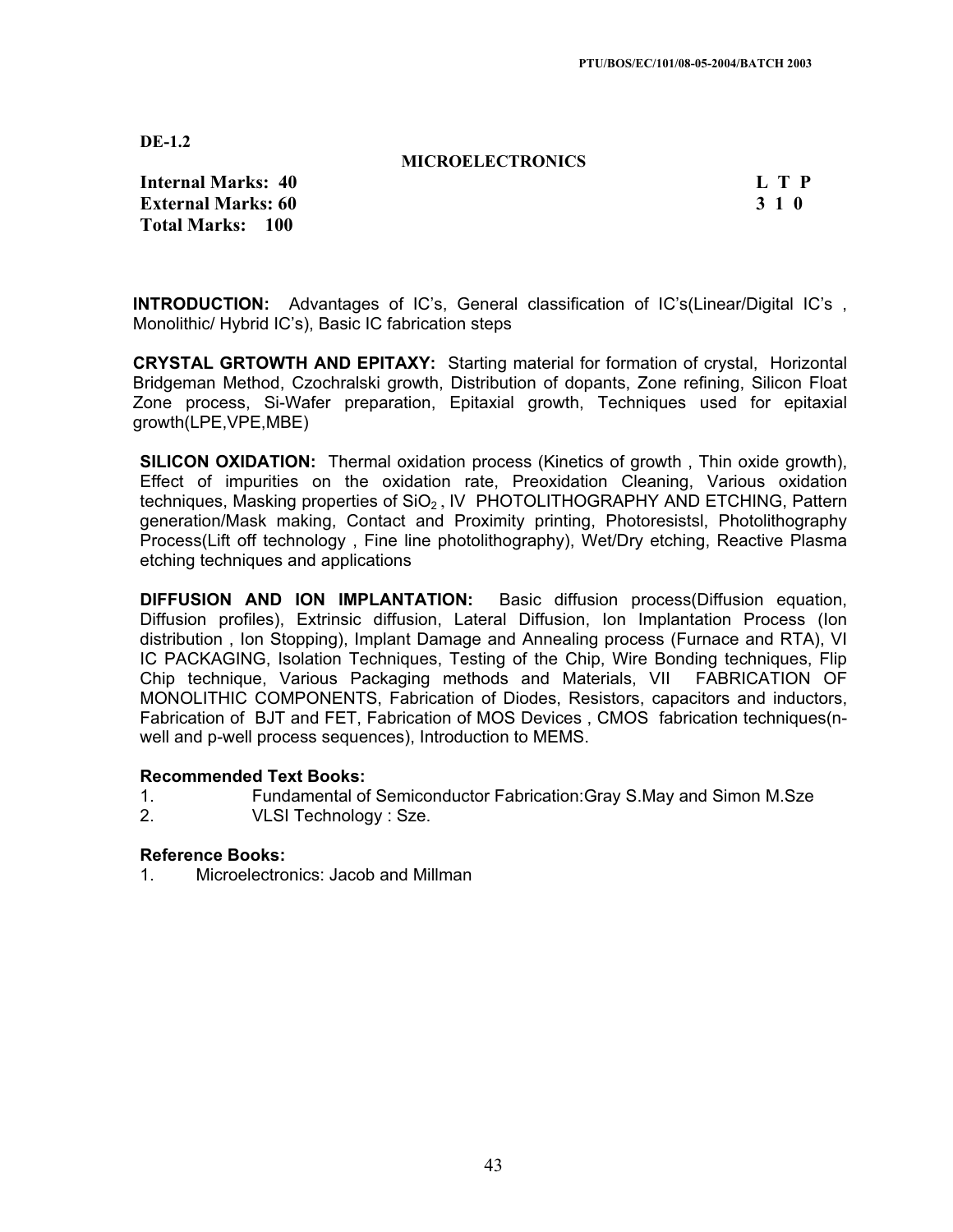## **HUMAN RESOURCE MANAGEMENT**

**Internal Marks: 40 L T P L T P External Marks: 60 3 1 0 3 2 3 4 6 7 7 7 8 7 7 8 7 7 8 7 7 8 7 7 8 7 7 8 7 7 8 7 7 8 7 7 8 7 7 8 7 7 8 7 7 8 7 7 8 7 7 8 7 7 8 7 7 8 7 7 8 7 7 8 7 7 8 7 7 8 7 7 8 7 7 8 7 7 8 7 7 8 7 7 8 7 7 8 7 7 8 7 7 8 7 7 8 7 7 8 7 7 Total Marks: 100**

**Introduction:** Introduction to Human Resource Management and its definition, functions of Human Resource Management & its relation to other managerial functions. Nature, Scope and Importance of Human Resource Management in Industry, Role & position of Personnel function in the organization.

**Procurement and Placement:** Need for Human Resource Planning; Process of Human Resource Planning; Methods of Recruitment; Psychological tests and interviewing; Meaning and Importance of Placement and Induction, Employment Exchanges (Compulsory Notification of vacancies) Act 1959, The Contract Labour (Regulation & Abolition) Act 1970.

**Training & Development:** Difference between training and Development; Principles of Training; Employee Development; Promotion-Merit v/s seniority Performance Appraisal, Career Development & Planning.

**Job analysis & Design**: Job Analysis: Job Description & Job Description, Job Specification. **Job Satisfaction:** Job satisfaction and its importance; Motivation, Factors affecting motivation, introduction to Motivation Theory; Workers ' Participation, Quality of work life.

**The Compensation Function**: Basic concepts in wage administration, company's wage policy, Job Evaluation, Issues in wage administration, Bonus & Incentives, Payment of Wages Act-1936, Minimum Wages Act-1961

**Integration:** Human Relations and Industrial Relations; Difference between Human Relations and Industrial Relations, Factors required for good Human Relation Policy in Industry; Employee Employer relationship Causes and Effects of Industrial disputes; Employees Grievances & their Redressal, Administration of Discipline, Communication in organization, Absenteeism, Labour Turnover, Changing face of the Indian work force and their environment, Importance of collective Bargaining; Role of trader unions in maintaining cordial Industrial Relations.

**Maintenance:** Fringe & retirement terminal benefits, administration of welfare amenities, Meaning and Importance of Employee Safety, Accidents-Causes & their Prevention, Safety Previsions under the Factories Act 1948; Welfare of Employees and its Importance, Social security, Family Pension Scheme, ESI act 1948, Workmen's Gratuity Act 1972, Future challenges for Human Resource Management.

#### **Recommended Text Books:**

1. T.N.Chhabra- Human Resource Management (Dhanpat Rai & Co.)

#### **Recommended Reference Books:**

- 1. Lowin B. Flippo Principles of personnel Management (Mc Graw-Hill)
- 2. R.C. Saxena Labour Problems and social welfare (K.Math & Co.)
- 3. A Minappa and M. S. Saiyada Personnel Management (Tata Mc. Graw-Hill)
- 4. C.B. Mamoria Personnel Management (Himalaya Publishing House, Bombay)
- 5. T.N. Bhagotiwal Economics of Labour and Industrial Relations (Sahitya Bhawan Agra)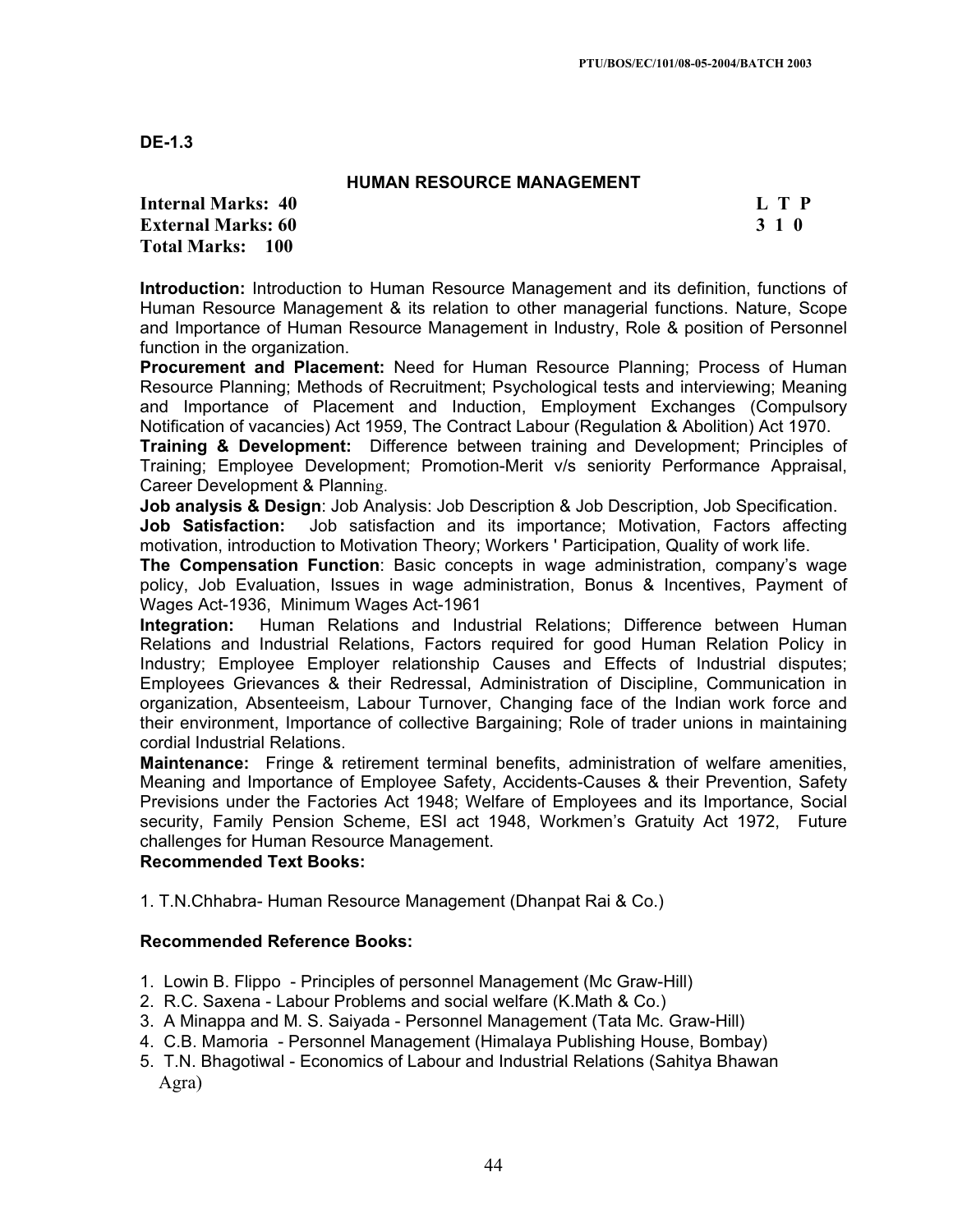#### **VIRTUAL INSTRUMENTATION**

**Internal Marks: 40 L T P L T P External Marks: 60 3 1 0 Total Marks: 100**

**Review of Virtual Instrumentation:** Historical perspective, Need of VI, Advantages of VI, Define VI, block diagram & architecture of VI, data flow techniques, graphical programming in data flow, comparison with conventional programming.

**Programming Techniques:** VIS & Sub VIS, loops & charts, arrays, clusters, graphs, case & sequence structures, formula modes, local & global variables, string & file Input.

**Data Acquisition basics:** ADC, DAC, DIO, Counters & timers, PC Hardware structure, timing, interrupts, DMA, Software and Hardware Installation.

**Common Instrument Interfaces:** Current loop, Rs 232C/Rs 485, GPIB, System basics, interface basics: USB, PCMCIA, VXI, SCXI, PXI etc, networking basics for office & industrial application VISA & IVI, image acquisition & processing, Motion Control.

**Use of Analysis Tools:** Fourier transfo+rms, Power spectrum, Correlation methods, windowing & flittering.

**Application of VI:** Application in Process Control projects, Major equipments-Oscilloscope, Digital Multimeter, 120 MHz Pentium Computers, Labview Software, Study of Data Acquisition & Control using Labview ® Virtual instrumentation for an Innovative Thermal Conductivity Apparatus to measure the Thermal Conductivity Apparatus- to measure the conductivity of non Newtonian fluids while they are subjected to sharing force.

- 1. Gary Johnson, Labview Graphical Programming second edition, MC GrawHill, Newyork, 1997.
- 2. Lisa K.Wells & Jeffrey Travis, Labview for everyone, Prentice Hall, New Jersey, 1997.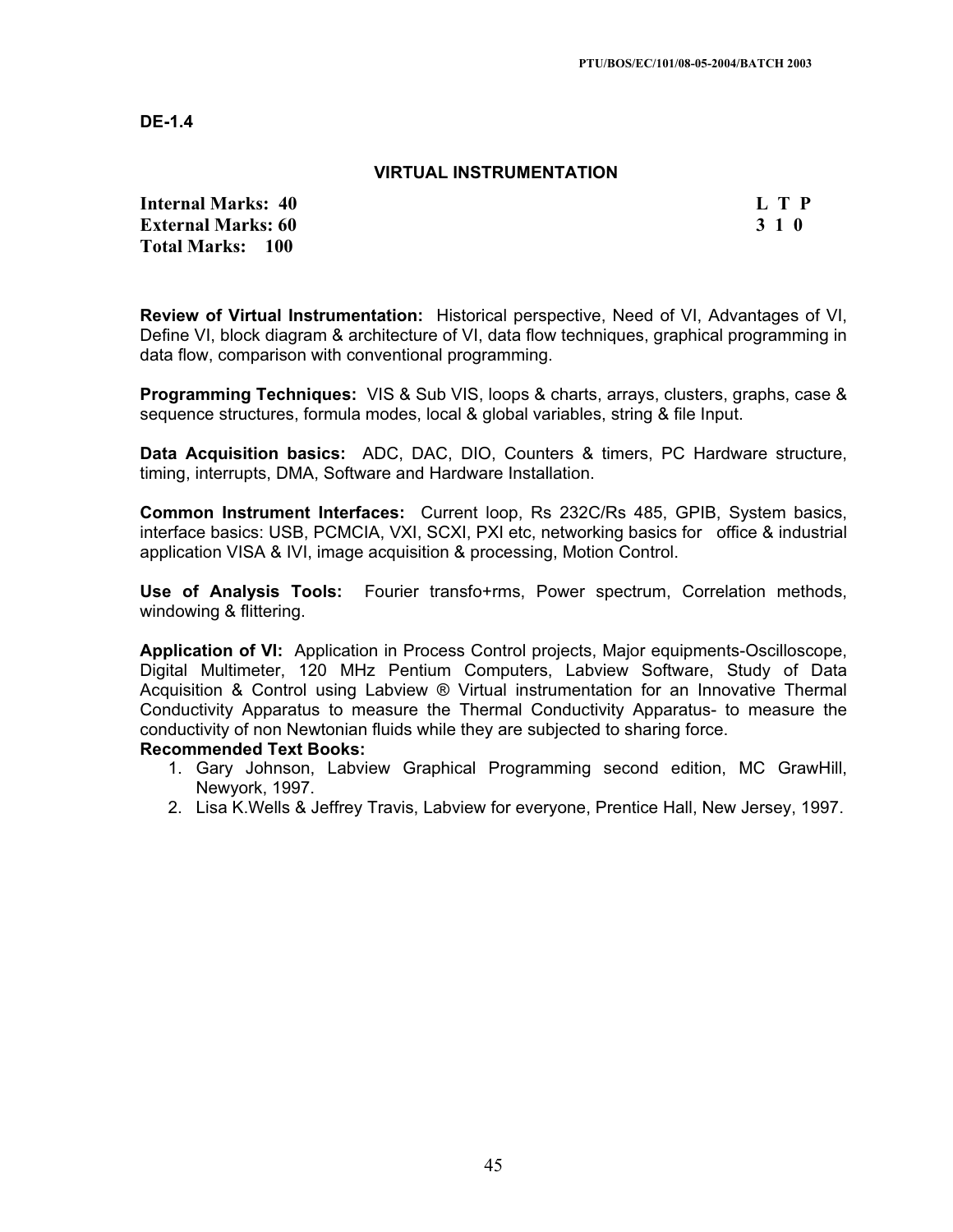## **NEURAL NETWORKS AND FUZZY LOGIC**

**Internal Marks: 40 L T P External Marks: 60 3 1 0 3 2 3 4 6 7 7 7 7 8 7 7 8 7 7 7 7 7 8 7 7 8 7 7 8 7 7 8 7 7 8 7 7 8 7 7 8 7 7 8 7 7 8 7 7 8 7 7 8 7 7 8 7 7 8 7 7 8 7 7 8 7 7 8 7 7 8 7 7 8 7 7 8 7 7 8 7 7 8 7 7 8 7 7 8 7 7 8 7 7 8 7 7 8 7 7 8 7 Total Marks: 100**

**Neural Networks characteristics:** History of development in neural Networks Principles, Artificial Neural Net terminology, Model of a neuron, topology, learning types of learning supervised unsupervised, re-inforcement learning.

**Basic Hopfield Model:** the perceptron, linear separability, Basic learning laws : Hebb's rule, Delta rule, Widrow & Hoff LMS learning rule, correlation learning rule, instar and outstar learning rules.

**Unsupervised learning**: competitive learning, K-means clustering algorethm, Kohonen's feature maps.

**Radial Basis**: Function neural networks, basic learning Laws in RBF nets, Recurrent networks, recurrent back propagation, Real Time Recurrent learning algorithm. Introduction to counter Propagation networks, CMAC networks, ART networks.

**Applications of neural nets such as pattern recoginition:** optimization, associative memories, vector quantization, control,Applications in speech and decision making.

**Fuzzy Logic :** Basic concepts of Fuzzy Logic, Fuzzy vs Crisp set, Linguistic variables, membership functions, operations of fuzzy sets, fuzzy IF-THEN rules, variable inference, techniques, defuzzication techniques, basic fuzzy inference algorithm, Applications of fuzzy logic, Fuzzy system design, Implementation of fuzzy system, Useful tools supporting design.

- 1. Fuzzy Systems Design Principles, Building Fuzzy IF-THEN Rule Bases By Riza C. Berkin & Trubatch, JeeeBcss
- 2. Vegna Narayanan Artificial Neural Networks
- 3. Bart Kosko Neural Networks & Fuzzy Logic
- 4. Simon Haykin Neural Networks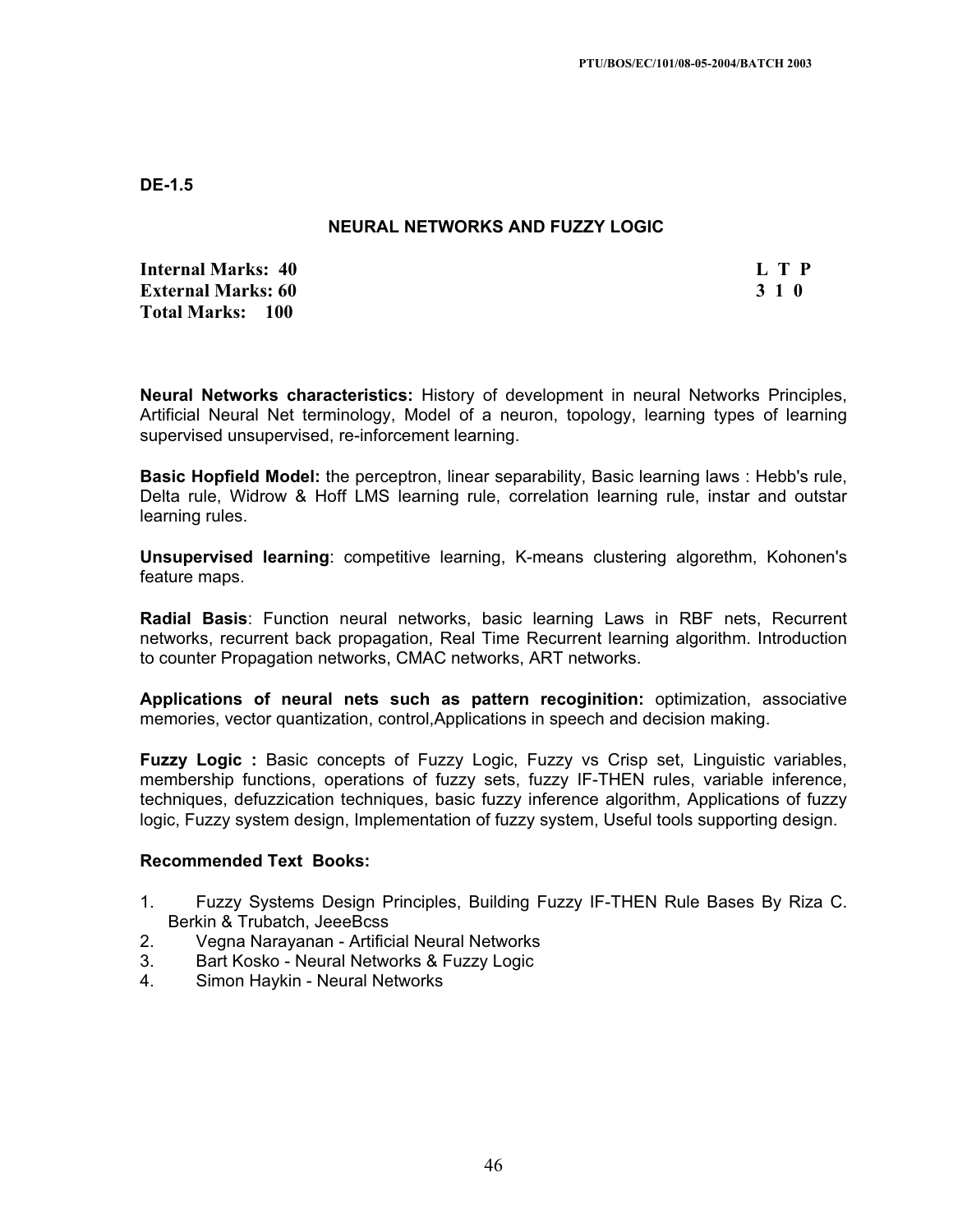## **LAB X: MICROWAVE Engineering**

| <b>Internal Marks: 30</b>   | L T P |
|-----------------------------|-------|
| <b>External Marks: 20</b>   | 002   |
| <b>Total Marks:</b><br>- 50 |       |

#### **List of Experiments:**

- 1. Study of microwave components and instruments.
- 2. Measurement of crystal characteristics and proof of the square law characteristics of the diode.
- 3. Measurement of klystron characteristics. 4. Measurement of VSWR and standing wave ratio.
- 4. Measurement of Dielectric constants.
- 5. Measurement of Directivity and coupling coefficient of a directional coupler.
- 6. Measurement of Q of a cavity.
- 7. Calibration of the attenuation constant of an attenuator.
- 8. Determination of the radiation characteristics and gain of an antenna.
- 9. Determination of the phase-shift of a phase shifter.
- 10. Determination of the standing wave pattern on a transmission line and finding the length and position of the short circuited stub.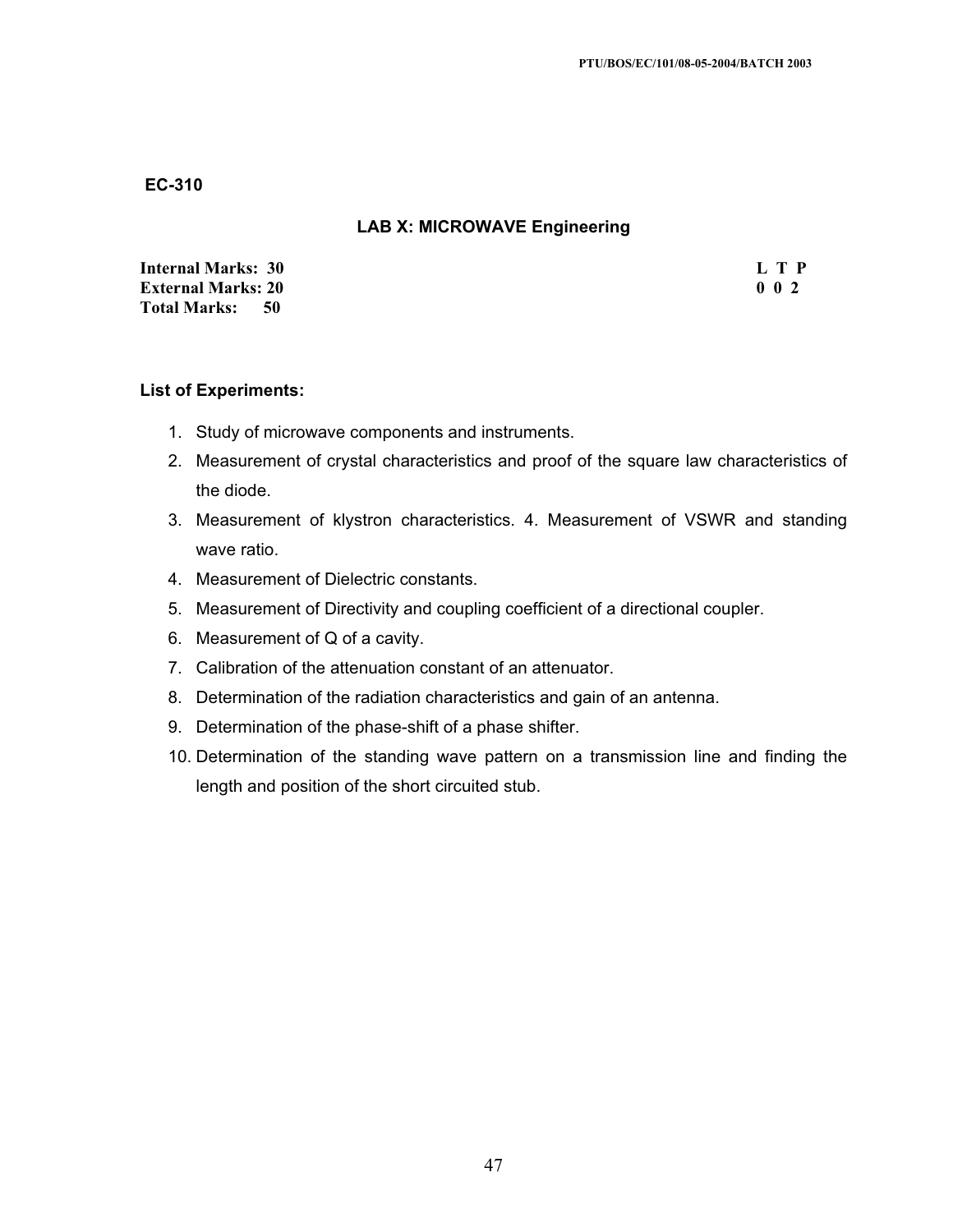# **Lab-XI Digital Communication**

| <b>Internal Marks: 30</b>   | L T P |
|-----------------------------|-------|
| <b>External Marks: 20</b>   | 002   |
| <b>Total Marks:</b><br>- 50 |       |

## **LIST OF EXPERIMENTS**

| 1.                              | Study of Time Division Multiplexing system.                                      |
|---------------------------------|----------------------------------------------------------------------------------|
| 2.                              | Study of pulse code modulation and demodulation.                                 |
| 3.                              | Study of delta modulation and demodulation and observe effect of slope           |
| overload.                       |                                                                                  |
| 4.                              | Study pulse data coding techniques for various formats.                          |
| 5.                              | Data decoding techniques for various formats.                                    |
| 6.                              | Study of amplitude shift keying modulator and demodulator.                       |
| 7.                              | Study of frequency shift keying modulator and demodulator.                       |
| 8.                              | Study of phase shift keying modulator and demodulator.                           |
| 9.                              | Error Detection & Correction using Hamming Code                                  |
| 10.                             | Digital link simulation; error introduction & error estimation in a digital link |
| using MATLAB (SIMULINK)/ComSim. |                                                                                  |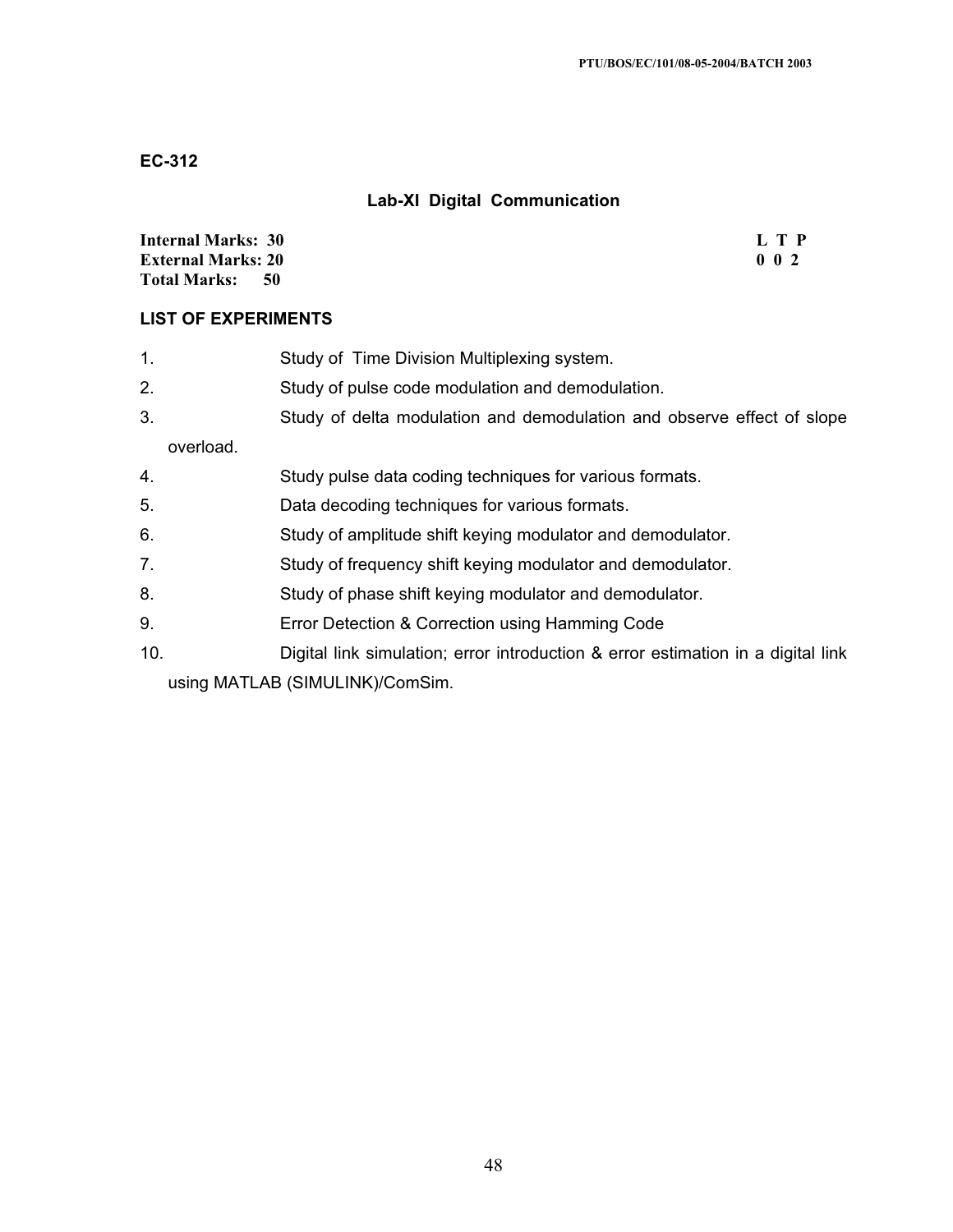#### **EC-314 Lab XII Micro controller**

**Internal Marks: 30 L T P External Marks: 20 0 0 2 Total Marks: 50**

#### **List of Experiments:**

- 1. Study of 8051/8031 Micro controller kits.
- 2. Write a program to add two numbers lying at two memory locations and display the result.
- 3. Write a program for multiplication of two numbers lying at memory location and display the result.
- 4. Write a program to check a number for being ODD or EVEN and show the result on display.
- 5. Write a program to split a byte in two nibbles and show the two nibbles on display.
- 6. Write a Program to arrange 10 numbers stored in memory location in Ascending and Descending order.
- 7. Write a program to find a factorial of a given number.
- 8. Study of Interrupt structure of 8051/8031 micro controllers.
- 9. Write a program to show the use of INT0 and INT1.
- 10. Write a program of Flashing LED connected to port 1 of the Micro Controller
- 11. Write a program to generate a Ramp waveform using DAC with micro controller.
- 12. Write a program to interface the ADC.
- 13. Write a program to control a stepper motor in direction, speed and number of steps.
- 14. Write a program to control the speed of DC motor.
- 15. Interfacing of high power devices to Micro-controller port-lines, LED, relays and LCD display.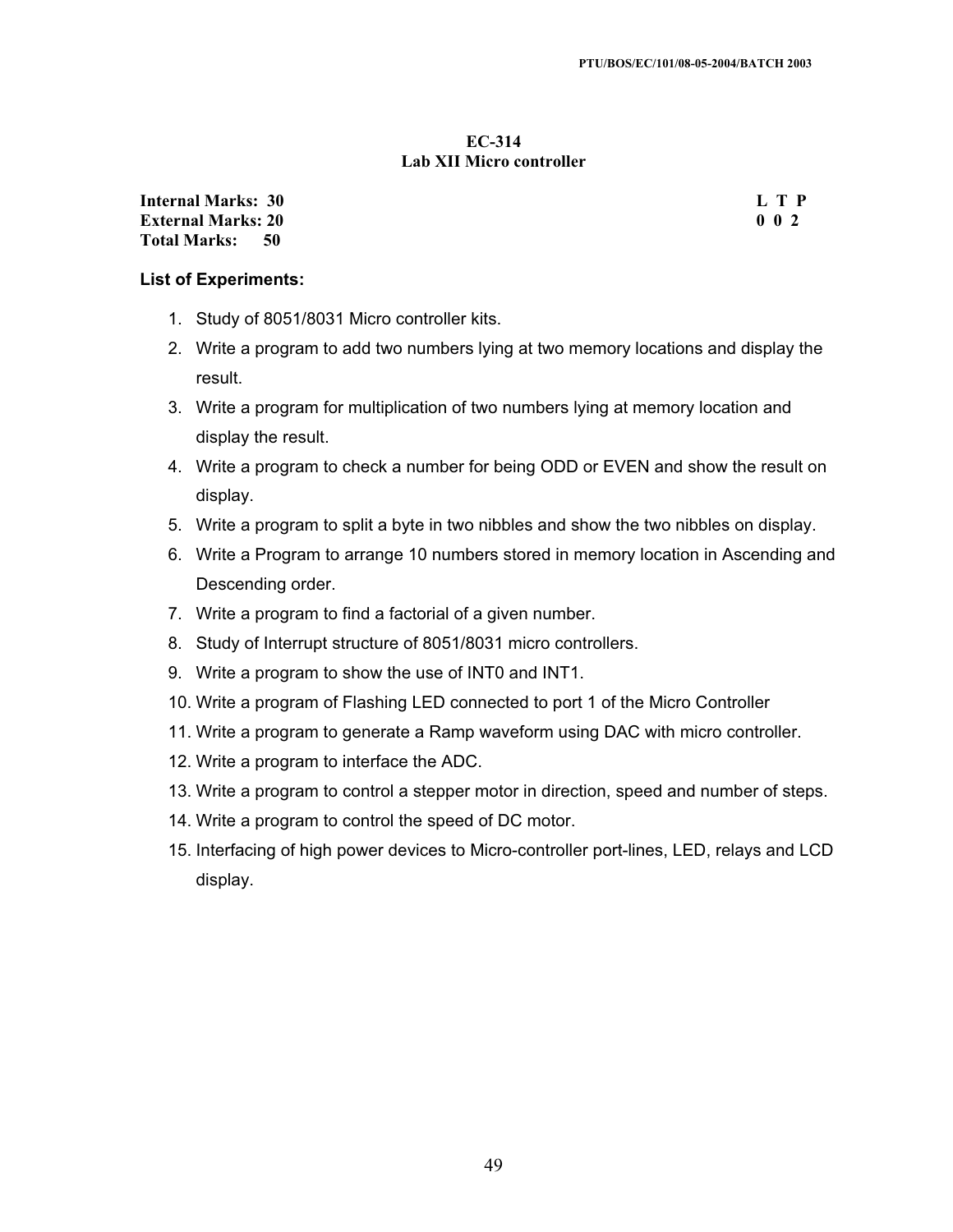# **EC-316 Lab XIII: Digital Signal Processing using MATLABTM**

List of experiments:

Perform the following excercises using MATLAB<sup>TM</sup>

- 1. To develop elementary signal function modules (m-files) for unit sample, unit step, exponential and unit ramp sequences.
- 2. To develop program modules based on operation on sequences like signal shifting, signal folding, signal addition and signal multiplication.
- 3. To develop program for discrete convolution and correlation .
- 4. To develop program for finding response of the LTI system described by the difference equation.
- 5. To develop program for computing inverse Z-transform.
- 6. To develop program for finding magnitude and phase response of LTI system described by system function H(z).
- 7. To develop program for computing DFT and IDFT .
- 8. To develop program for computing circular convolution.
- 9. To develop program for conversion of direct form realisation to cascade form realisation.
- 10. To develop program for cascade realisation of IIR and FIR filters.
- 11. To develop program for designing FIR filter.
- 12. To develop program for designing IIR filter.

Recommended Book:

1. DSP using Matlab : Ingle V.K., Proakis ; Vikas Publication.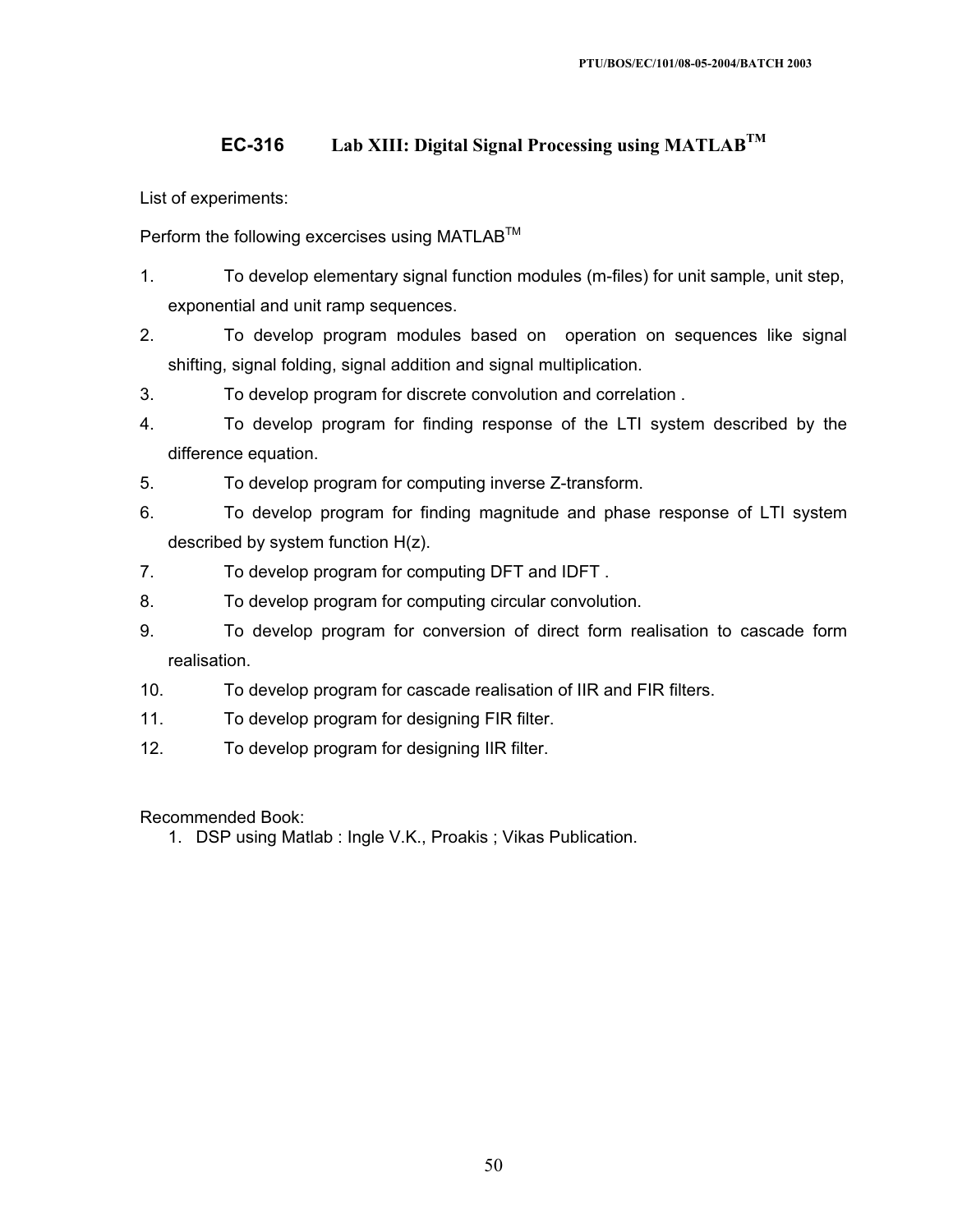**Computer Networks**

**Internal Marks: 40 L T P L T P External Marks: 60 4 1 0 4 2 4 4 5 4 5 4 6 4 7 6 4 6 4 7 6 4 7 6 4 7 6 4 7 6 4 7 6 4 7 6 4 7 6 4 7 6 4 7 6 4 7 6 4 7 6 4 7 6 4 7 6 4 7 6 4 7 6 4 7 6 4 7 6 4 7 6 4 7 6 4 7 6 4 7 6 4 7 6 4 7 6 4 7 6 4 7 6 4 7 6 4 7 6 4 7 6 Total Marks: 100**

**Data communication concepts:** Digital & Analog, Parallel & serial,Synchronous & Asynchronous, Simplex, Half duplex & Full duplex.

**Computer Networks:** Introduction, N/W Topology, Wired N/W Vs wireless N/W. Classification of computer N/W's- LAN, MAN, WAN. Internet,Intranet & Extranet.

**Protocols & Protocol suits** (eg TCP/IP, IPX/SPX), Need of Protocols & their significance in Networking.

**N/W Reference Models:-** OSI reference Model, TCP/IP reference Model, comparison of OSI & TCP/IP Ref Models.

**Networking H/W:** Ethernet cabling, The NIC, Repeater, Router, Bridges, Switches, Transcievers, hubs, Cable Modems.

Comminication Switching Techniques: **Circuit Switching, Packet Switching & Message switching.**

**LAN standards (IEEE 802 PROJECT):** Ethernet, CSMA/CD, Token Ring, Token Bus, & their frame formats. FDDI.

**Data link & N/W layer** Services provided to N/W layer, Framing, Data link control: Flow control, Error Detection, HDLC & SDLC, concept of Routing & congesition control.

**Transport layer** Transport layer Protocols like TCP, UDP, connection Oriented Transport Protocol, TCP services.

**N/W Protocols:** Low level Protocols. SLIP, PPP NETBEUI, High level Protocols:- IP & IP Addresses, ARP,RARP

 . **Traditional Application:** Terminal Acess:Telnet, File transfer: FTP, Email: SMTP & MIME & POP3

**Modern Applications:** Web Applications :- HTTP. Internet and its Applications .

**Unix Networking concepts:** Introduction to sockets.

Recommended References Books:

- 1. William Stallings "Computer Networking with Internet Protocols And Technology", Pearson Education.
- 2. Keneth C. Mansfield, Jr. James L. Antonakos "An Introduction to Computer Networking", PHI.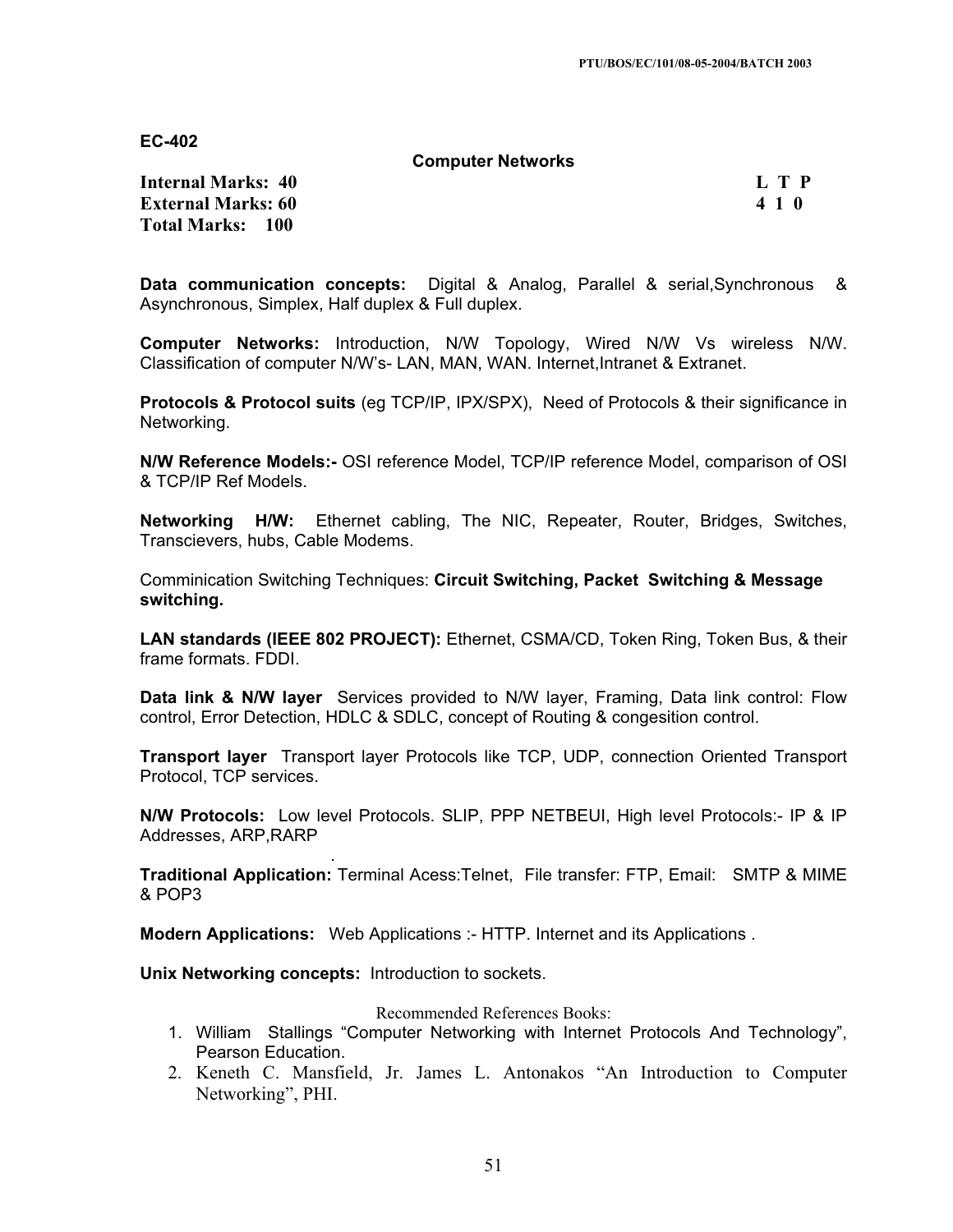**Optical Fiber Communications** 

**Internal Marks: 40 L T P L T P External Marks: 60 3 1 0 3 2 3 3 4 6 3 4 5 4 5 4 5 4 6 4 7 4 5 4 6 4 7 6 7 7 8 7 7 8 7 7 8 7 7 8 7 7 8 7 7 8 7 7 8 7 7 8 7 7 8 7 7 8 7 7 8 7 7 8 7 7 8 7 7 8 7 7 8 7 7 8 7 7 8 7 7 8 7 7 8 7 7 8 7 7 8 7 7 8 7 7 8 7 7 8 7 7 Total Marks: 100**

- **1. Introduction:** Need of Fiber Optic Communications, Evolution of Light wave Systems, Basic Concepts; Analog & Digital Signals, Channel Multiplexing, Modulation Formats, Optical Communication Systems, Light wave System Components; Optical Fibers as a Communication Channel, Optical Transmitters, Optical Receivers.
- **2. Optical Fibers:** Geometrical-Optics Description; Step-Index Fibers, Graded Index Fibers, Wave Propagation; Maxwell's Equations, Fiber Modes, Single-Mode-Fibers, Dispersion in Single-Mode Fibers; Group Velocity Dispersion, Material Dispersion, Wave guide Dispersion, Higher-order Dispersion, Polarization-Mode Dispersion, Dispersion-Induced Limitations; Basic Propagation Equation, Chirped Gaussian Pulses, Limitations on the Bit Rate, Fiber Bandwidth , Fiber Losses; Attenuation Coefficient, Material Absorption, Rayleigh Scattering, wave guide Imperfections, Nonlinear Optical effects; Stimulated Light Scattering, Nonlinear Phase Modulation, Four Wave Mixing, Fiber Manufacturing; Design Issues, Fabrication Methods, Cables and Connectors
- **3. Optical Transmitters:** Basic Concepts; Emission and Absorption Rates, p-n Junctions, Non radiative Recombination, Semi conductor Materials, Light Emitting Diodes; Power-current Characteristics, LED spectrum, Modulation Response, LED Structures, Semi Conductor Lasers; DFB Lasers, Coupled Cavity semiconductor Lasers, Tunable Semiconductor Lasers, Vertical Cavity Semiconductor Lasers, Laser Characteristics, Small & Large Signal Modulation, Spectral Line width, Source Fiber Coupling.
- **4. Optical Receivers:** Basic concepts, p-n Photo Diodes, p-i-n Photo Diodes, Avalanche Photo Diode, MSM Photo detector, Receiver Design, Receiver Noise; Noise mechanism, Receiver sensitivity; Bit error rate, Minimum Receiver Power, Sensitivity Degradation, Receiver Performance.
- **5. Light Wave Systems:** System Architecture, Loss limited Light wave systems, Dispersion limited Light wave systems, Power Budget, Long Haul systems, Sources of Power Penalty; Model Noise, Dispersive Pulse Broadening, Mode Partition Noise, Frequency Chirping, Reflection Feedback Noise.<br>6. Multi channel Systems: WDM Light wave
- **6. Multi channel Systems:** WDM Light wave systems, Optical TDM Systems, Subscriber Multiplexing, Code Division Multiplexing.

## **Text Books:**

- 1. Govind P. Agrawal, Fiber Optics Communication Systems John Wiley & Sons (Asia ) Pte Ltd.
- 2. Senior J. Optical Fiber Communications, Principles & Practice, PHI.
- **3.** Keiser G., Optical Fiber Communication Mc graw-hill.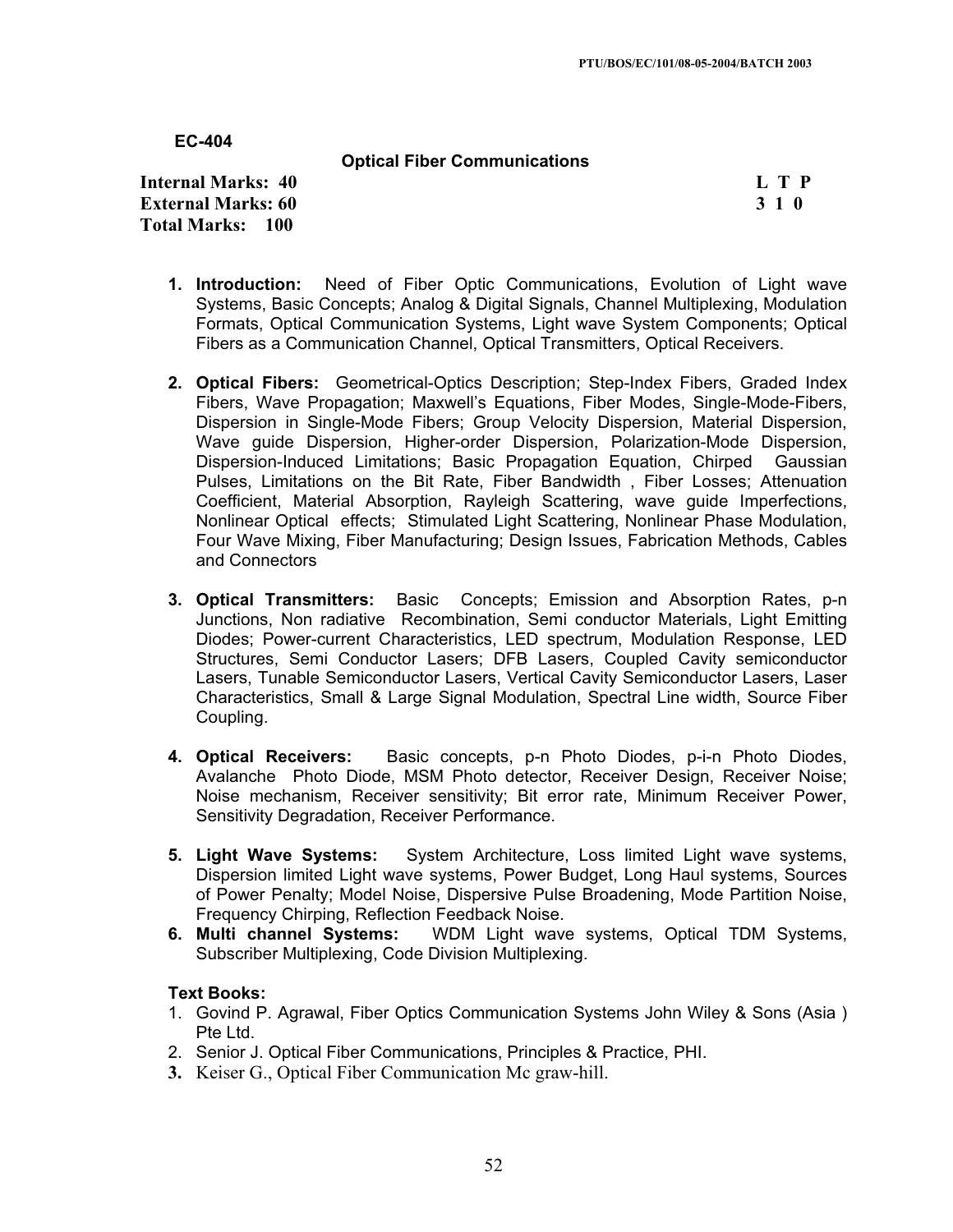#### **VLSI DESIGN & TECHNOLOGY**

**Internal Marks: 40 L T P L T P External Marks: 60 4 1 0 Total Marks: 100**

**Introduction:** Introduction to Computer-aided design tools for digital systems. Hardware description languages, Introduction to VHDL, Data objects, Classes and data types, Operators, Overloading, Logical operators. Types of delays, Entity and Architecture declaration. Introduction to behavioural, dataflow and structural models.

**VHDL Statements:** Assignment statements, sequential Statements and process, Conditional statements, Case statements, Array and loops, Resolution functions, Packages & Libraries, Concurrent statements.

**Combinational Circuit Design:** VHDL models and simulation of combinational circuits such as Multiplexers, Encoders, Decoders, Code converters, Comparators, Implementation of Boolean functions etc.

**Sequential Circuit Design:** VHDL Models and simulation of sequential circuits, Shift registers, Counters etc.

**Design of Microcomputer:** Basic components of a computer, Specifications, Architecture of a simple Microcomputer system, Implementation of a simple microcomputer system using VHDL.

**Design with CPLDs and FPGAs:** Programmable logic devices : ROM, PLAs, GAL, PEEL, CPLDs and FPGA. Design and implementation using CPLDs and FPGAs

- 1. IEEE Standard VHDL Language reference Manual(1993)
- 2. Digital Design & Modelling with VHDL & Synthesis : KC Chang; IEEE Computer Society Press.
- 3. "A VHDL Primmer": Bhasker; Prentice Hall 1995
- 4. "Digital System Design using VHDL":Charles. H. Roth; PWS(1998)
- 5. "VDHL-Analysis & Modelling of Digital Systems": Navabi Z; McGraw Hill
- 6. VHDL-IV Edition:Perry; TMH(2002)
- 7. "Introduction to Digital Systems": Ercegovac. Lang & Moreno; John wiley(1999)
- 8. Fundamentals of Digital Logic with VHDL Design: Brown and Vranesic; TMH(2000)
- 9. Modern Digital Electronics-III Edition : R.P Jain; TMH(2003)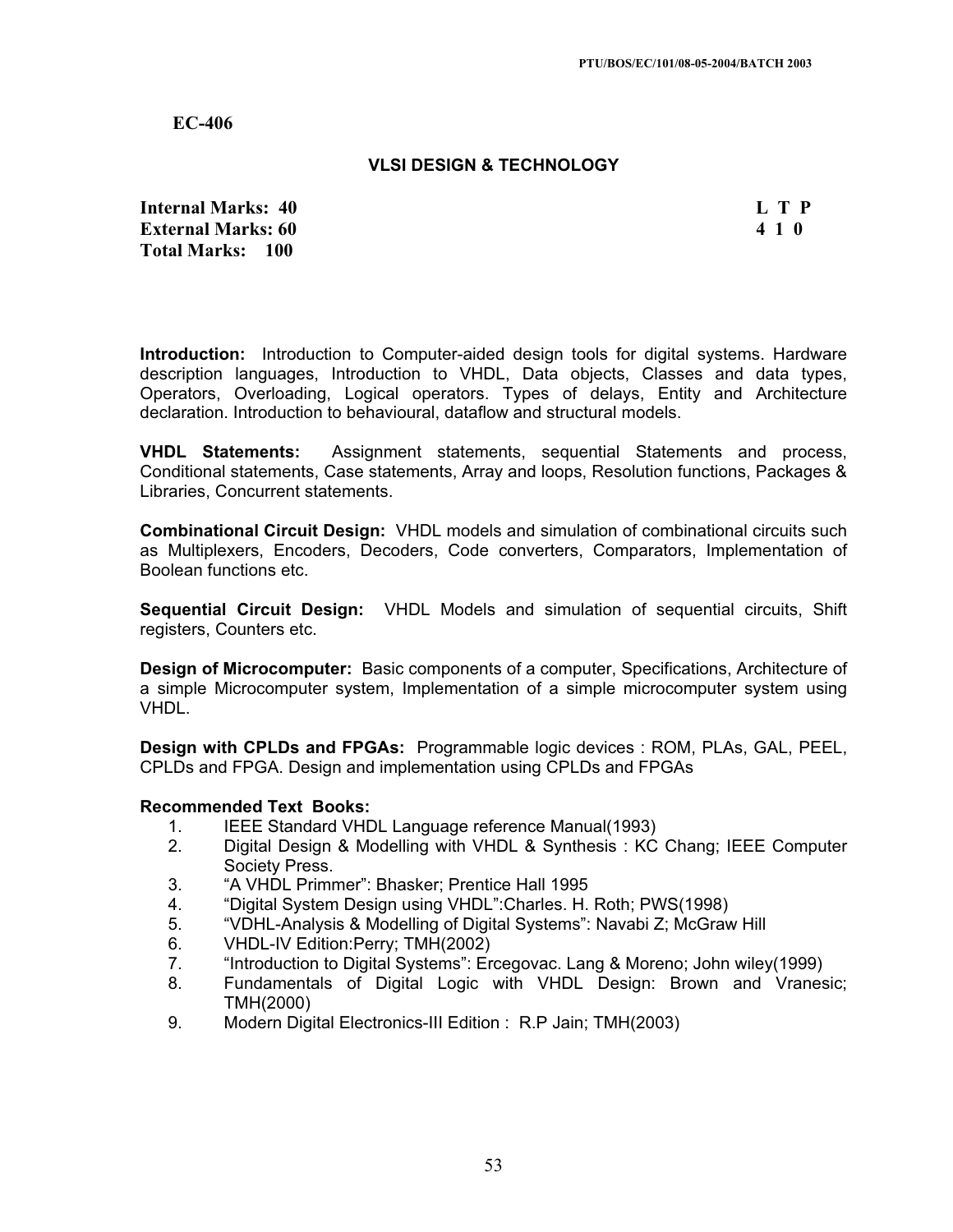## **VLSI DESIGN LAB**

**Internal Marks: 30 L T P L T P External Marks: 20 0 0 2 Total Marks: 50**

## **Combinational Design Exercises**

- 1. Design of Gates
	- a. Design of AND gate
	- b. Design of OR gate
	- c. Design of XOR gate
- 2. Design of XOR gate using other basic gates
- 3. Design of 2:1 Mux using other basic gates
- 4. Design of 2 to 4 Decoder
- 5. Design of Half-Adder, Full Adder, Half Substractor, Full Substractor
- 6. Design of 3:8 Decodre
- 7. Design of 8:3 Priority Encoder
- 8. Design of 4 Bit Binary to Grey code Converter
- 9. Design of 4 Bit Binary to BCD Converter using sequential statement
- 10. Design an 8 Bit parity generator ( with for loop and Generic statements)
- 11. Design of 2,s Complementer for 8-bit Binary number using Generate statements

#### **Sequential Design Exercises**

- 12. Design of all type of Flip-Flops using ( if-then-else) Sequential Constructs
- 13. Design of 8-Bit Shift Register with shift Right, Rhisft Left, Load and Synchronous reset.
- 14. Design of Synchronous 8-bit Johnson Counter.
- 15. Design of Synchronous 8-Bit universal shift register ( parallel-in, parallel-out) with 3 state output ( IC 74299)
- 16. Design of 4 Bit Binary to BCD Converter using sequential statement.
- 17. Design
	- a. Mod 3 Counter
	- b. Mod 5 Counter
	- c. Mod 7 Counter
	- d. Mod 8 Counter
	- e. Mod 16 counter
	- f. 4 Bit Johnson counter
- 18. Design a decimal up/down counter that counts up from 00 to 99 or down from 99 to 00.
- 19. Design 3-line to 8-line decoder with address latch
- 20. Design of ALU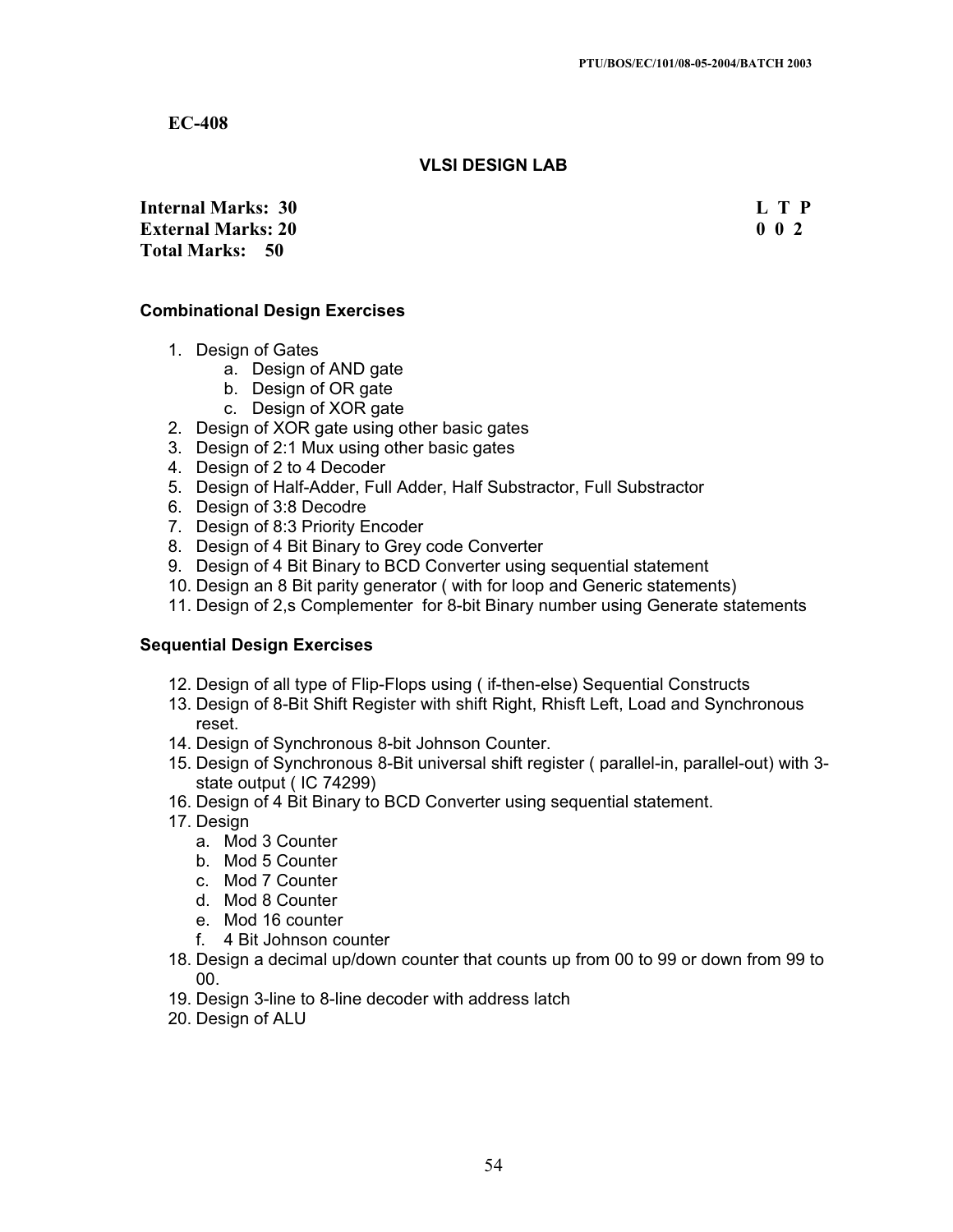#### **Department Elective II**

**DE-2.1**

## **INDUSTRIAL ELECTRONICS**

**Internal Marks: 40 L T P L T P External Marks: 60 3 1 0 Total Marks: 100**

**Characteristics of Selected Devices:** Fast recovery diodes, Schottky diode, SCR, gate trigger and commutation circuits, series and parallel connection of SCRs, Diac, Triac, UJT, Power MOSFETs.

**Controlled Rectifier:** Half wave and full wave with resistive & R-L-E and resistive-inductive loads. Free-wheeling diode, three phase rectifiers, Bridge rectifiers -half controlled and fully controlled.

**Inverter, Chopper And Cycloconverter :** Voltage driven, current driven, bridge, parallel, SCR versions, control of output voltage-PWM schemes, harmonic reduction

**Motor Control:** D.C. and A.C. motor control, reversible drives, closed loop control, commutatorless d.c. motor control.

**A.C. Voltage Controllers:** Types of AC Voltage Controllers, Integral cycle control, single phase voltage controller, Sequence control of AC voltage (Transformer tap changers)

#### **Books Recommended:**

- 1. Power Electronics P.C. Sen, Tata McGraw Hill Publishing Co., Ltd., 1987.
- 2. Power Electronics and Control S.K. Dutta, Prentice Hall of India Pvt. Ltd., 1986.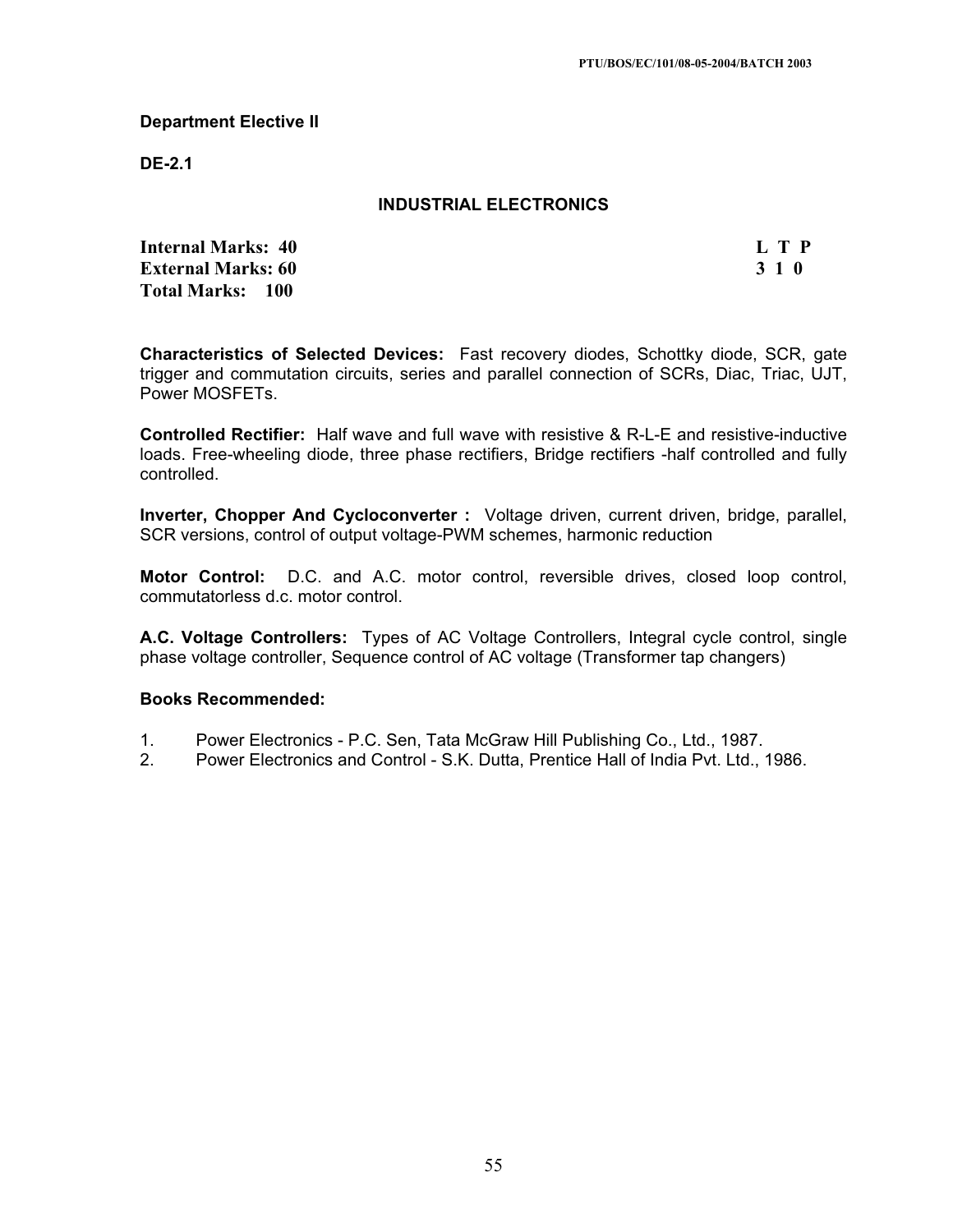#### **Wireless Communication Systems & Networks**

**Internal Marks: 40 L T P External Marks: 60 3 1 0 3 2 3 3 4 6 3 4 5 4 5 4 5 4 6 4 7 4 5 4 6 4 7 6 7 7 8 7 7 8 7 7 8 7 7 8 7 7 8 7 7 8 7 7 8 7 7 8 7 7 8 7 7 8 7 7 8 7 7 8 7 7 8 7 7 8 7 7 8 7 7 8 7 7 8 7 7 8 7 7 8 7 7 8 7 7 8 7 7 8 7 7 8 7 7 8 7 7 Total Marks: 100**

**Introduction:** Mobile Radio Systems around the world, Examples of Wireless Communication Systems; Paging Systems, Cordless Telephone Systems, Cellular Telephone Systems, Comparison of common Wireless Communication systems

**Digital Communication through fading multipath channels:** Fading channel and their characterstics- Channel modelling, Digital signalling over a frequency non selective slowly fading channel- frequency selective slowly fading channel- Calculation of error probabilities- Tapped Delay line model- The RAKE demodulator- performance-Concept of diversity branches and signal paths- Combining methods- Selective diversity combining-pre-detection and post-detection combining- Switched combining- maximal ratio combining- Equal gain combining.

**Multiple Access Techniques for Wireless Communications:** Introduction, Frequency Division Multiple Access (FDMA), Time Division Multiple Access (TDMA), Spread Spectrum Multiple Access, Space Division Multiple Access, Packet Radio Protocols; Pure ALOHA, Sloted ALLOHA, Capacity of Cellular Systems

**Wireless Networking:** Introduction, Difference between Wireless & Fixed Telephone Networks, Development of Wireless Networks, Traffic Routing in Wireless Networks, Wireless Data Services, Common Channel signaling, Broad band ISDN & ATM, Signaling System No. 7(SS-7), Personal Communication Services/ Networks, Protocols for Network Access, Network Databases.

**Wireless Systems & Standards:** AMPS and ETACS, United states digital cellular (IS-54 & IS 136), Global system for Mobile (GSM); Services, Features, System Architecture, and Channel Types, Frame Structure for GSM, Speech Processing in GSM, CDMA Digital standard (IS 95); Frquency and Channel specifications, Forward CDMA Channel,

56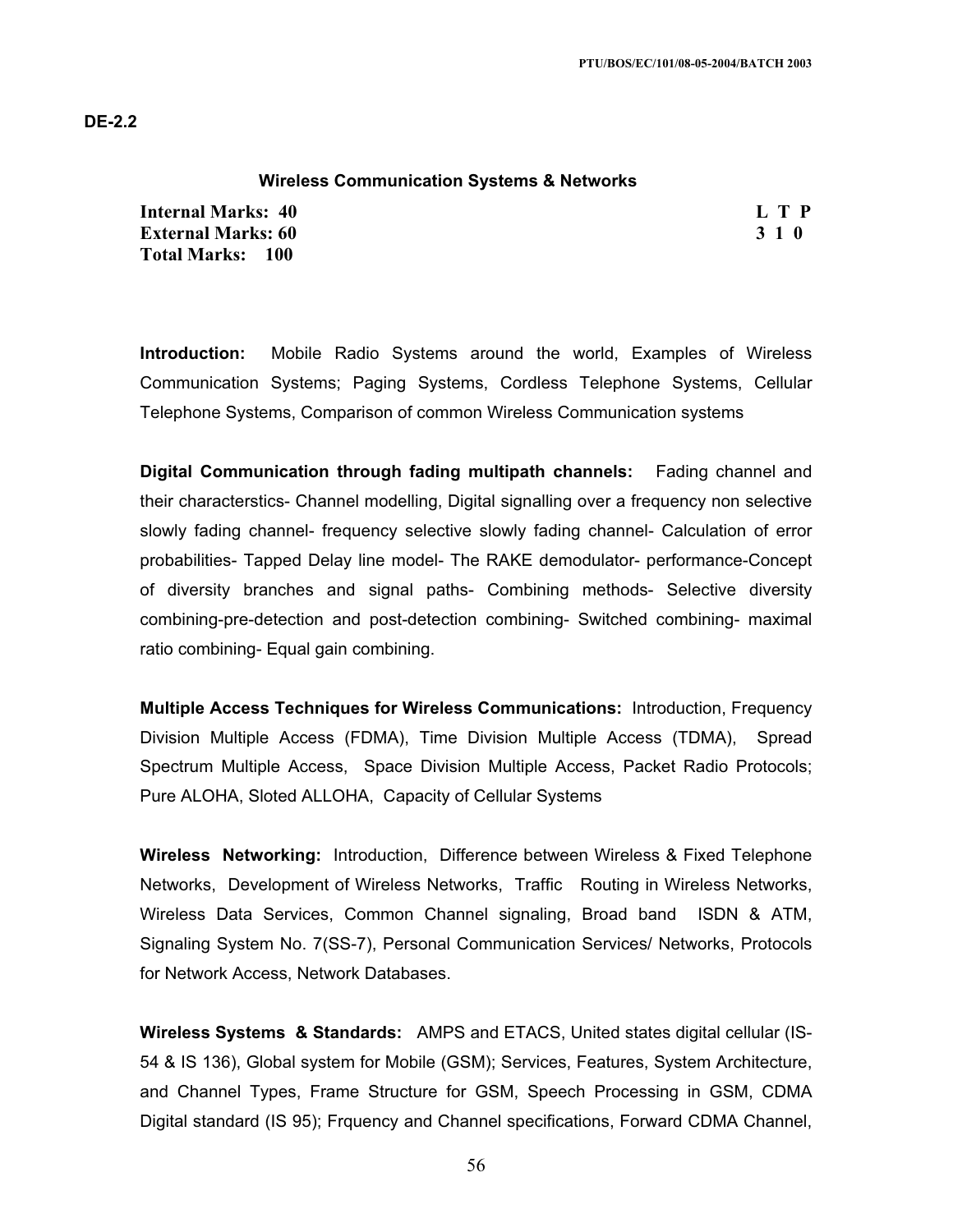Reverse CDMA Channel, CT2 Standard for Cordless Telephones, Personal Access Communication System, Pacific Digital Cellular, Personal Handyphone Systems, PCS and ISM Bands, Wireless Cable Television.

**Wireless Local Area Networks (WLAN): C**omponents and working of WLAN, transmission media for WLAN, Modulation techniques for WLAN (DSSS, FHSS), IEEE 802.11 standards and protocols for WLAN (MACA, MACAW). Mobile Network and Transport layer: Mobile IP, Mobile TCP, traffic routing in wireless networks, wire less ATM. Wireless Local Loop(WLL) : WLL Architecture, WLL Technologies and frequency spectrum.

**Future trends:** Blue Tooth technology, 4G mobile techniques, Wi-Fi Technology.

- 1. Theodore S.Rappaport, "Wireless communications:Principles and practice", third Indian reprint Pearson Education Asia 2003.
- 2. Raj Pandya, "Mobile and Personal Communication systems and services", Prentice Hall of India, 2001.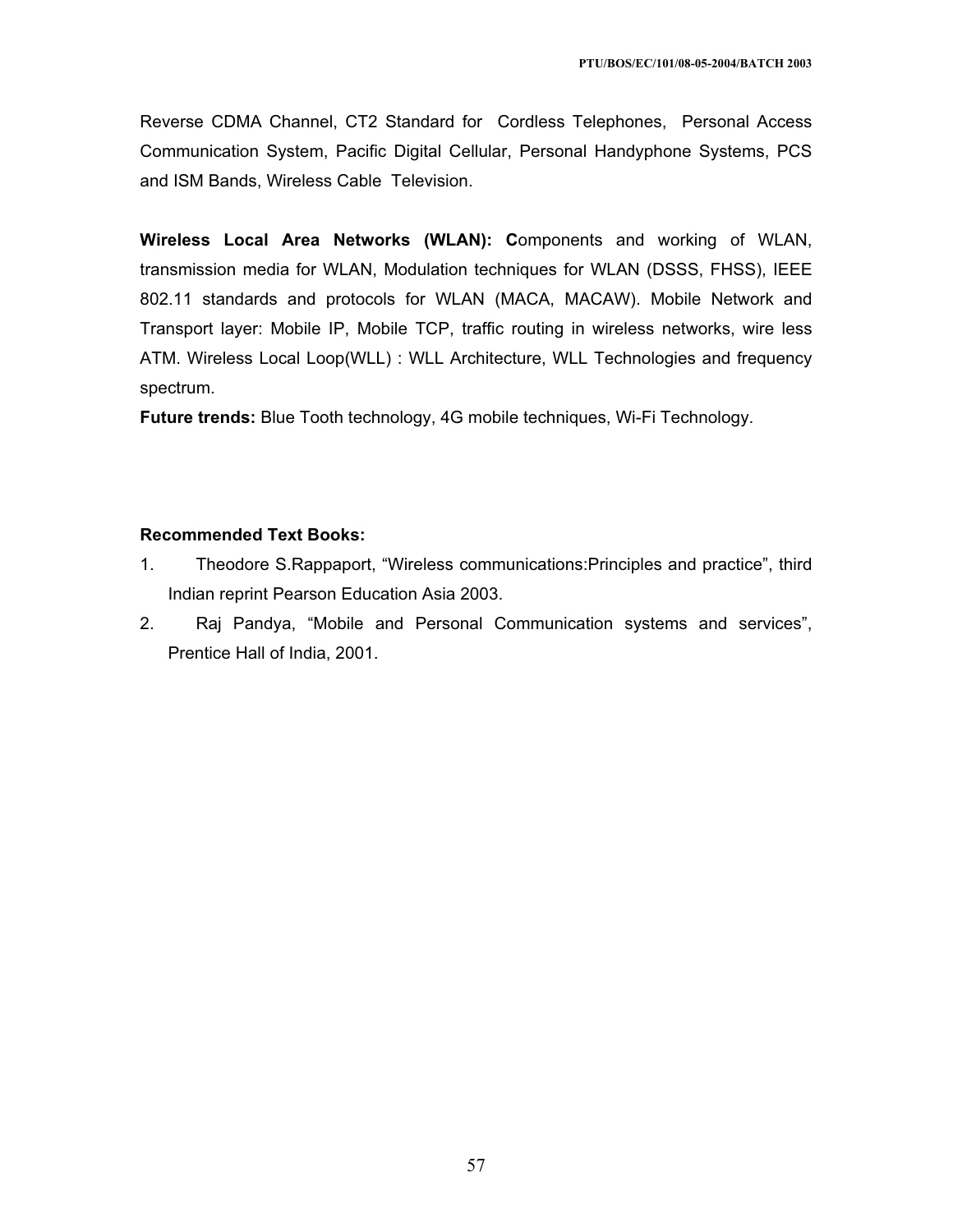## **BIO-MEDICAL ELECTRONICS**

**Internal Marks: 40 L T P I** L T P **External Marks: 60 3 1 0 Total Marks: 100**

**Transducers and Electrodes:** Different type of transducer and their selection for Biomedical applications; Inductive, capacitive, piezoelectric transducers, Thermistors: Radiation & Chemical thermometry; Electrode theory and Different types of Electrodes. Polarization, Electrode behaviour, Electrode-skin interface.

**Origin of Bio-potentials:** Electric activity of excitable cells, Neuron resting potential, Nerst equation : ECG, EEG, EMG, source of these potentials, generation of signals, recording.

**Cardio Vascular Measurement:** Measurement of blood pressure, balloon flow, cardiac output and cardiac rate.

**Respiratory System Measurements:** Respiratory mechanism; Measurement of gas volume, flow rate, carbon dioxide and oxygen concentration in exhaled air, respiration controller.

**Medical Imaging Systems:** Radiography, CAT scan, Ultrasonic scanning and nuclear medicine, principles and applications, Angio graphy, flour scopy.

**Bio-effects of Microwaves:** Interaction of microwaves with biological systems. Diathermy, Biological Hazards of microwaves as well as low fr

**Therapeutic and Prosthetic Devices:** Cardiac pacemakers, electrical stimulators, Defibrill'ors and cardioverters

Heamodialysis, Ventilators.

**Electrical Safety**: Physiological effects of electricity, Micro shock and Macro shock hazards; Electrical safety standards Basic approaches to shock protection.

- 1. Medical Instrumentation : Application & Design John G. Webster, Houghton Miffin & Co., Boston, 1978.
- 2. Biomedical Instrumentation Marvin D. Wwirs, Chilton Book Co., London, 1973.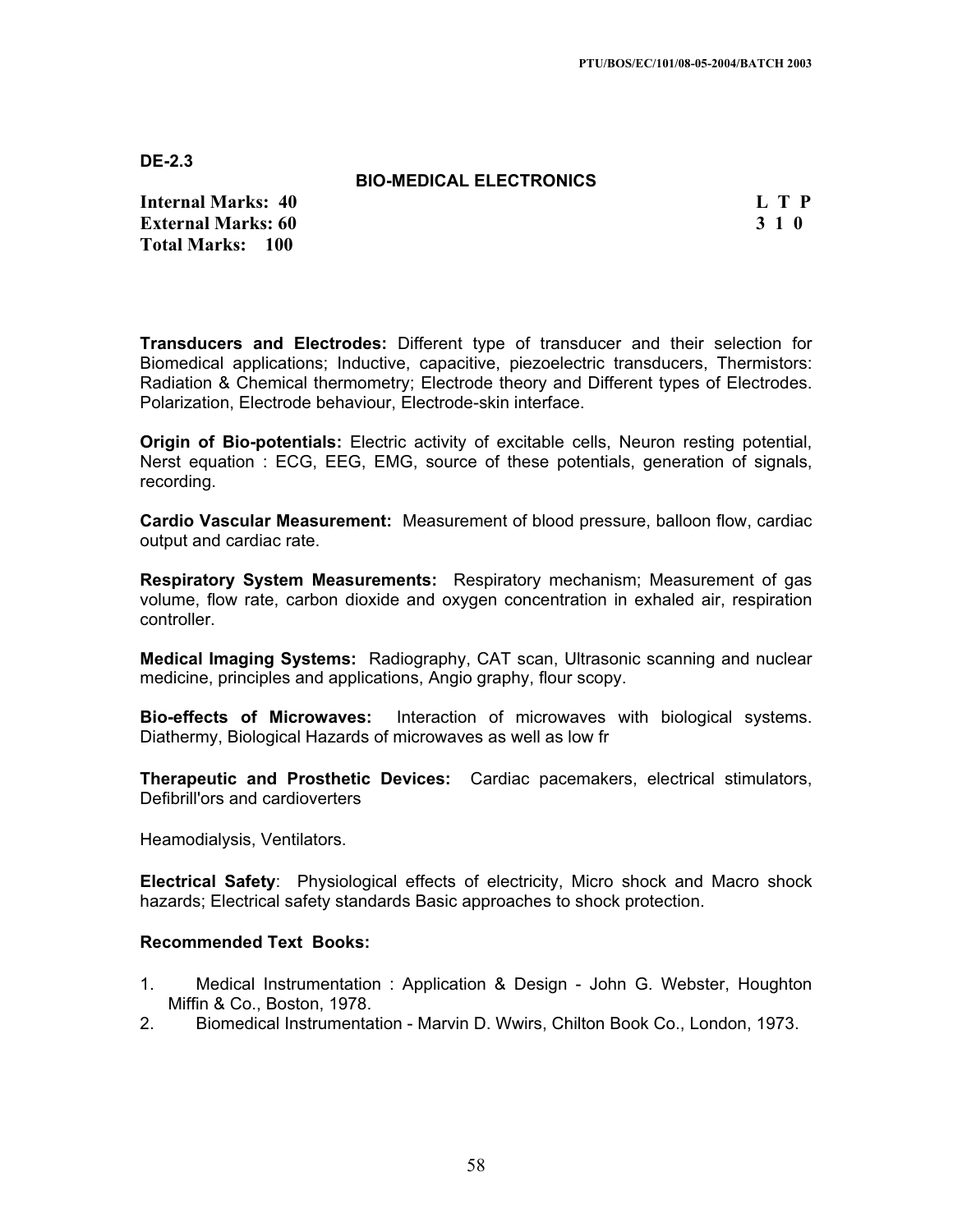#### **MECHATRONICS**

**Internal Marks: 40 L T P I** L T P **External Marks: 60 3 1 0 Total Marks: 100**

**Introduction:** Mechatronics & its scope; Role of CNC Machines; Advantages of CNC Machines; Applications of CNC Machines.

**Electronics For Mechnical Engineers:** Conductors, Insulators, Active & Passive Components used in Electronics, Transformers, Silicon controlled Rectifier, Integrated Circuits, Digital Electronics; Amplifiers; Sensors & Transducers.

**Mechanical Systems For Electronics Engineers:** Concepts, Materials & its Science, Heat Treatment, Electrochemistry, Electroplating, Splinter, Bearings, Measuring Systems, Control Systems, Software & Interfaces, Ganging, Guideways, Feedback Elements, Hydraulics.

**Electrical Systems:** AC & DC Drives, Spindle drives, Motors, Feed drives, Servo Principle, Wiring of Cabinets.

**Cnc Systems:** Introduction; Configuration; Interfacing; Monitoring; Diaagnostics; PLC & its Programming.

**Programming Of Cnc Machines:** Co-ordinate system; Aries & Motion Nomenclature; GO2/GO3 Circular Interpolation; Subroutines; Parametric Programming(User Macros) & R-Parameters.

- 1. Mechatronics by HMT, Tata Mc GrawHill
- 2. Introduction to Mechatronics and Measurement System by Michael B. Histand & David G. Alciatore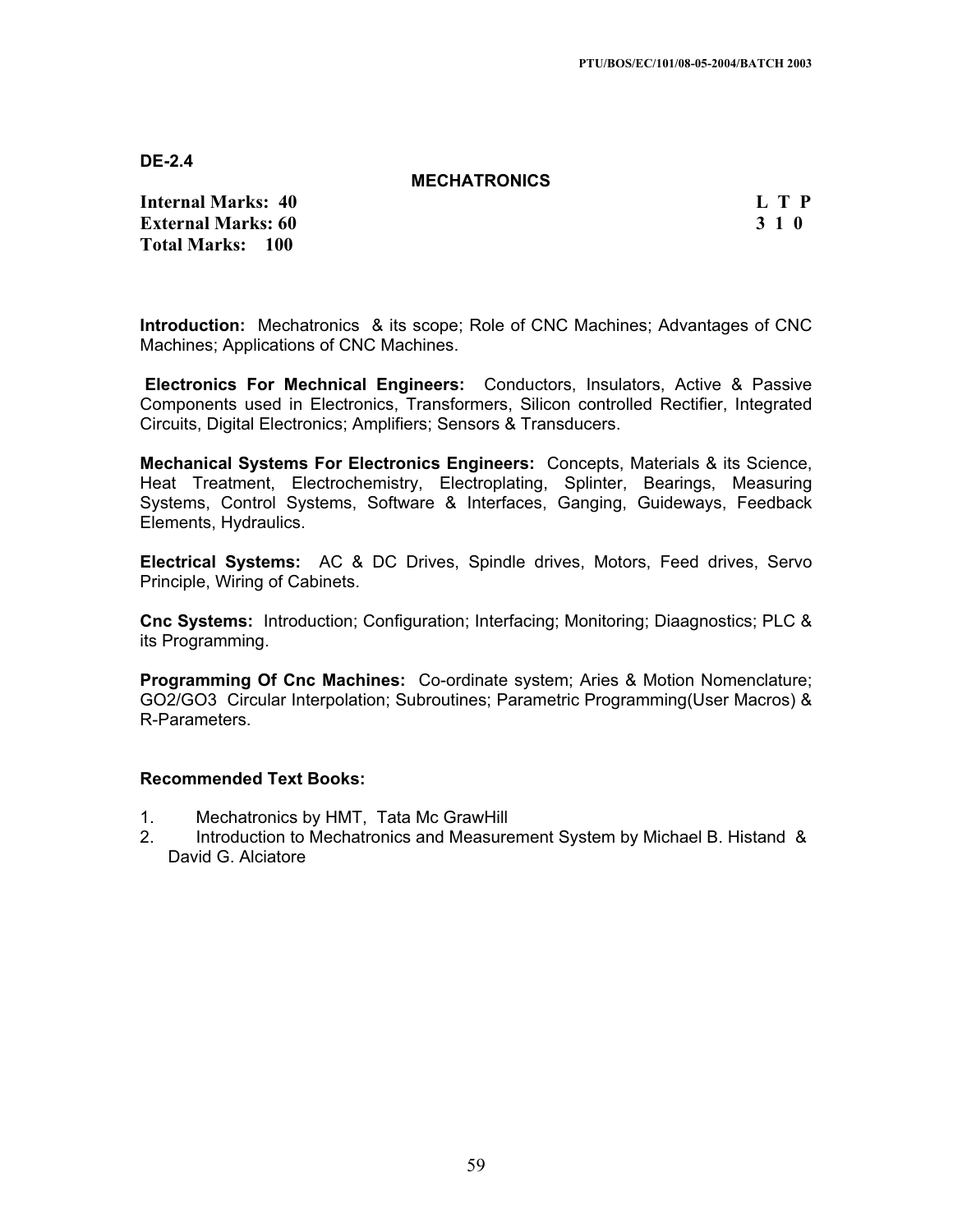## **ENGINEERING ECONOMICS**

**Internal Marks: 40 L T P External Marks: 60 3 1 0 Total Marks: 100**

**Introduction:** Engineering Economy & the Engineering process, bioenvironmental nature of engineering, economic efficiency, requirement of an economic study of an engineering project.

**Costing:** Elements of cost, elements of overhead cost, methods of distribution of overhead cost.

**Depreciation:** Introduction, classification, methods of calculation of depreciation, depletion.

**Replacement Studies:** Reasons for replacement, factors to be considered in replacement studies, basic patterns, economic life of a project.

**Economic Analysis of Investment:** Criteria for comparison of alternatives, methods like present worth method, rate of return method, payout period & uniform annual cost method.

**Book – Keeping:** Necessity of book-keeping, terms used, systems of book-keeping, classification of assets, trial-balance, profit- loss a/c, balance sheet.

**Cost Estimation:** Introduction, prerequisites of estimation, estimation of material & labour cost, estimate/cost sheet.

#### **Books Recommended:**

- 1. Jain, Narang & Dhinjra "Cost Accounting"
- 2. S. P. Aggarawal & P.C. Jain (New Age Pub) "Advanced Accounting"
- 3. C. N. M. Reddy "Industrial Engg. & Management"
- 4. O.P. Khanna "Industrial Engineering"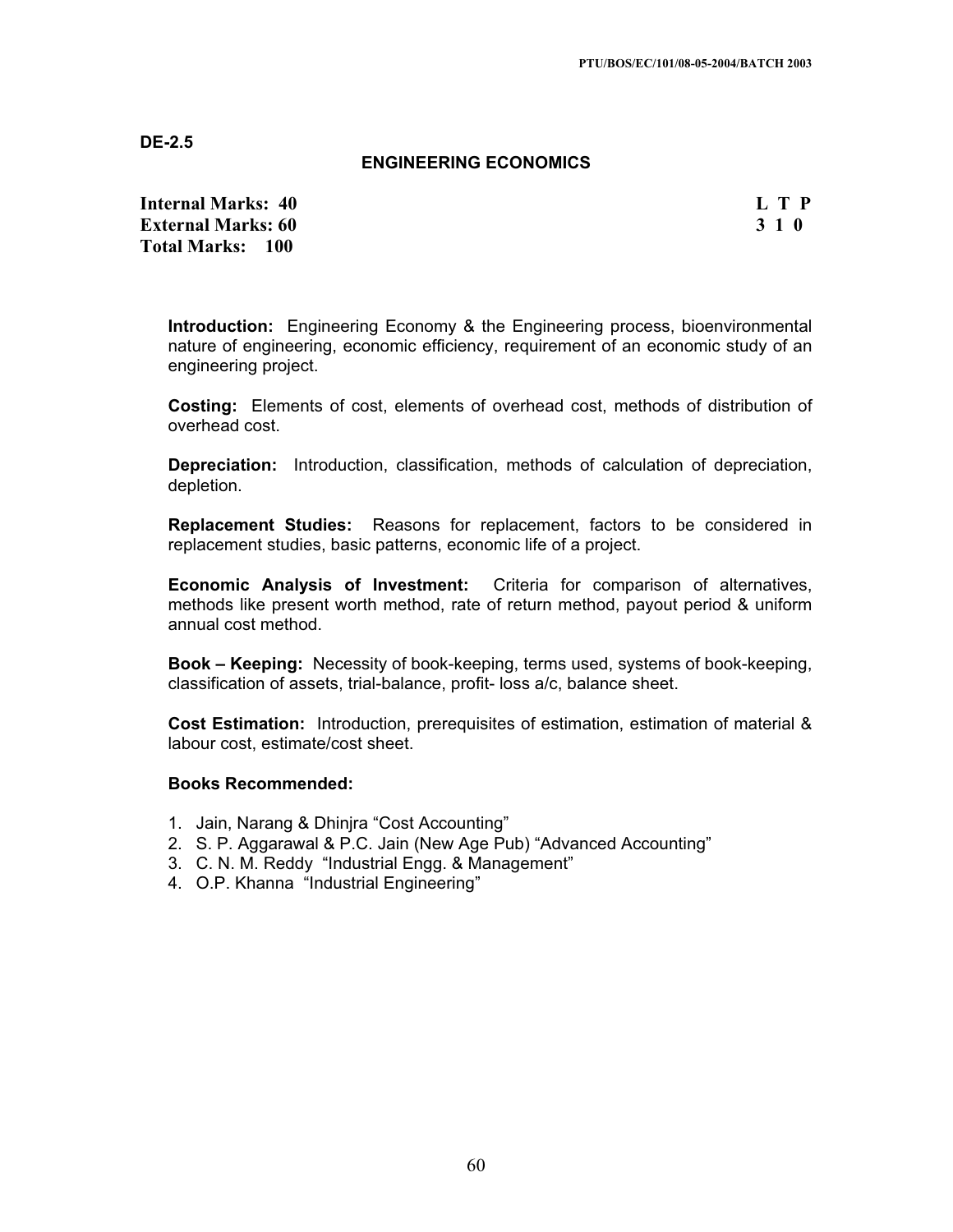#### **Department Elective III**

**DE-3.1**

#### **OPERATING SYSTEMS**

**Internal Marks: 40 L T P External Marks: 60 3 1 0 Total Marks: 100**

**Operating System Concepts An Introduction**: What is an OS, Need of OS, Different views of an OS, Evolution of OS, Batch Processing, Multiprocessing, Multiprogramming, Time Sharing, Real Time Systems, Network OS, Parallel Processing, Distributed Processing.

**Operating System Structures**: OS services, System Calls, System Structures, Layered Architecture of an OS.

**Introduction to process:** Concept of process, Process states and there transitions, PCB, Process Scheduling, Operations on process: Process creation and termination, Threads: User level and kernel level threads.

**CPU scheduling**: Introduction, CPU scheduler, Scheduling criteria, Scheduling algorithms: FCFS, SJF, Priority scheduling, RR scheduling, Multilevel queue scheduling, Multilevel feedback queue scheduling

**Process Synchronization**: Co-operating process, Concurrency, Semaphores

**Deadlocks:** Introduction, Deadlock characteristics, Recognization methods,

Dealing with deadlocks, Deadlock prevention, avoidance, detection and deadlock recovery.

**Memory Management Basics:** Introduction, Logical vs physical address space, Program relocation & mgmt techniques, Continuous storage allocation, Fixed partition contiguous storage allocation, Variable partition CSA, Non contiguous storage allocation, paging, segmentation.

**Virtual Memory:** Introduction, Swapping, Demand paging, Pure demand paging, Page replacement algo`s, FIFO, Optimal, LRU algo's.

**File System Interface & implementation:** File concepts, File naming, File attributes, File access methods, Directory structure.

**Device Mgmt & Storage Structure:** I/O subsystems, I/O channels, Secondary storage, Disk structure, Disk scheduling, FIFO, Shortest seek time first SSTF scan, C-SCAN, Look &C-look Disk scheduling algo's.

**Protection & Security Introduction:** Introduction, Goals of protection, Access rights, Access matrix, Security & its goals, Authentication, Passwords, Encryption, Viruses, worms, Dealing with viruses.

## **Case Study:** UNIX &WIN NT

#### **Recommended References Books:**

- 1. Peter Galvin "Operating systems Concepts" Addison wessly
- **2.** Ekta Walia "Operating systems Concepts"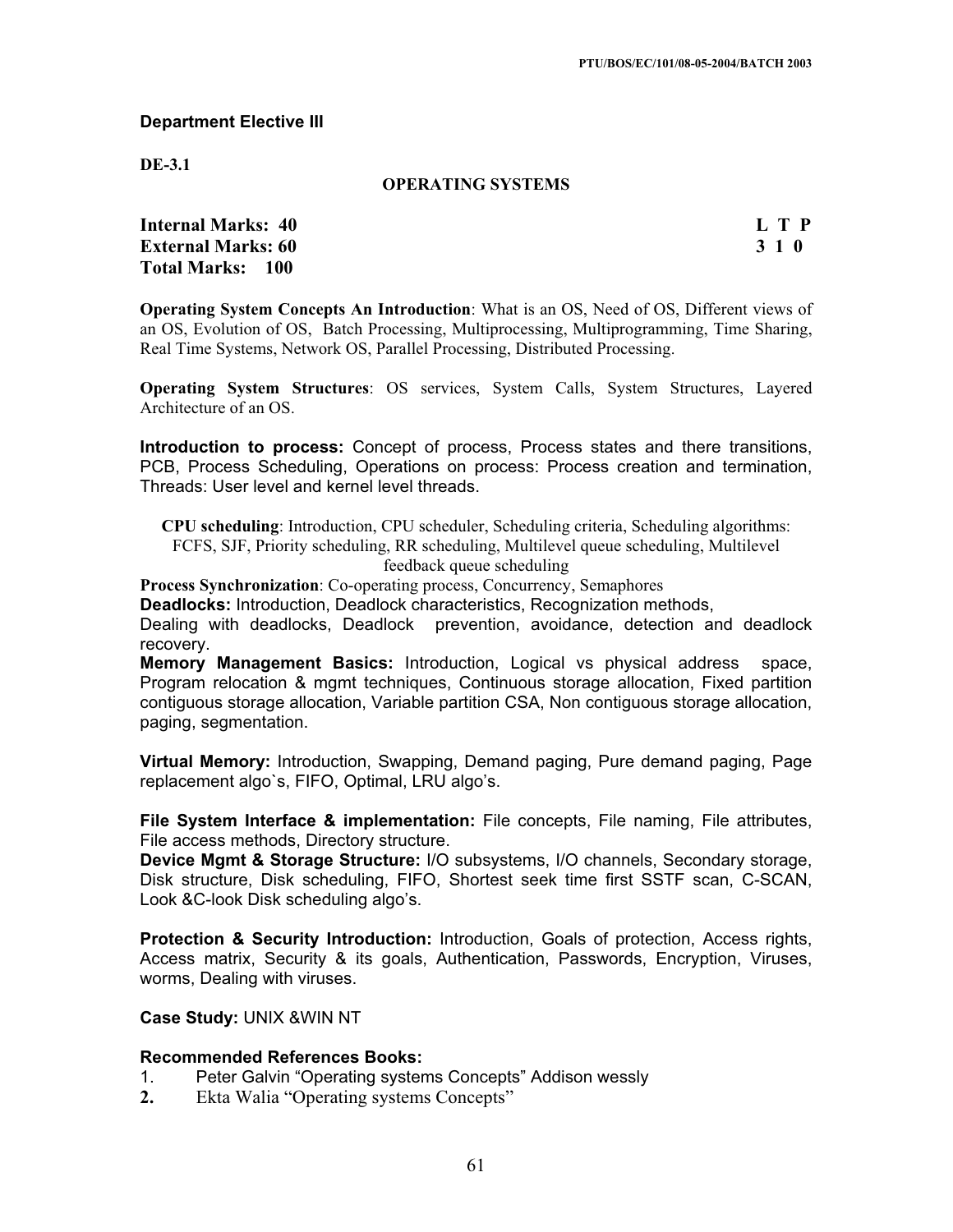## **DE-3.2 Image Processing**

**Internal Marks: 40 L T P External Marks: 60 3 1 0 Total Marks: 100**

- 1. **Introduction to Electronic Image Processing**: historical background, visual perception, image formation, sampling & Quantization & application of image Processing.
- 2. **Transforms used in Electronic Image Processing**: Review of 1-D & 2-D Fourier Transforms, Discrete Fourier transforms & other image transforms.
- 3. **Image Enhancement by Point operation**: An overview of point Processing, constant & non-linear operations between image & histogram techniques.
- 4. **Spatial Filtering & Fourier frequency Method**: Noise in image, Spatial & Special frequency filtering, image restoration.
- 5. **Non-Linear image processing techniques**: Non-linear Spatial/Mean/Adaptive & Homomorphic Filters
- 6. **Color Image Processing**: Color Models, examples of color image processing, Pseudocoloring & color displays.
- 7. **Image segmentation & Representation**: Image Thresh-holding, Edge/Line &Point direction, Region based segmentation & Image representation.
- **8. Introduction to Morphological filters & Image Compression**

#### **Text Books**:

1. Fundamentals of electronic image processing by Arthur R. Weeks, Jr., Eastern Economy Edition 2003, SPIE Press, Prentice hall of India New Delhi.

#### **Reference Books**:

- 1. Digital Image Processing by Rafael C. Gonzale & Richard E. Woods, Pearson Education Asia $(2<sup>nd</sup>$  edition 2002)
- 2. Fundamentals of digital image processing by A.K.Jain, 1989, Prentice Hall Englewood Cliffs, N.J.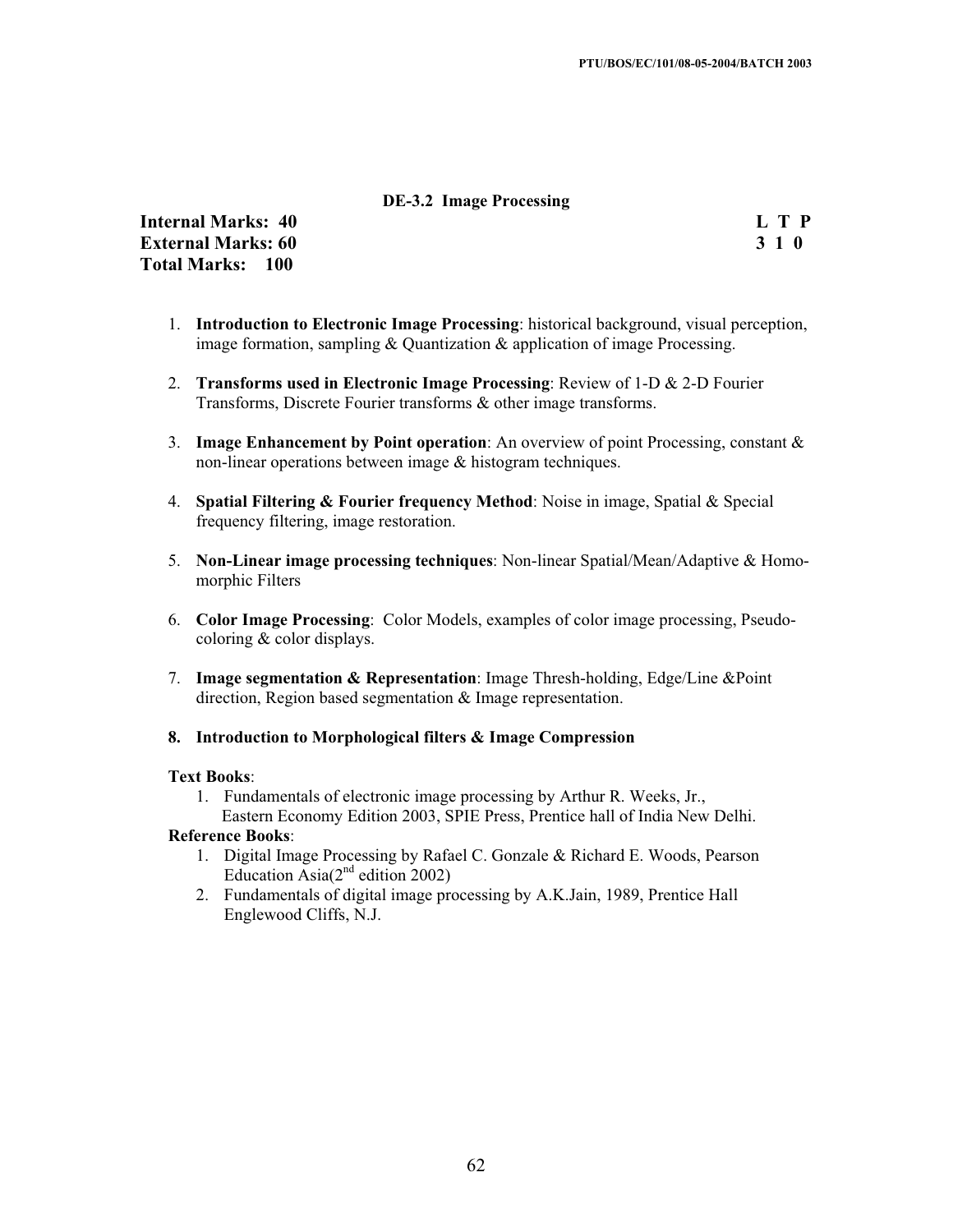**DE-3.3**

## **SATELLITE COMMUNICATION**

**Internal Marks: 40 L T P I** L T P **External Marks: 60 3 1 0 Total Marks: 100**

**Introduction:** Origin of Satellite Communication, Current state of Satellite Communication, Advantages of Satellite Communication, Active & Passive satellite, Orbital aspects of Satellite Communication, System Performance.

Communication Satellite Link Design - Introduction, general link design equation, system noise temperature, C/N & G/T ratio, atmospheric & econospheric effects on link design, complete link design, interference effects on complete link design, earth station parameters.

**Satellite analog & digital communication** Baseband analog(voice) signal,FDMA techniques, S/N ration, SCPC & CSSB systems, digital baseband signals & modulation techniques.

**Multiple Access Techniques** TDMA frame structure, burst structure, frame efficiency, superframe, frame acquisition & synchronization, TDMA vs FDMA, burst time plan, beam hopping, satellite switched, Erlang call congestion formula, demand assignment ctrl, DA-FDMA system, DATDMA.

**Laser & Satellite Communication** Link analysis, optical satellite link Tx & Rx, Satellite, beam acquisition, tracking & pointing, cable chaanel frequency, head end equation, distribution of signal, n/w specifications and architecture, optical fibre CATV system.

**Satellite Applications** Satellite TV, telephone services via satellite, data Communication services, satellites for earth observation, weather forecast, military appliances, scientific studies.

- 1. Timothy Pratt "Satellite Communication "
- 2. D.C Aggarwal "Satellite Communication"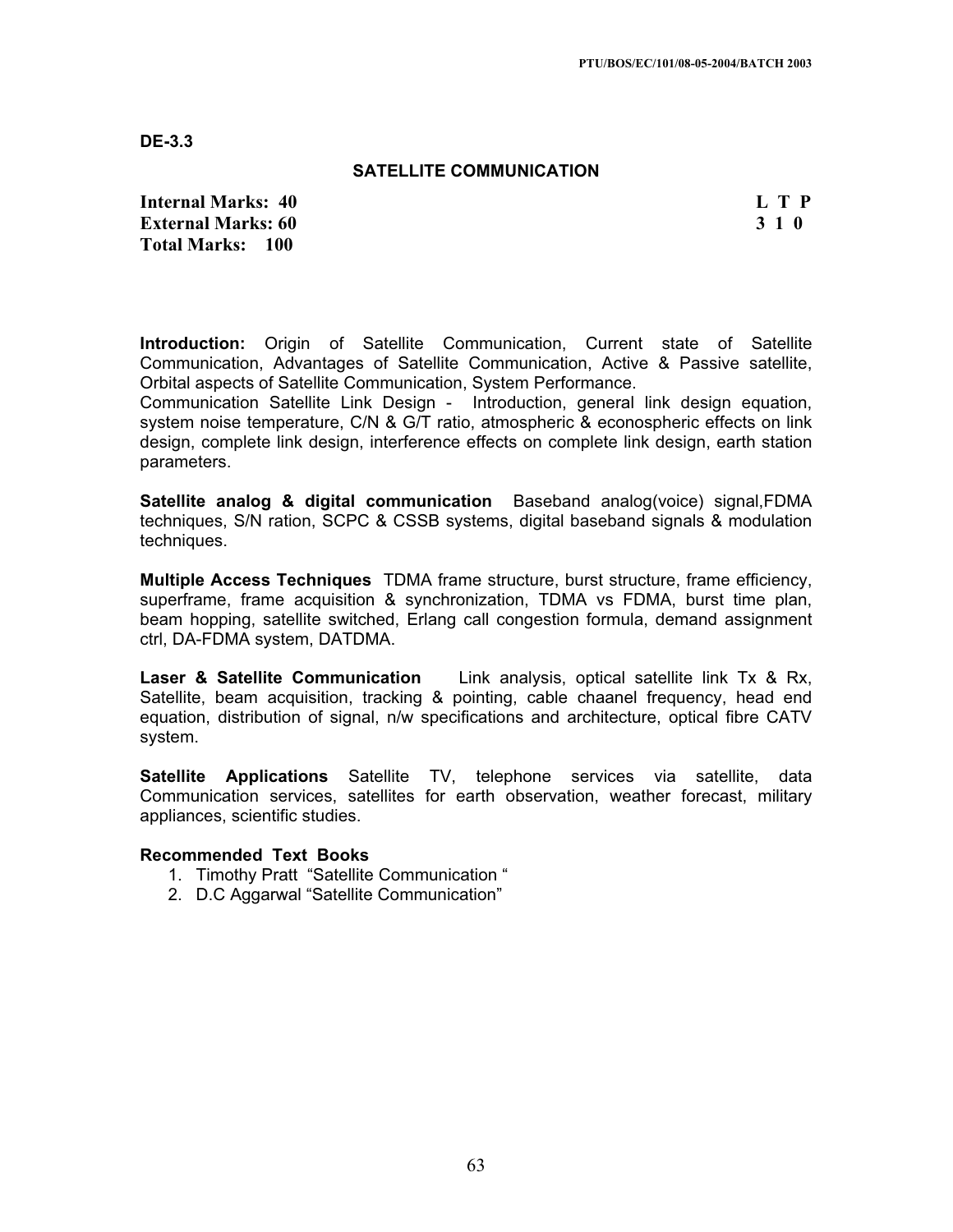**DE-3.4**

**Reliability Engineering** 

**Internal Marks: 40 L T P External Marks: 60 3 1 0 3 2 3 3 4 6 3 3 4 6 3 4 4 4 4 5 4 4 5 4 5 4 5 4 5 6 7 6 7 7 8 4 5 6 7 7 8 7 7 8 7 8 7 7 8 7 8 7 7 8 7 7 8 7 7 8 7 7 8 7 7 8 7 7 8 7 7 8 7 7 8 7 7 8 7 7 8 7 7 8 7 7 8 7 7 8 7 7 8 7 7 8 7 7 8 7 7 8 Total Marks: 100**

**Concepts of Reliability:** Failure of systems and its modes: Measure of Reliability, Reliability Function, Hazard Rate MTBF and their interrelations.

**Reliability Data Analysis:** Data Sources, Data Collection, Use of Reliability data, Reliability Analysis, Performance Parameters, Calculation of Failure Rate, Application of Weibull distribution.

**System Reliability And Modeling:** Series Systems, Parallel systems, Series Parallel systems, Time dependence, Reliability determination, Standby systems, r out of n configurations, Methods of tie set and cutsets of or reliability evaluation, Simulation and Reliability Predeiction, Monte Carlo Method.

**Maintainability And Availability:** Maintainability and its equation, Factors affecting maintainability, Measures of maintainability, Mean Down Time, Availability intrinsic availability equipment availability & Mission availability, Replacement Process and Policies.

**Life Testing of Equipments:** Non destructive tests, Destruction tests and their mathematic modelling, Quality and Reliability, Measurement & Prediction of Human Reliability, Reliability and safety, Safety margins in critical devices, Case studies.

**Value Engineering:** Techniques in value Engineering structures of Engg. Reliability Management.

- 1. Govil "Reliable Engineering"
- 2. K.K. Aggarwal "Reliable Engineering"
- 3. L. S. Srinath "Concepts in Reliable Engineering"